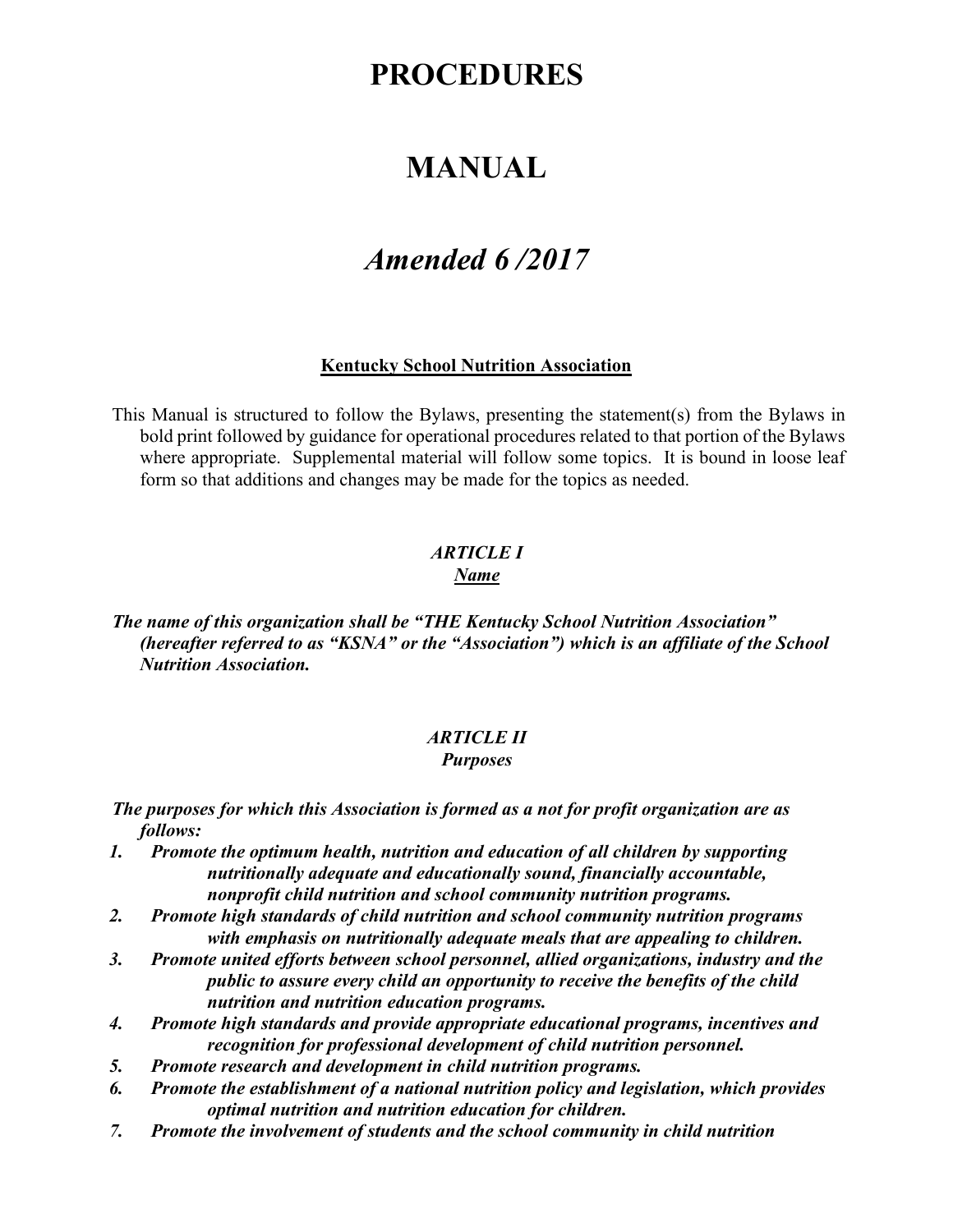*programs.*

*8. Promote membership and provide services to members.*

# *ARTICLE III Membership*

*Section A. CLASSES OF MEMBERSHIP. Membership shall consist of three classes: School Foodservice and Nutrition, Associate, and Affiliate. Where local chapters exist, school foodservice and nutrition, retired and student members shall also be members of the local chapter*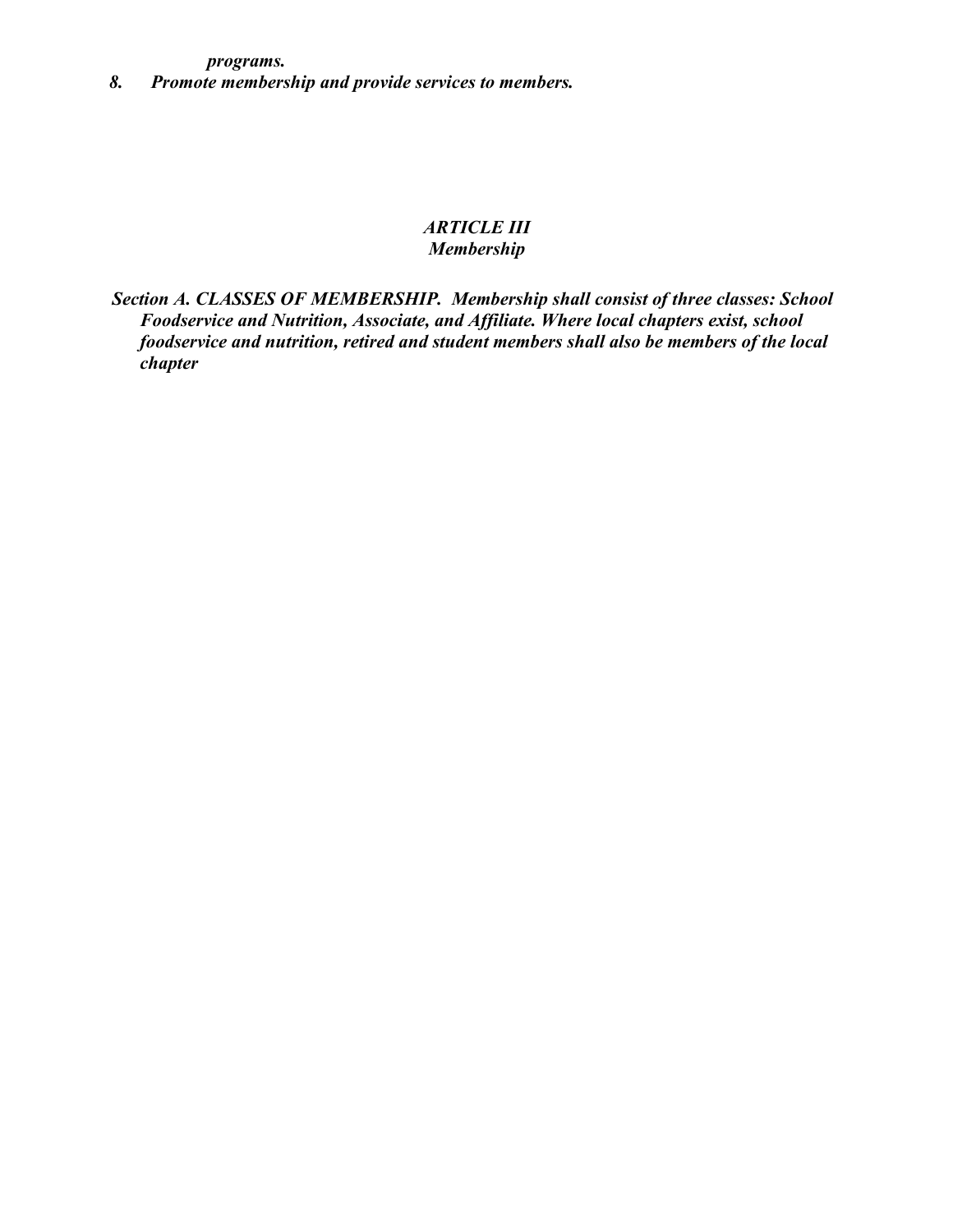**1. SCHOOL FOODSERVICE AND NUTRITION MEMBERS. School foodservice and nutrition member categories shall consist of employees, managers, supervisors/directors, and educators employed in eligible fields.**

A member who ceases to be employed in an eligible field may continue in this membership category until the membership renewal date.

**2. ASSOCIATE MEMBERS. Associate member categories shall consist of retired members, students enrolled in post-secondary school foodservice programs, industry individuals, and others committed to furthering the goals of the Association.**

An individual who meets the criteria for no other classification of membership shall be considered an affiliate member in the "other" category, upon payment of appropriate dues.

- **3. AFFILIATE MEMBERS. Affiliate member categories shall consist of:**
	- **A. School foodservice employees working less than four hours per day who choose the option of being non-voting supporter members.**

**Section B. ELIGIBLE FIELD. Eligible fields shall be defined as:**

- **1. Persons employed at the preschool, school, school district, college, state or federal levels in a food and nutrition program, which serves meals.**
- **2. Persons engaged in teaching or administration at the aforementioned levels.**
- **3. Persons engaged in teaching present or potential school foodservice personnel.**
- **4. Persons engaged in community nutrition programs.**
- **5. Persons employed by the Association.**
- **Section C. RIGHTS AND PRIVILEGES OF MEMBERS. All school foodservice and nutrition members and associate retired members, whose dues are currently paid, shall be entitled to vote for the election of officers, to vote on amendments to these bylaws, and vote upon any matter submitted to the voting membership.**
- **1. Members who cease to be employed in an eligible field may continue their membership until their renewal date.**
- **2. Retired members shall not be eligible for nomination to national or state elective office.**
- **3. Student members, Associate members in the "Other" category, and Affiliate members shall be non-voting members.**
- **4. Industry members shall be entitled to vote for the election of the industry representative to the Executive Board in accordance with the procedures defined for the Industry Advisory Council.**
- **5. All members shall be eligible to attend any business meeting of the Association as observers.**

**Section D. DUES.**

**B.Retired members who choose the option of being non-voting supporter members.**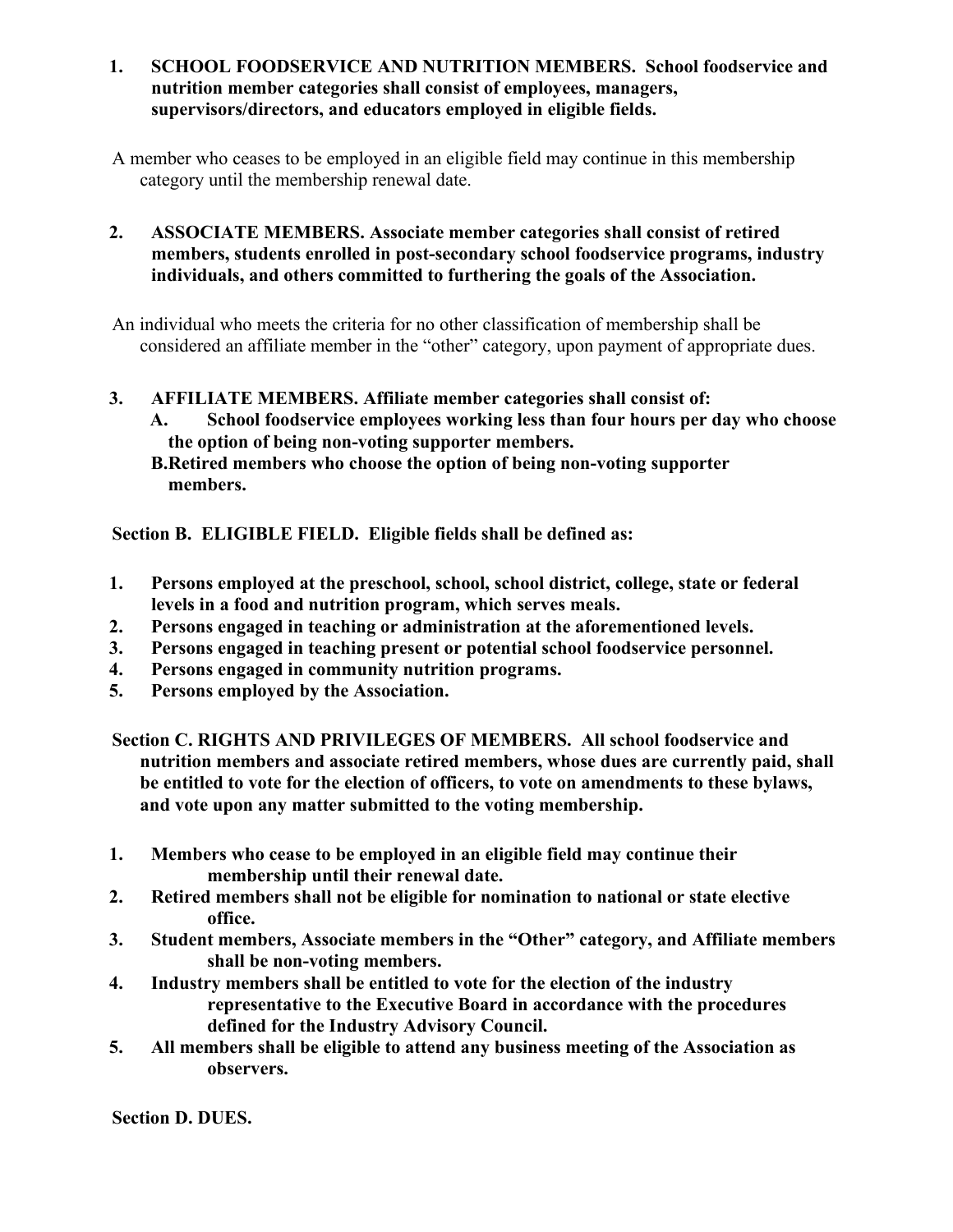**1. Dues for all classes of membership shall be the SNA dues plus the state dues, which shall be established by a two-thirds majority of the returned votes.**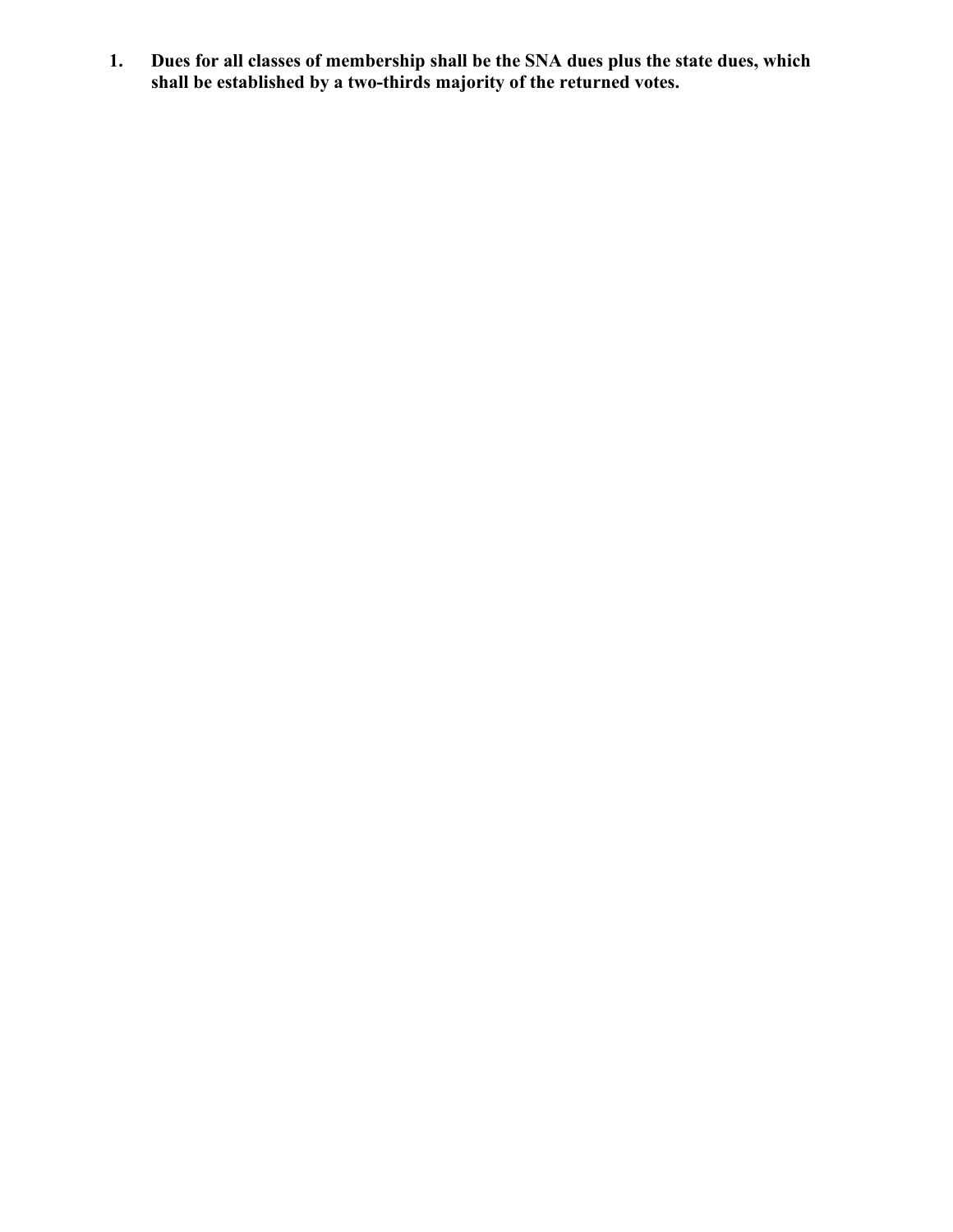- **2. The state shall honor any discount in SNA dues.**
- **3. Associate Industry Members shall pay KSNA corporate membership dues. (See Association Procedures Manual for further details.**
- **4. TERMINATION of membership shall result from nonpayment of dues.**
- Dues for membership in the Association require the payment of the appropriate annual state dues and the appropriate SNA dues. Dues for renewal of membership shall be payable twelve (12) months after the initial membership. Processing of the membership generally requires about two months.

# COLLECTION PROCEDURES:

All applicants shall use the official SNA National and State Membership Application form.

- 1. New members can either secure the form from the Kentucky School Nutrition Association website [\(www.kysna.org\)](http://www.kysna.org/), a KSNA member or join online at the SNA website [\(www.schoolnutrition.org](http://www.schoolnutrition.org/) [\)](http://www.schoolnutrition.org/).
- 2. Renewing members will receive a renewal form from SNA for about two months prior to the renewal date. Renewing Members should carefully check all preprinted information, including correct membership category and dues and correct any errors prior to mailing. Renewing members may also renew on-line at [www.schoolnutrition.org](http://www.schoolnutrition.org/) [.](http://www.schoolnutrition.org/)
- **3.** KSNA corporate member dues are payable directly to the KSNA treasurer. Details of corporate membership are outlined annually in the state conference Partner/Exhibitor packet. This information is forwarded annually to all businesses of record, by the state conference exhibit chair, approximately 6 months prior to the state conference. Corporate membership benefits extend from state conference up to the next state conference.

#### **ARTICLE IV Organizational Structure**

#### **Section A. EXECUTIVE BOARD. The affairs of the Association shall be managed by an Executive Board.**

#### **1. COMPOSITION.**

- **A.** The executive board shall consist of twenty one voting members. Member shall consist of President, President-elect, Vice President, Secretary/Finance Officer, Regional Directors for regions 1-6, Section chair for Manager's & Employees, Section chair Administrators, Section chair Industry, Public Policy chair, Resolutions & Bylaws chair, Education chair, Membership Services chair, Communication chair, Chapter president representative, Industry relations chair, and immediate past KSNA president.
- **B.** Nonvoting members shall consist of the State Director of the Division of Nutrition and Health Services, KDE representative, KDA representative, and Executive Director.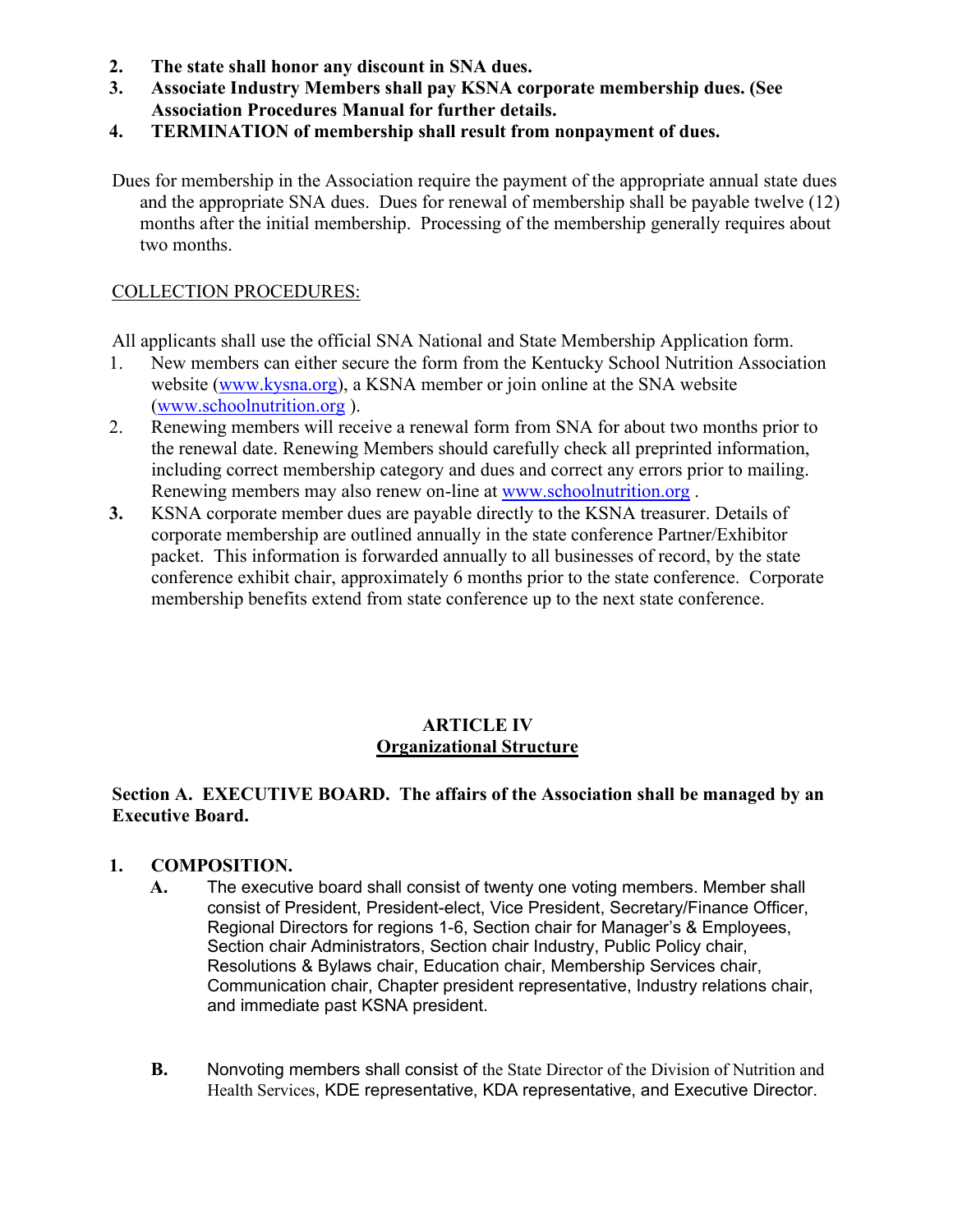- **2. QUORUM. A majority of the Executive Board members present shall constitute a quorum.**
- **3. MANNER OF ACTING. The Executive Board may transact business at official Board meetings. Alternatively, the Executive Board may transact business by mail, by conference call, fax, and/or e-mail on matters that are time sensitive.**

**Issues or concerns voted on outside of regularly scheduled board meetings must be submitted in writing to all Executive Board members for a vote. When an alternative voting method is utilized at least two-thirds (2/3) of the voting members must vote and at least three-quarters (3/4) of those voting must vote**

**in the affirmative. Such votes are made a part of the minutes of the next meeting.**

The affairs of the Association shall be directed and conducted by the Executive Board and regulated by the comprehensive amendments of the most recent Bylaws. All services performed by members of the Executive Board shall be voluntary except any executive contract personnel employed by the Association.

# RESPONSIBILITIES of the Executive Board shall be:

- 1. Conduct the activities of the Association with the committees in accordance with the Association Bylaws and in harmony with the philosophies and the general practices and goals of the School Nutrition Association;
- 2. Consider specific recommendations made by the membership and committees;
- 3. Adopt an annual budget for the Association which includes, but is not limited to, budgets for all state meetings of the Association;
- 4. Manage and direct the financial affairs of the Association;
- 5. Authorize checks, contracts and other documents to be executed on behalf of the Association through duties inherent to the office or appointment;
- 6. Approve all committees and advisory board appointments with the exceptions of the Nominating Committee;
- 7. Fill vacancies of unexpired terms of the Executive Board, unless otherwise specified;
- 8. Review the program of all state conferences and seminars approved by the Executive Committee;
- 9. Approve Plan of Action for the committees and advisory boards consistent with the current SNA Plan of Action;
- 10. Provide leadership in working with allied associations and groups which share a similar philosophy and purpose, e.g. nutrition, wellness and education related organizations;
- 11. Approve requirements for chapter affiliation and charter new affiliated chapters;
- 12. Employ contract personnel at a time deemed appropriate and financially feasible;
- 13. Provide for an annual planning conference to be held in conjunction with the end-of-year Executive Board meeting with out-going and in-coming members present; and
- 14. Select site for the annual conference at least (2) years in advance.

**Section B. EXECUTIVE COMMITTEE. The Executive Committee acts between Board meetings; proposes to the Board the administrative and management policies of Association business consistent with the actions and policies established by the Board;**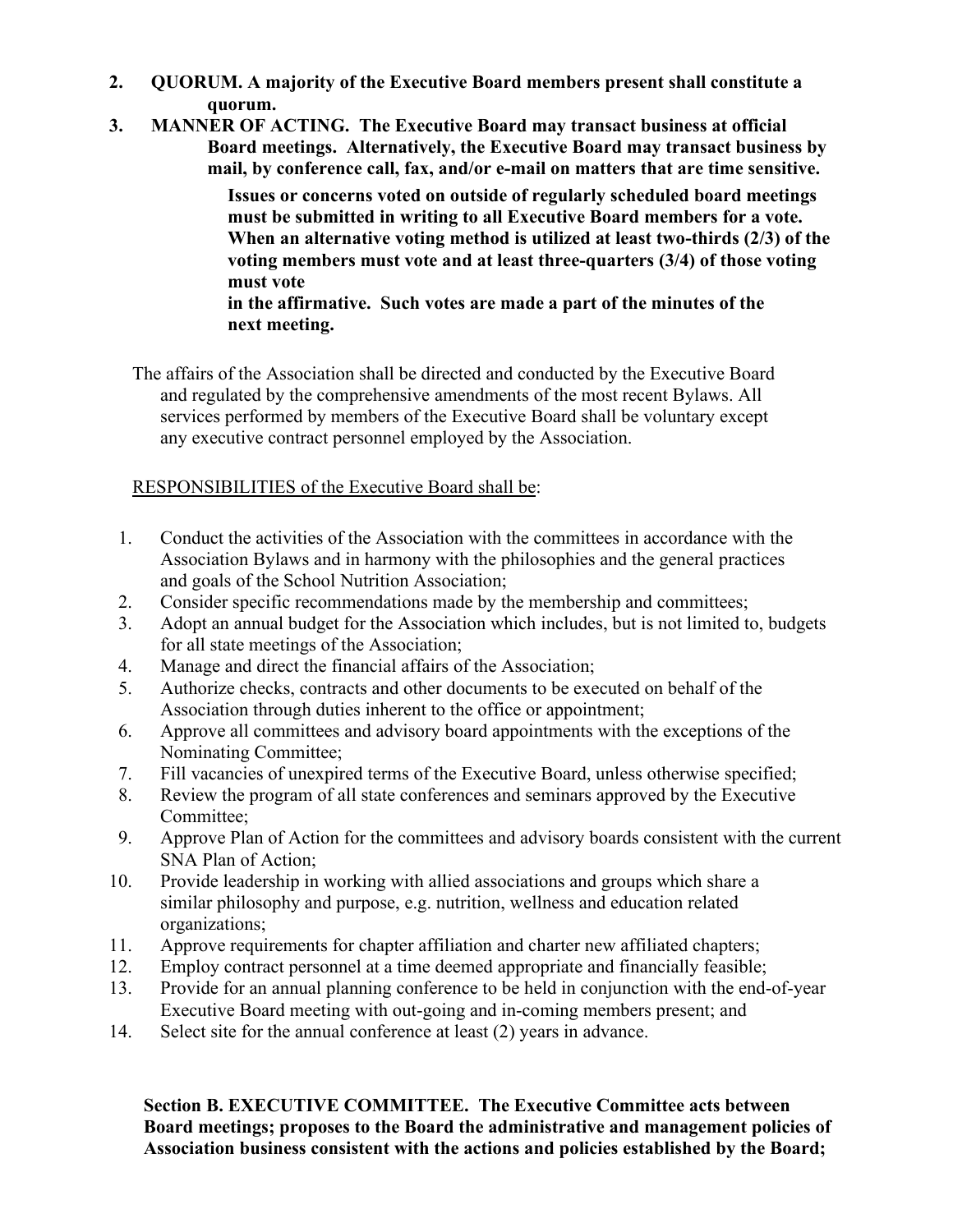# **1. COMPOSITION:**

- **A.** Members shall consist of the President, President-elect, Vice President, Secretary/Finance Officer, Public Policy Chair, Education Chair, Membership Services Chair, and Resolutions and Bylaws Chair.
- **B.** Nonvoting members shall be the State Director of the Division of School and Community Nutrition Services, KDE; a representative of the Division of Food Distribution, Kentucky Department of Agriculture; and any executive contract person employed by the Association.

The committee shall meet at the call of the President provided all members are contacted. A majority of the Executive Committee members must be present to constitute a quorum.

RESPONSIBILITIES of the Executive Committee shall be:

- 1. Conduct all business referred to it by the Board consistent with Board policies;
- 2. Act when time does not particularly permit a meeting of the entire Board, as determined by the President;
- 3. Review the annual budget prepared by the Treasurer for presentation to the Board for approval;
- 4. Monitor the financial status of the Association;
- 5. Analyze reports and make recommendations to the Board;
- 6. Employ a certified public accountant who shall audit the accounts of the Association annually;
- 7. Submit a current audited financial statement to be published annually in the official publication of the Association;
- 8. Submit for board approval an eligible member of the Administrators' section, i.e. Kentucky Association of School Administrators (KASA) member, to represent KSNA on the KASA board;
- 9. Approve the programs of all state conferences and seminars;
- 10. Report all actions to the Board; and
- 11. Perform other duties deemed necessary by the President.

**Section C. CHAPTER AFFILIATES. A county, a regional group of counties or a school district may be chartered, as a Local Chapter by the Board provided the criteria for a charter defined in the State Affiliation Handbook are met. The following conditions are to be met.**

- **1. A Chapter may establish separate membership dues. Chapter members should hold membership in the state and national association.**
- **2. Each chapter affiliate shall adopt bylaws, which shall not be in conflict with the state bylaws or National Articles of Incorporation or Bylaws.**
- **3. Only members identified in Article III, Section A, 1. are eligible to serve as officers of the Chapter.**
- **4. Each Chapter shall adopt a Plan of Action consistent with the state and national Plan of Action and submit reports to the Association as required in the Association Procedures Manual.**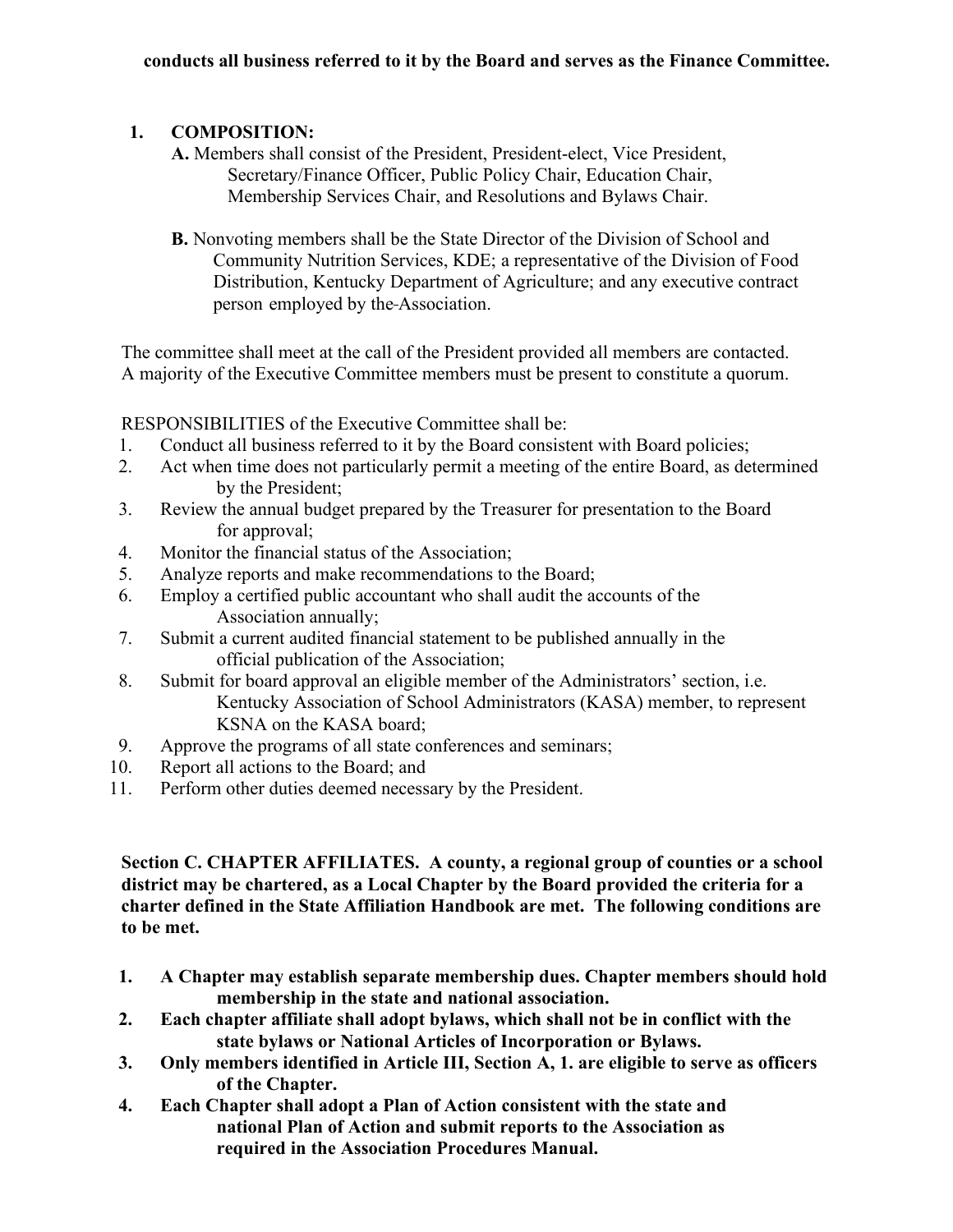Annual renewal of Affiliation requires the following information be sent to the state affiliation appointee.

- 1. Alphabetized membership list (more than 10 members).
- 2. Calendar of annual events.
- 3. Annual Plan of Action in harmony with the state/national Plan of Action.
- 4. Application for affiliation accompanied by the annual fee.
- 5. The name, address and phone numbers of all chapter officers.
- 6. Bylaws are to be current and in harmony with the Kentucky School Nutrition Association & SNA Bylaws. A copy of each revision is to be sent to the state affiliation appointee.

**Section D. REGIONS. The state shall be divided into regions as defined by the Kentucky General Assembly for the Congressional Districts. The Association Procedures Manual contains the identity of these regions and the responsibilities of the Regional Directors.**

Each region shall be represented on the Executive Board by a Regional Director appointed by the

President as provided in Article V, Section B, 1.

1. To facilitate a networking system the regions are divided into districts. The Regional Director shall contact the SFS directors in their respective region and develop a communication tree including e-mail addresses and home or cell and work telephone numbers. This communication tool will be available for rapid notifications of issues affecting child nutrition programs.

2. The regions are comprised of counties as designated by the Kentucky General Assembly.

- A. Region 1: Adair, Allen, Ballard, Butler, Caldwell, Calloway, Carlisle, Casey, Christian, Clinton, Crittenden, Cumberland, Fulton, Graves, Henderson, Hickman, Hopkins, portion of Lincoln, Livingston, Logan, Lyon, Marshall, McCracken, McLean, Metcalfe, Monroe, Muhlenberg, portion of Ohio, Russell, Simpson, Todd, Trigg, Union, and Webster.
- B. Region 2: Barren, Breckenridge, Bullitt, Daviess, Edmonson, Grayson, Green, Hancock, Hardin, Hart, LaRue, Marion, Meade, portion of Ohio, Nelson, Shelby, Spencer, Taylor, Warren, and Washington.
- C. Region 3: Jefferson.
- D. Region 4: portion of Bath, Boone, Boyd, Bracken, Campbell, Carroll, Carter, Elliott, Fleming, Gallatin, Grant, Greenup, Harrison, Henry, Kenton, Lewis, Mason, Nicholas, Oldham, Owen, Pendleton, Robertson, portion of Scott, and Trimble.
- E. Region 5: Bath, Bell, Breathitt, Clay, Floyd, Harlan, Jackson, Johnson, Knott, Knox, Laurel, Lawrence, Lee, Leslie, Letcher, Magoffin, Martin, McCreary, Menifee, Morgan, Owsley, Perry, Pike, Pulaski, Rockcastle, Rowan, Wayne, Whitley, and Wolfe.
- F. Region 6: Anderson, Bourbon, Boyle, Clark, Estill, Fayette, Franklin, Garrard, Jessamine, portion of Lincoln, Madison, Mercer,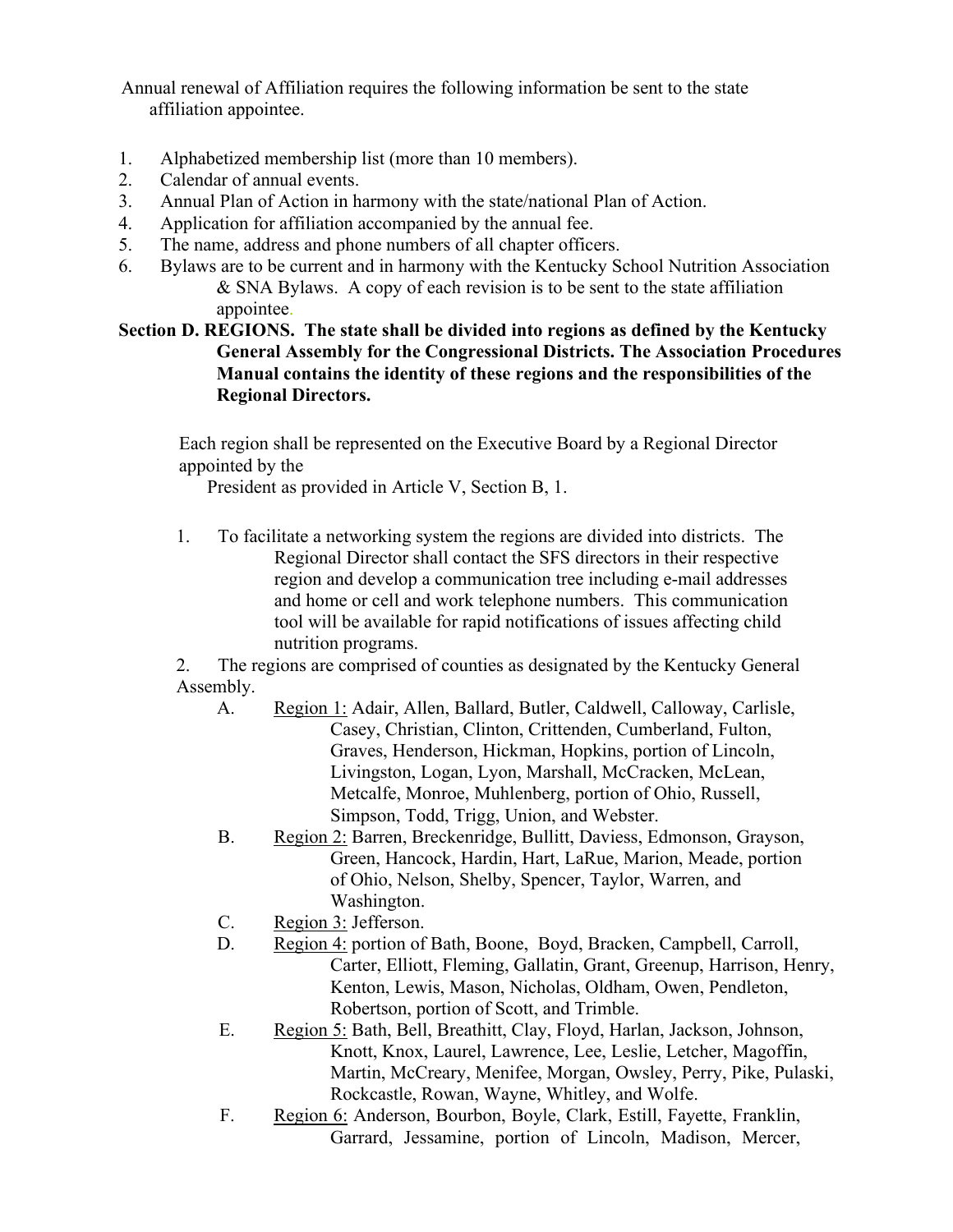https://en.wikipedia.org/wiki/Kentucky%27s\_congressional\_district[s](http://www.lrc.ky.gov/)  CHECK FOR MAP OF REGIONS

# 3. RESPONSIBILITIES OF REGIONAL DIRECTORS shall be:

- 1. Attend the Executive Board meetings and other appropriate meetings ;
- 2. Serve as support to chapter presidents in implementing all activities in the region, particularly the Plan of Action of the Association;
- 3. Assist in coordinating and planning state legislative action conferences
- 4. Plan legislative training sessions for annual state conference as requested by the conference steering committee;
- 5. Share ideas for professional growth with chapter affiliates;
- 6. Promote membership of eligible persons within the region; Assist in obtaining membership committee member from Region as requested by membership chair.
- 7. Serve as a member of the Public Policy and Legislative Committee as coordinator of legislative activities within their respective region, including but not limited to attendance at national legislative conferences as approved in the Association budget. (See the Public Policy Committee)
- 8. Serve as regional contact person for promotion of the SNA Certification and Credentialing program.
- 9. Provide news from the region at regular executive board meetings and submit for publication in the CHALLENGER as appropriate;
- 10. Improve communications by providing school districts and allied organizations with information related to child nutrition programs; i.e., work with committees as communication link to the local level. Provide each school district the communication network; and
- 11. Host a regional program for and within the region assigned. Event should be planned by regional director with guidance from Executive Committee and KSNA contract personnel. Odd numbered regions host on odd number years, Even number regions host on even numbered years. Efforts should be made to invite other regions and coordinate dates with other regions who are hosting during the same year.

# **Section E. SECTIONS. The Association shall consist of three sections: Managers and Assistants (Single Unit), Foodservice Administrators (Directors and Supervisors), and the Associate Industry Members.**

# 1. **MANAGERS AND ASSISTANTS (Single Unit) section representative shall be elected from the actively involved members in this section for a two year term.**

- A. COMPOSITION. This section is composed of school nutrition personnel and/or school nutrition personnel assigned to one school, and/or school nutrition personnel who have responsibilities in a central kitchen that serves more than one school and/or school nutrition personnel who have responsibilities in more than one school, but are not employed on a system-wide basis.
- B. RESPONSIBILITIES shall be:
	- 1) Attend Executive Board meetings and Executive Committee Meetings;
	- 2) Promote the KSNA Plan of Action; implementing appropriate activities;
	- 3) Attend Finance Committee meetings and assist in KSNA budget development;
	- 4) Express views of the Section when evaluating or voting on issues;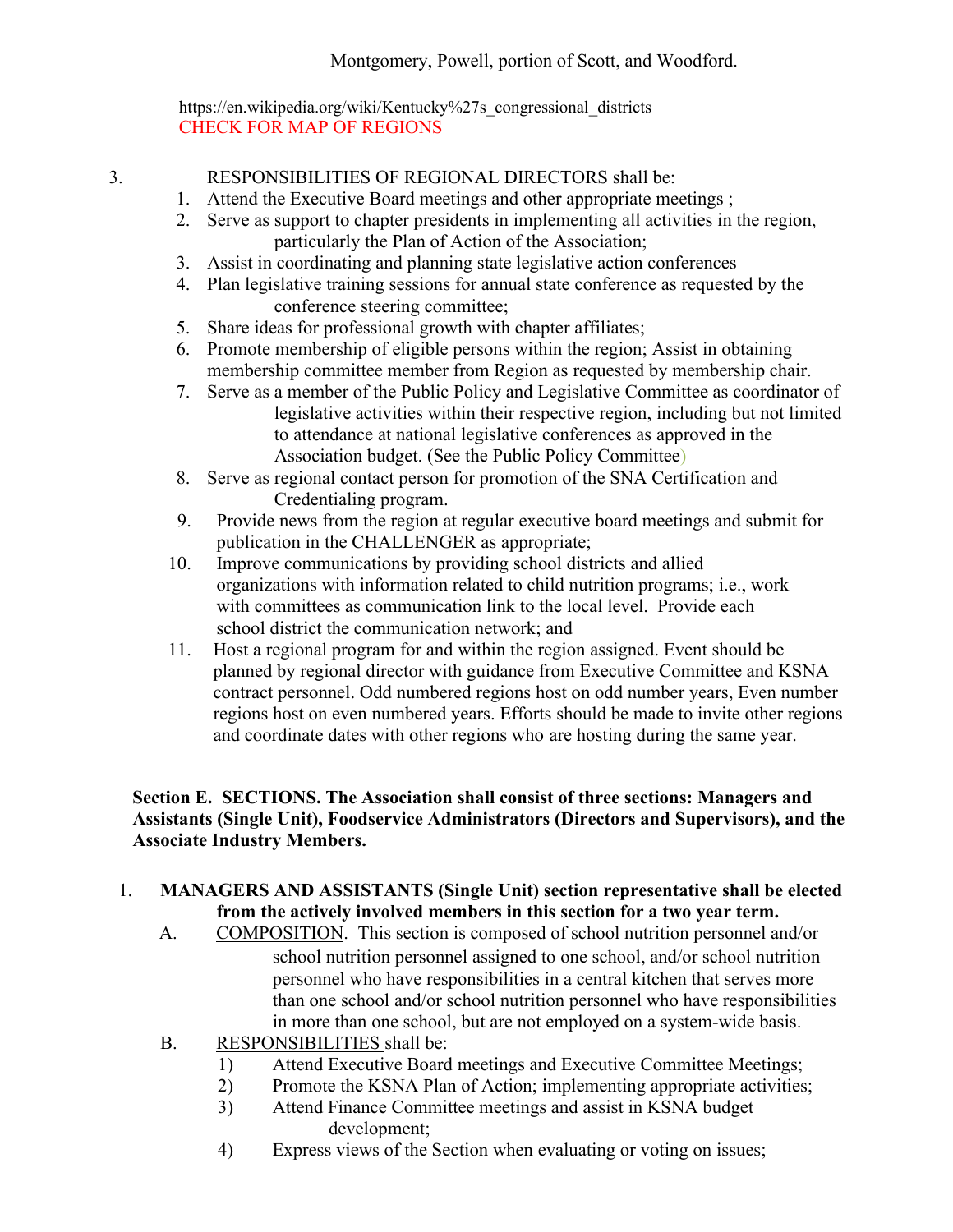- 5) Provide leadership, support, technical assistance and resource list and/or materials to members;
- 6) Plan Section meeting program, as necessary, for annual state conference in cooperation with the conference program chair;
- 7) Promote membership in KSNA within the Section;
- 8) Provide recommendations to the President-elect for appointments to **Committees**
- 9) Provide recommendations to the Nominating Committee for the ballot; and
- 10) Administer KSNA's Gold Seal Award Program for the Section and encourage all members to participate in SNA's awards programs

# **2. FOODSERVICE ADMINISTRATORS (Directors and Supervisors) shall be represented by the elected chairman, serving a one-year term.**

The members of the Administrators' section shall annually elect an eligible member to serve a two year term functioning the first year as vice-chair and the second year as chair of the Section.

- A. COMPOSITION This section is composed of school food and/or nutrition personnel who are responsible for administration and /or supervision of food and nutrition programs at the district level or above and the state director and the state staff of the state departments of education and agriculture.
- B. RESPONSIBILITIES shall be:
	- 1) Attend Executive Board meetings and Executive Committee meeting;.
	- 2) Preside at section meetings;
	- 3) Promote the Plan of Action of KSNA and make recommendations to the Board on program improvements and strategies;
	- 4) Assists with state legislative conferences;
	- 5) Attend Finance Committee meetings and assist in KSNA budget development;
	- 6) Express views of the Section when evaluating or voting on issues;
	- 7) Provide leadership, support, technical assistance and resource lists and/or materials to members;
	- 8) Plan Section meeting program, as necessary, for annual state conference in cooperation with the conference program chair and other conferences as deemed necessary and approved by the board;
	- 9) Call special meetings, as necessary, at no expense to KSNA;
	- 10) Promote membership in KSNA within the Section;
	- 11) Provide recommendations to the President-elect for appointments to committees;
	- 12) Provide recommendations for Section chair to the Nominating Committee for the KSNA ballot;
	- 13) Recommend an eligible Section member for appointment as the KSNA representative to the Kentucky Association of School Administrators (KASA) board;
	- 14) Administer KSNA's Director of the Year Award Program for the Section and encourage all members to participate in SNA's awards programs.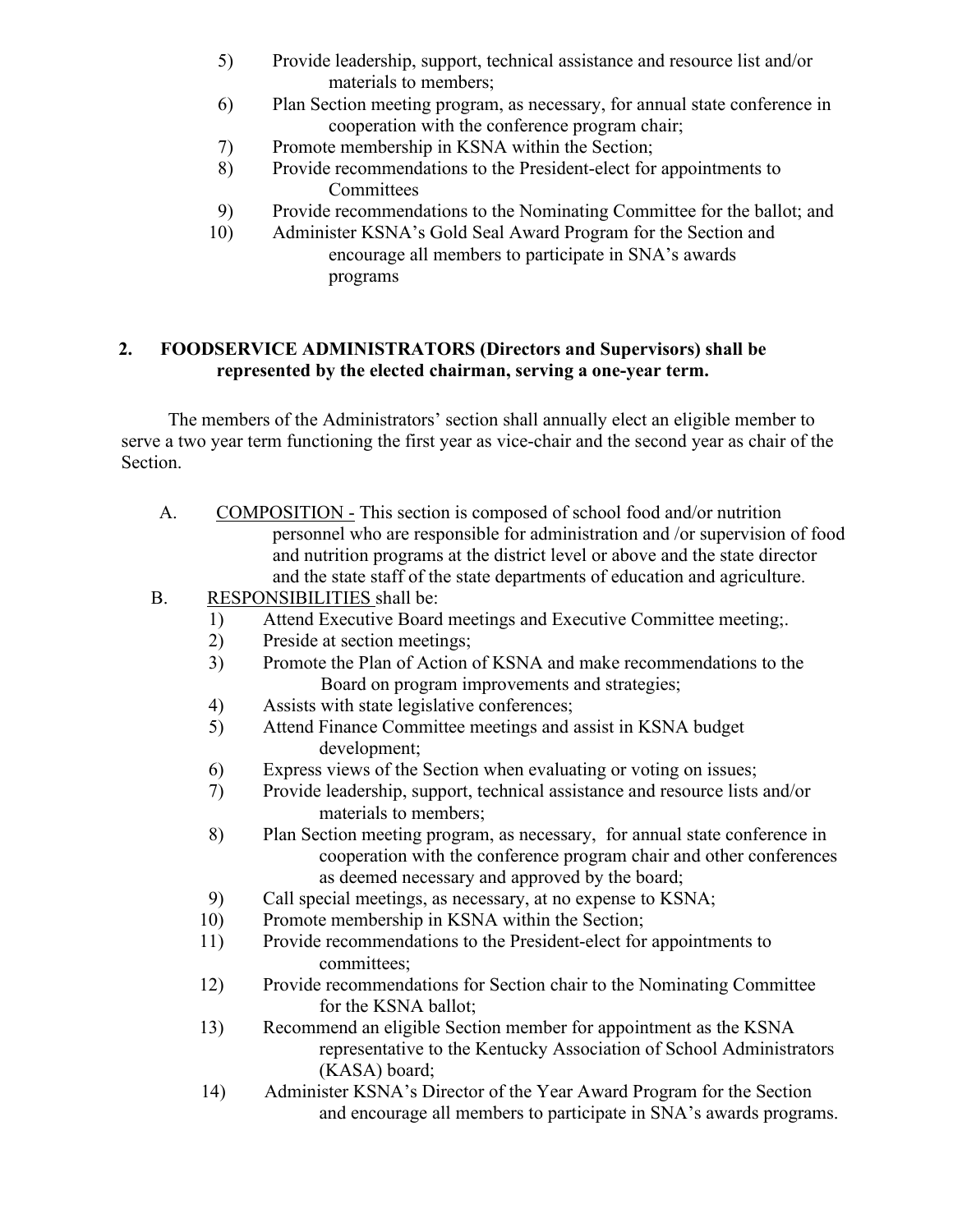#### 3. **ASSOCIATE INDUSTRY MEMBERS shall be represented by the elected chairman of the Industry Advisory Council (IAC), serving a one year term.**

- A. COMPOSITION of the Section. The members of this Section shall be corporate industry members of KSNA.
- B. INDUSTRY ADVISORY COMMITTEE. The committee consists of ten industry members: five representatives from food distribution, food broker, food manufacturing or food product association; four representatives from equipment manufacturer's representative, food service equipment dealer, paper and/or chemical sales firm or service and parts; and the immediate Past IAC Chair serving one additional year as consultant. Eight Kentucky School Nutrition Association members: President, President-elect, Vice President, immediate past KSNA President, Exhibits Chair, Managers & Assistants (Single-Unit) Chair, Administrators' Section Chair, and a Public Information Committee representative.
	- 1) Their company shall be a Gold or Silver Industry Partner of KSNA and must remain so during the Representative's term.
	- 2) Any member that fails to fulfill their obligations (per Section VII) may be removed from the IAC by a <sup>3</sup>/<sub>4</sub> majority of the current IAC membership in attendance at the meeting.
	- 3) Additional reasons for removal would be: unexcused absence from two or more consecutive IAC meetings, failure to support IAC principles, failure to attend and support IAC sponsored activities, failure to support the

principles of KSNA, and employment with a non-eligible employer.

- 4) Upon the removal of a member prior to the conclusion of their term, a new member shall be nominated and elected to complete the term by a  $\frac{3}{4}$ majority of the current IAC membership in attendance at the meeting.
- 5) Any member that wishes to resign may do so with a 60-day notice to the IAC Chair.
- 6) In the event that the current member changes employment during their term they may complete the current year of their Sservice.
- 7) Any member who resigns from their KSNA Partner, or is removed from duty by their Partner, shall inform the IAC Chair promptly. The Partner shall have the opportunity to designate another representative to the IAC. If the Partner chooses not to designate a representative, the IAC may replace the member. The nominee(s) must be employed in the same category as the person who is being replaced.
- 8) No company shall ever have more than one (1) representative on the IAC at any given time.
- 9) The standard term shall be three (3) years in length.
- 10) An industry representative can be re-appointed to the IAC after an absence of at least one (1) year.
- C. RESPONSIBILITIES shall be:
	- 1) Attend Executive Board and Executive Committee meetings;
	- 2) Promote the Plan of Action of the Association and make recommendations to the Board on program improvements and strategies;
	- 3) Express views of the Section when evaluating or voting on issues;
	- 4) Assist in planning and coordinating KSNA meetings, as requested;
	- 5) Call meetings, as necessary, at no expense to the Association;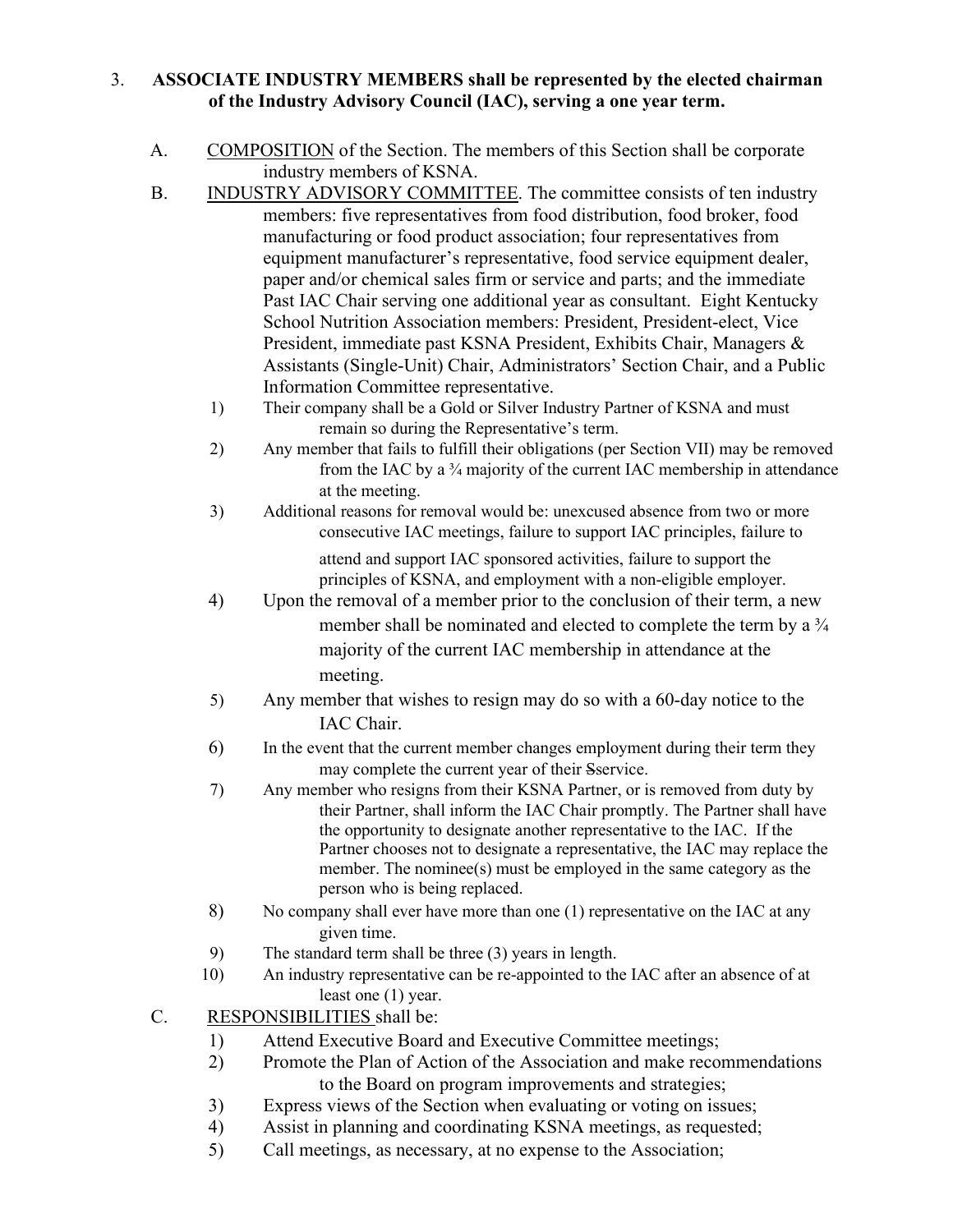- 6) Promote membership in the Association within the section;
- 7) Plan conference exhibits in cooperation with the KSNA exhibit chair;
- 8) Assist publication editor in obtaining ads for state publication (*Challenger*);
- 9) Encourage involvement among industry representatives to promote the Kentucky School Nutrition Association goals;

**Section F. COMMITTEES AND ADVISORY BOARDS. Members and chairs shall be appointed by the President, subject to Board approval.**

- **1. STANDING COMMITTEES. There shall be the following standing committees, which shall report to the Board. Duties are defined in the Association Procedures Manual.**
	- **A. NOMINATING. This committee shall consist of the immediate past president who shall serve as chair. The section chairs shall serve as committee members.**
	- **B. PUBLIC POLICY. This committee shall consist of a Chairman and the Regional Directors and may have members at large.**
	- **C. RESOLUTIONS AND BYLAWS.**
	- **D. INDUSTRY RELATIONS**
	- **E. EDUCATION. This committee shall include the Certification appointee.**
	- **F. MEMBERSHIP SERVICES. This committee shall include the Affiliation appointee.**
	- **G. COMMUNICATION. This committee shall include the Advisor for Publications appointee.**
	- **H. CONFERENCE.**

.

- **2. TERMS. Members shall serve rotating three (3) year terms.**
- **3. ELIGIBILITY. Members of a committee shall be actively involved in Association activities.**
- **4. ACTIVITIES. The committees shall implement strategies of the Plan of Action adopted by the Board. Committees shall meet as authorized by the Board and/or the call of the chair.**
- **5. COMPOSITION. Committees shall have a minimum of three people unless otherwise defined in the bylaws.**
- **6. AD HOC COMMITTEES. Special committees may be appointed by the President with approval of the Executive Committee.**

A discussion of each of the committees follows providing guidance and detailed responsibilities.

# **NOMINATING COMMITTEE**

**This committee consists of the immediate past president who shall serve as chair and the section chairs who serve as committee members.**

RESPONSIBILITIES OF THE NOMINATING COMMITTEE shall be: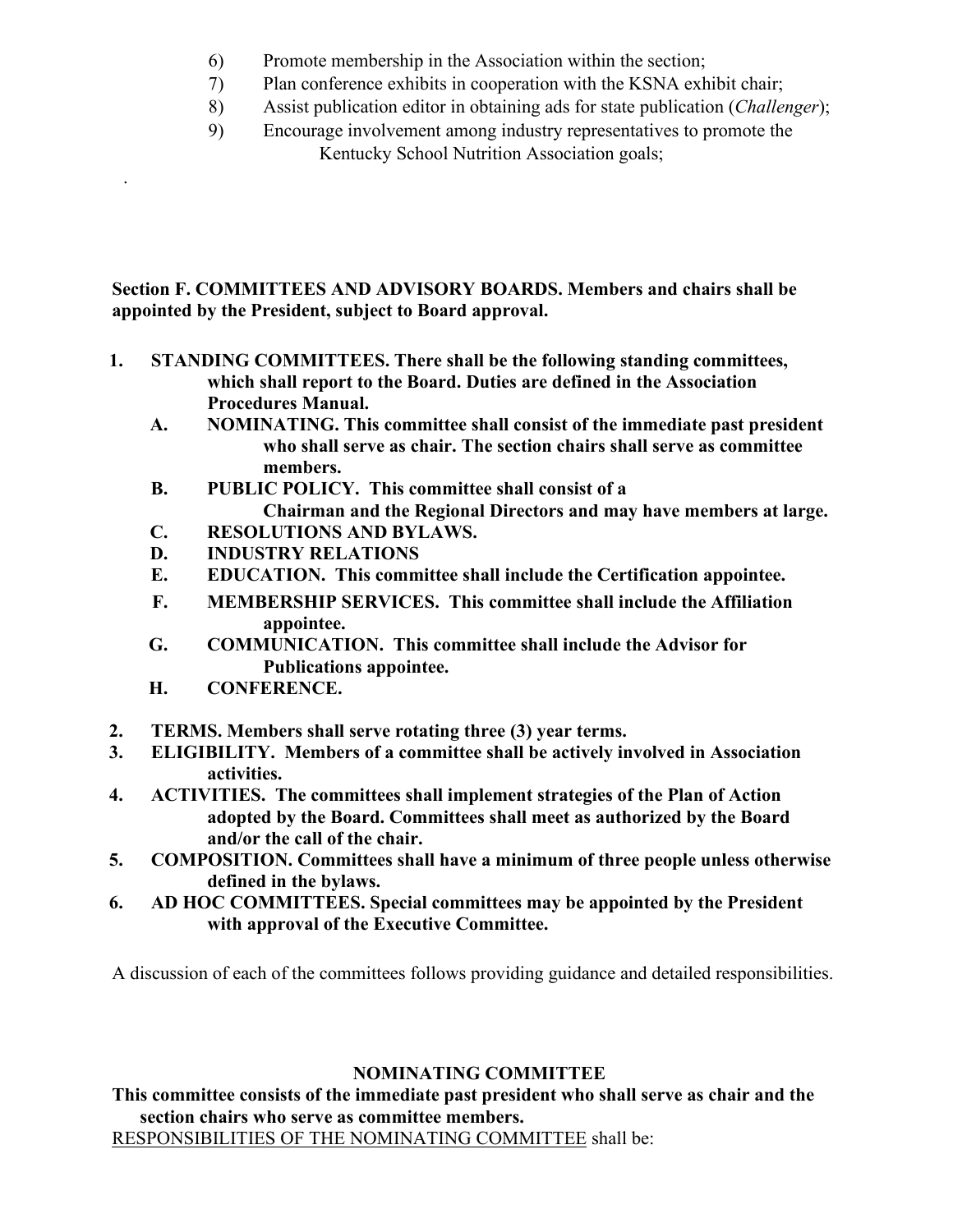- 1. Solicit qualified members to run for KSNA office.
- 2. Contact Regional Directors, Section Chairs and other board members for potential candidates.
- 3. Assure candidates shall complete the KSNA candidate profile.
- 4. Verify the eligibility of candidates.
- 5. Acquaint nominees with the responsibilities of the office prior to allowing them to accept the nomination.
- 6. Prepare a slate of officers with a maximum of two (2) candidates for each office to be filled: Vice President and Administrators Chair elected annually, and Secretary/Treasurer elected biannually in odd years and Managers and Assistants Section Chair elected biannually.
- 7. Final slate of officers will be recommended by the Nominating Committee and approved by the Board.
- 8. Secure the biographical sketches and pictures of the approved candidates.
- 9. Send the slate of officers, their pictures and biographical sketches to the Chairman of the Publications Committee for publication in the CHALLENGER. Be prepared to distribute this information to all appropriate parties at state conference.

# **PUBLIC POLICY COMMITTEE**

# **This committee shall consist of a Chairman and the Regional Directors and may have members at large.**

- 1. The Public Policy Chairman shall be a member of the committee who has served a minimum of one year and has demonstrated strong interest and expertise in legislative affairs.
- 2. The members-at-large shall be people with expertise in legislative affairs and in the regulatory process.
- 3. The committee shall utilize the SNA resources to implement initiatives to support federal legislation. The Chairman shall be designated as the state contact person for the SNA PP&L Committee and Legislative Assistant.
- 4. State legislative initiatives shall be implemented as the need arises. State Legislative Conferences may be held prior to or during sessions of the Kentucky General Assembly, with the approval of the Kentucky School Nutrition Association Executive Board.
- 5. This committee and all contacts constitute the emergency communication network (In the past called the "Phone/Email Tree.")

# RESPONSIBILITIES OF THE PUBLIC POLICY COMMITTEE shall be:

- 1. Evaluate, interpret, recommend and respond to legislation and regulations and initiate appropriate activities with state agencies in support of the Child Nutrition Programs;
- 2. Work closely with the Education Committee on methods to inform the membership of current legislation, nutrition standards, professional standards, and regulatory issues through the state communications network for action or information. The structure of the network follows in this section;
- 3. Develop legislative policy and positions for approval of the Board and act on behalf of the Association on the approved policies;
- 4. Assist chapters and regions in the development of legislative strategies and plans of action consistent with the state Plan of Action based on the federal and state initiatives;
- 5. Work with allied organizations and agencies having common goals to secure and maintain satisfactory legislation for the child nutrition programs at the federal and state levels;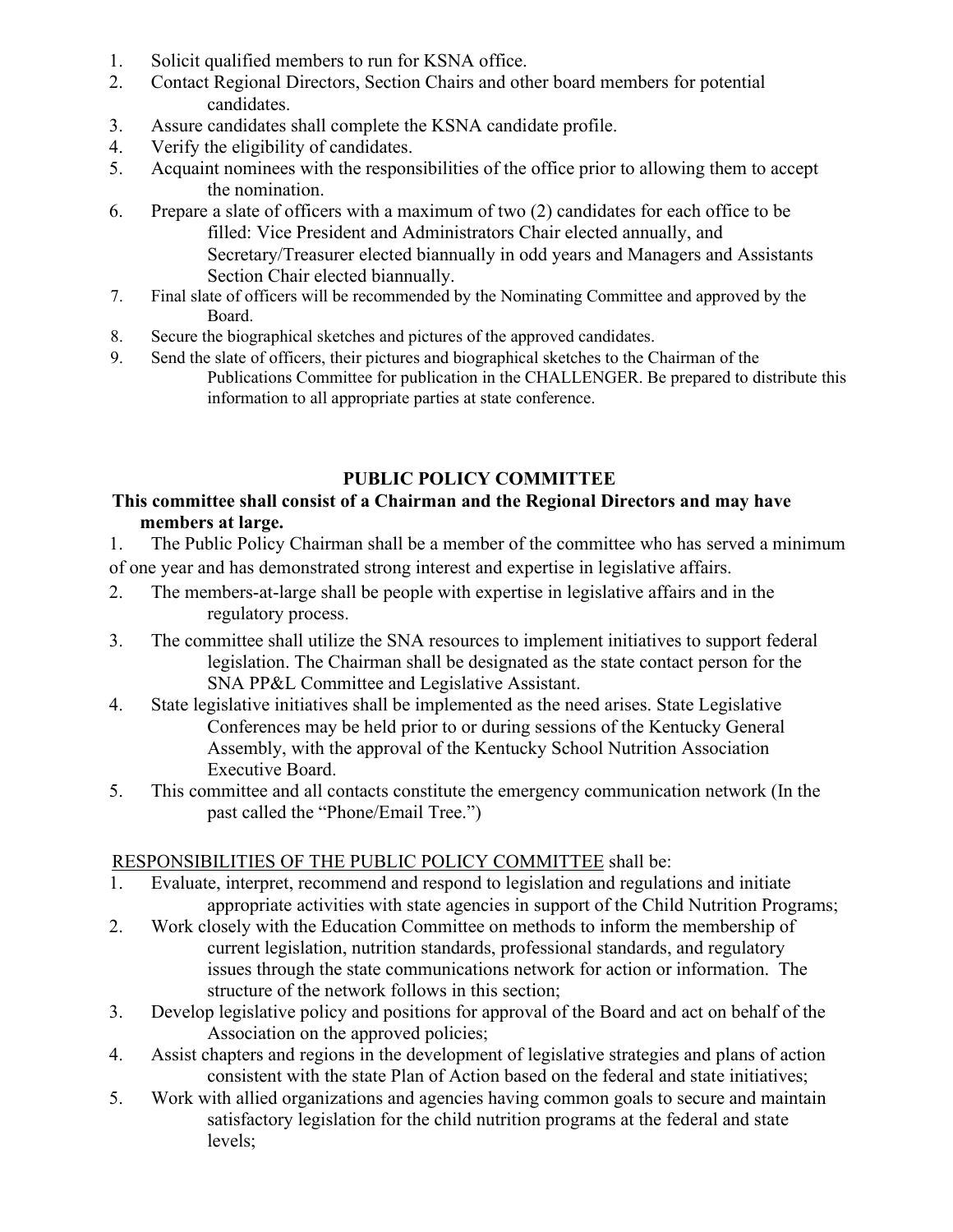- 6. Help maintain connection between state legislators and KSNA membership.
- 7. Participate in the annual SNA Legislative Action Conference to extent budgeted funds will permit.
- 8. The delegation shall contain experienced lobbyist, having been a delegate at least one time, and new delegates.
- 9. Each congressional district should be represented for maximum effectiveness in lobbying the Congressional Delegation.

# **GUIDANCE FOR SELECTION OF DELEGATION TO LAC**

- The Kentucky School Nutrition Association have approved the following guiding principles for the Legislative Committee to determine the state delegation to the annual SNA LAC and for activities related to it:
- 1. The Planning Committee for the LAC shall be the Kentucky School Nutrition Association Legislation Committee and the chair of the administrators' section.
- 2. The LAC budget should be considered including the conference registration fee, transportation, housing, food, tips, etc. The number of delegates will be determined by the budget. All costs are paid by the Kentucky School Nutrition Association Secretary/Treasurer.
	- A. The Kentucky School Nutrition Association "Out of State Travel Policy" shall be followed by all who file claims. See Secretary/ Finance Officer in this manual. In the event that a delegate wishes a single room, reimbursement will be made at one half the double occupancy rate.
	- B. The Legislative Committee shall annually evaluate the procedures used for this conference to assure the most cost-effective procedures are used.
- 3. The Legislative Committee shall assure that the delegation include members of the association and may include leaders in education or allied organizations who will contribute to the goals of the legislative action initiatives. Delegates shall be actively involved members from the leaders of the associations which shall include but not be limited to:
	- A. The Legislative Chairman.
	- B. The President Elect of Kentucky School Nutrition Association (President, if included in the budget) and the Chairman Elect of the Administrative Section .
	- C. New members on the Kentucky School Nutrition Association Legislative Committee (Regional Directors) for training in the responsibilities of the communication link in their Congressional District of the lobbying network.
	- D. Special Needs delegates that can try to make an impact on known Congressional opponents of the Child Nutrition Program legislation.
	- E. Completing the delegation within budget restraints.
		- 1) Match the delegates identified in items A D to the Congressional District in which they live.
		- 2) Add known conference participants who are not sponsored by the associations, as state staff, non-sponsored members, and members of industry.
		- 3) Identify the Congressional Districts without representation and the Districts with an experienced delegate. Fill the missing or weak links with experienced delegates from the Legislative Committee or other active former delegates to assure having expertise on each lobbying team.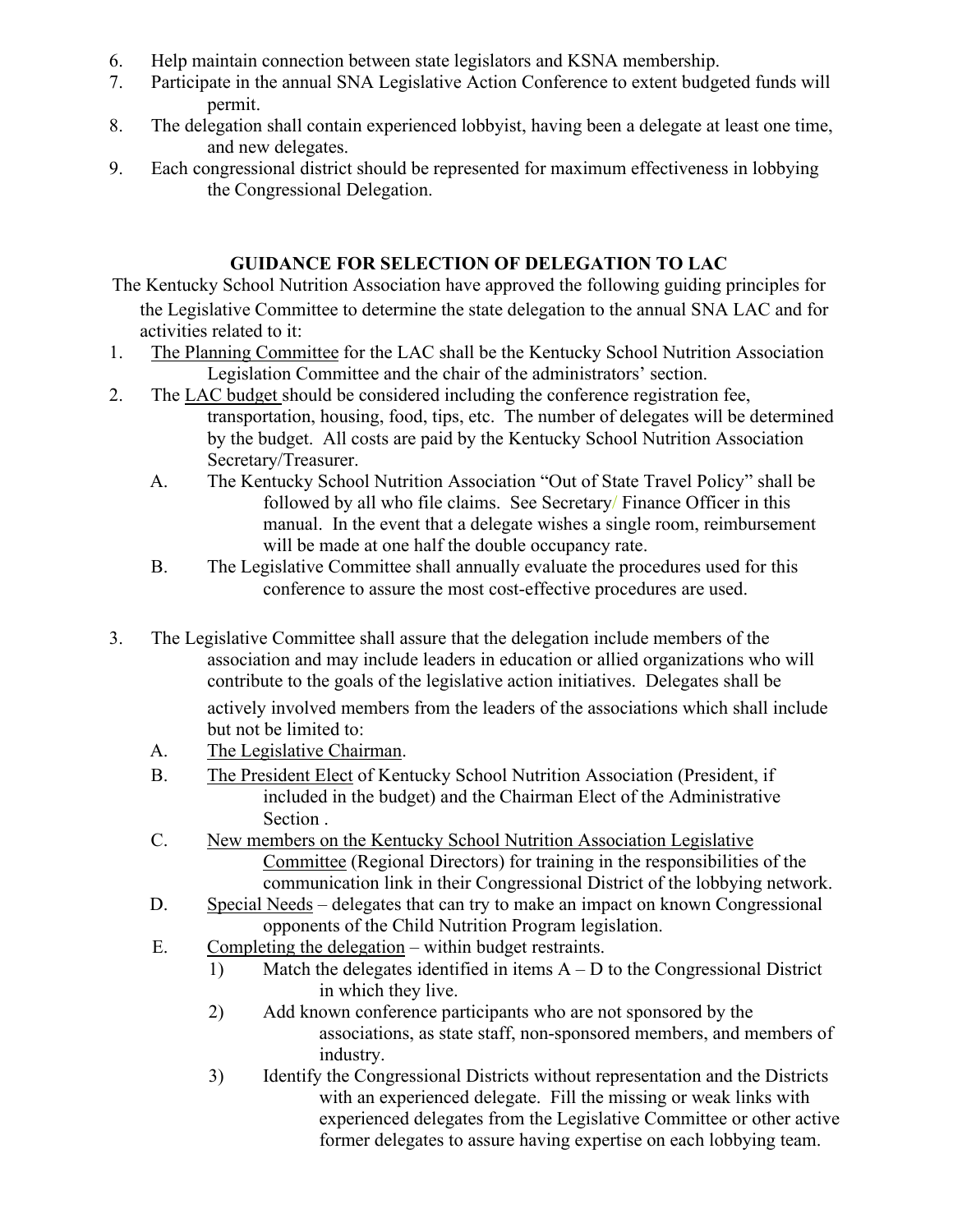In the event that a delegate is unable to attend at conference time, the Legislative Chairman shall fill the vacancy with an appropriate delegate from that Congressional District.

- 4) Any member may join the delegation by paying the expenses of the trip. If the member wishes to be a part of the group plans for travel partners and housing, he/she should contact the Legislative Chairman.
- 5) Independent conference participants, as brokers and industry reps, who plan to lobby with the state delegation should contact the Legislative Chairman to allow better planning and to provide the delegate the visitation schedule.

# **RESOLUTIONS AND BYLAWS**

**Resolutions** may be statements of policy or statements calling for specific action on an issue or for changes in the bylaws or for commendation and/or recognition. The committee may draft resolutions and may review resolutions proposed by other committees or by members. The procedure for proposing resolutions is defined in the Bylaws section of this Manual.

- 1. RESPONSIBILITIES OF THE COMMITTEE shall be:
	- A. Review all resolutions submitted to the Board by committees or individuals for format and for consistency with the bylaws;
	- B. Advise the Board of its recommendation on the resolution;
	- C. Encourage the regions and committees to participate in formulating resolutions for consideration;
	- D. Direct resolutions to the School Nutrition Association Executive Board or the Delegate Assembly on issues of national concern. Such resolutions must be approved by the state Board and sponsored by the state association. Resolutions may be submitted to the **SNA Board** at any time by sending them to the President. The procedure for resolutions to be considered by the Delegate Assembly is defined in the SNA Bylaws. The current deadline for

written resolutions to be sent to the Chair of the Resolutions/Bylaws Committee is anytime between July 1 - May 1 of the following year. If this deadline is missed and the issue is timely and very important, a member of the state delegation to the SNA House of Delegates may seek the addition of the resolution to the agenda of the House of Delegates by consent of a majority of the delegates.

- 2. RESPONSIBILITIES OF THE PRESIDENT in the Resolution process shall be:
	- A. Resolutions on state matters adopted by a majority of the Board shall have the follow-up directed by the President with the appropriate committee responsible for the implementation of action that may be required.
	- B. Copies of resolutions that are directed to organizations or individuals are to be sent by the President.

**Bylaws** may be amended whenever there is a need for change because of errors that have occurred, for clarification or for complete revision when outdated or ineffective. The procedure for proposing amendments to the Bylaws is defined in the Bylaws section of this Manual. Manual. A copy of the State Bylaws is to be sent to the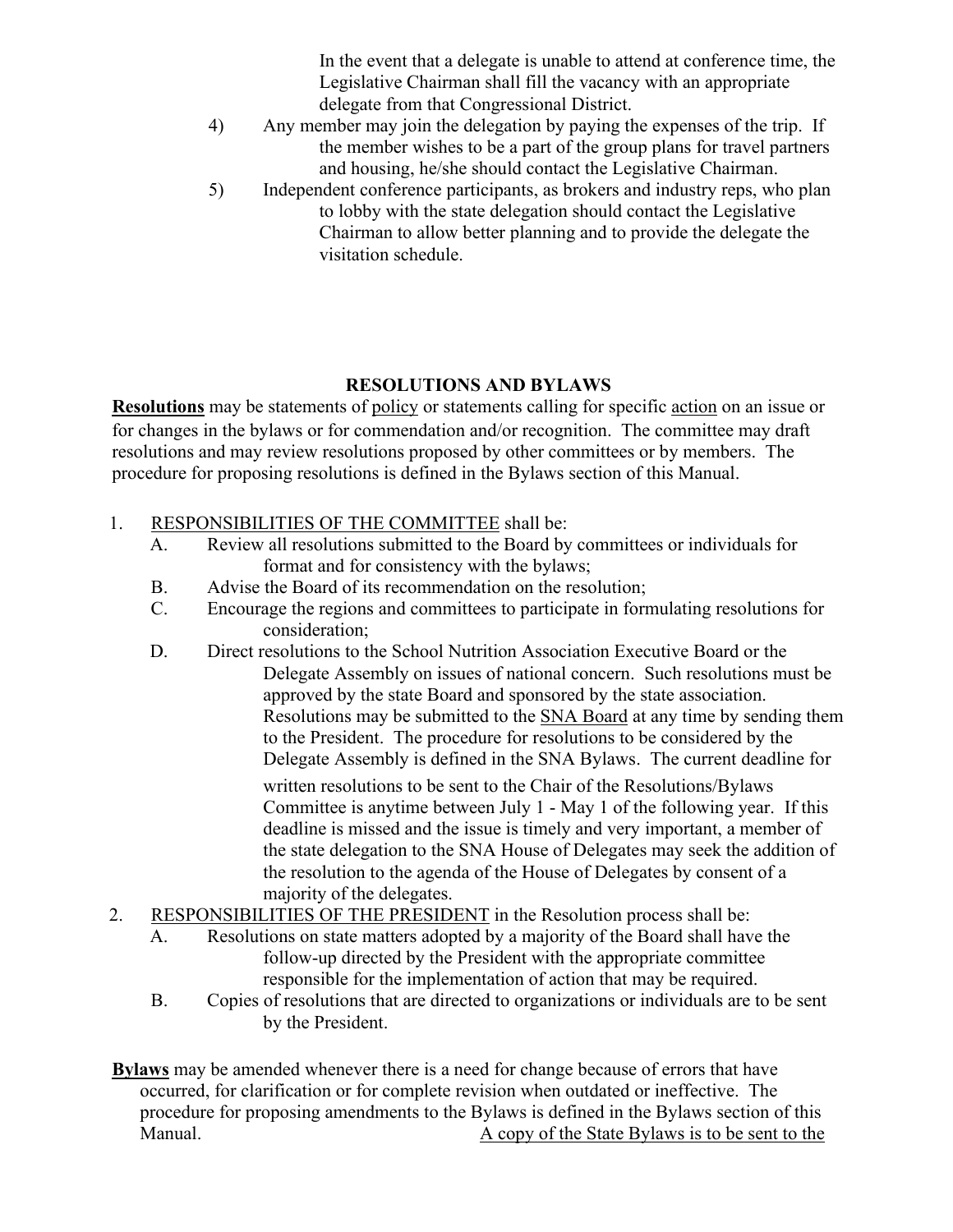SNA Southeast Regional Director anytime changes are made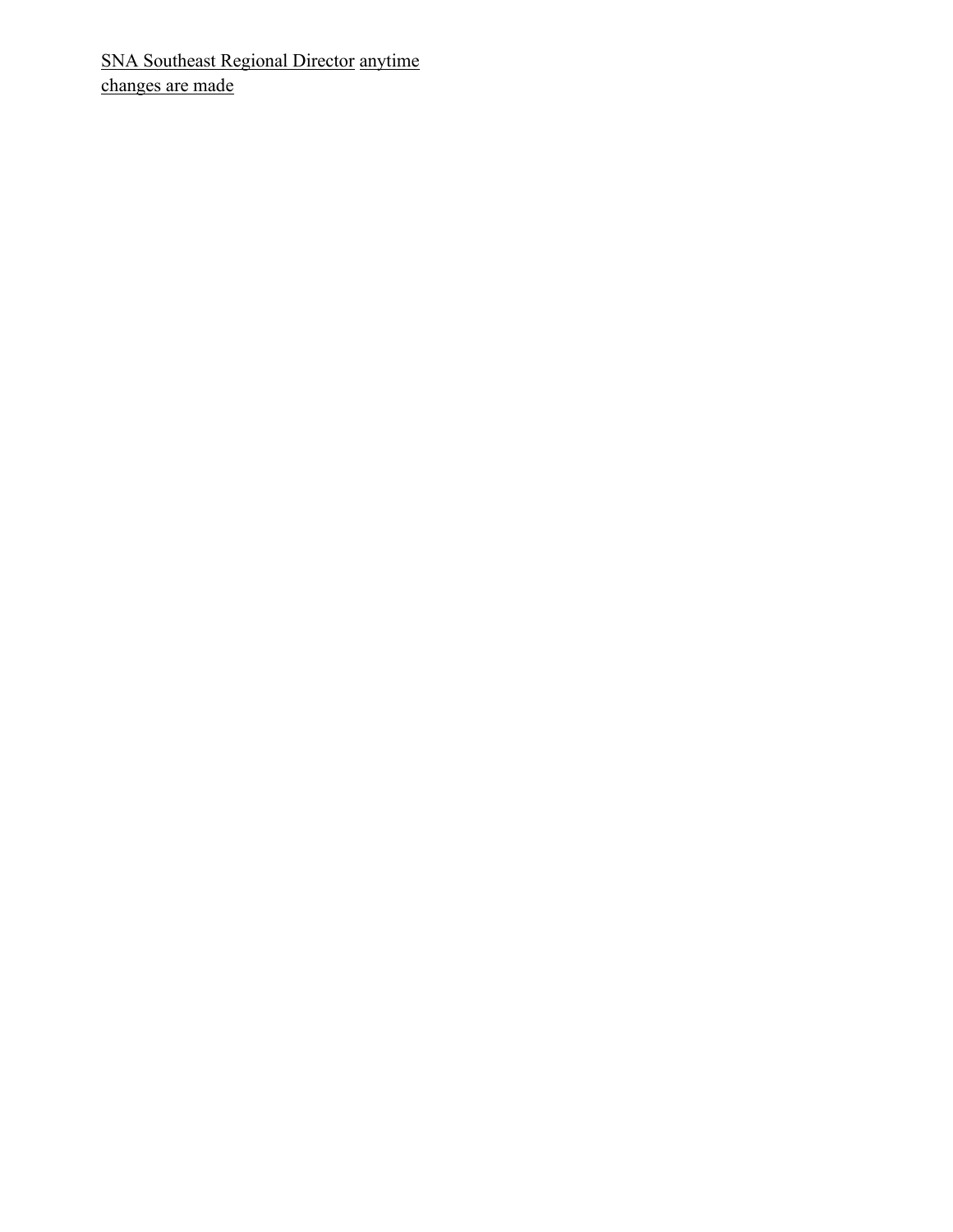# **INDUSTRY RELATIONS**

**This Committee chair will be a member of the Industry Advisory Council (IAC).** The chair will be required to attend all meetings of the IAC.

RESPONSIBILITIES OF THE COMMITTEE shall be:

- 1. Correspond with Industry partners to retain and recruit new partners.
- 2. Collaborate with IAC chair to ensure industry needs are being met.
- 3. Be a liaison for Industry partners concerning events where KSNA is represented.
- 4. Be a ready voice to KSNA board to share industry concerns
- 5. Make recommendations to the KSNA board about levels of membership needed to increase Industry level partnership.
- 6. Coordinate with Executive Director to identify opportunities for Industry to provide services to meet changing needs of KSNA.

# Annual Conference

- 1. Coordinate and plan booth assignments and layout of exhibit hall
- 2. Create and/or update exhibit packet
- 3. Be available during registration and throughout the conference to assist industry partners with direction and valuable information throughout the check in process, set up, live open exhibit hall, and to the end of exhibit hall takedown.
- 4. Provide a list of Industry Partner levels to appropriate KSNA representatives upon request and to ensure correct recognitions throughout the year.

# **EDUCATION**

**This committee shall include the Certification appointee.** This committee coordinates the training activities that support the Kentucky Department of Education Certification program and the SNA Certification & Credentialing programs. A staff member of the KDE Division of Nutrition & Health Services should be a member of this committee. The current Vice President will be Co-Chair of this committee.

# RESPONSIBILITIES OF THE COMMITTEE shall be:

- 1. Develop and implement plans for the professional growth of the membership that support and enhance the Plan of Action goals;
- 2. Evaluate the Kentucky Certification program (identified as "state" certification which is required by state regulation 702 KAR  $6:045 - a$  copy follows on pages a. & b.) in conjunction with the KDE Division of Nutrition & Health Services, and recommend curriculum, standards, policies and procedures appropriate for meeting the needs of the certification program and of the members who may use this training to help meet the "national" training requirements (see below – Certification);
- 3. Maintain liaison with appropriate state agencies and professional associations/organizations to enhance the educational opportunities for members; and
- 4. Encourage participation in appropriate SNA scholarship programs.
- 5. Promote nutrition education; interpret nutrition trends and developments
- 6. Recommend Association action on nutrition education issues consistent with program needs;
- 7. Keep members informed of developments related to nutritional aspects of the Child Nutrition Programs;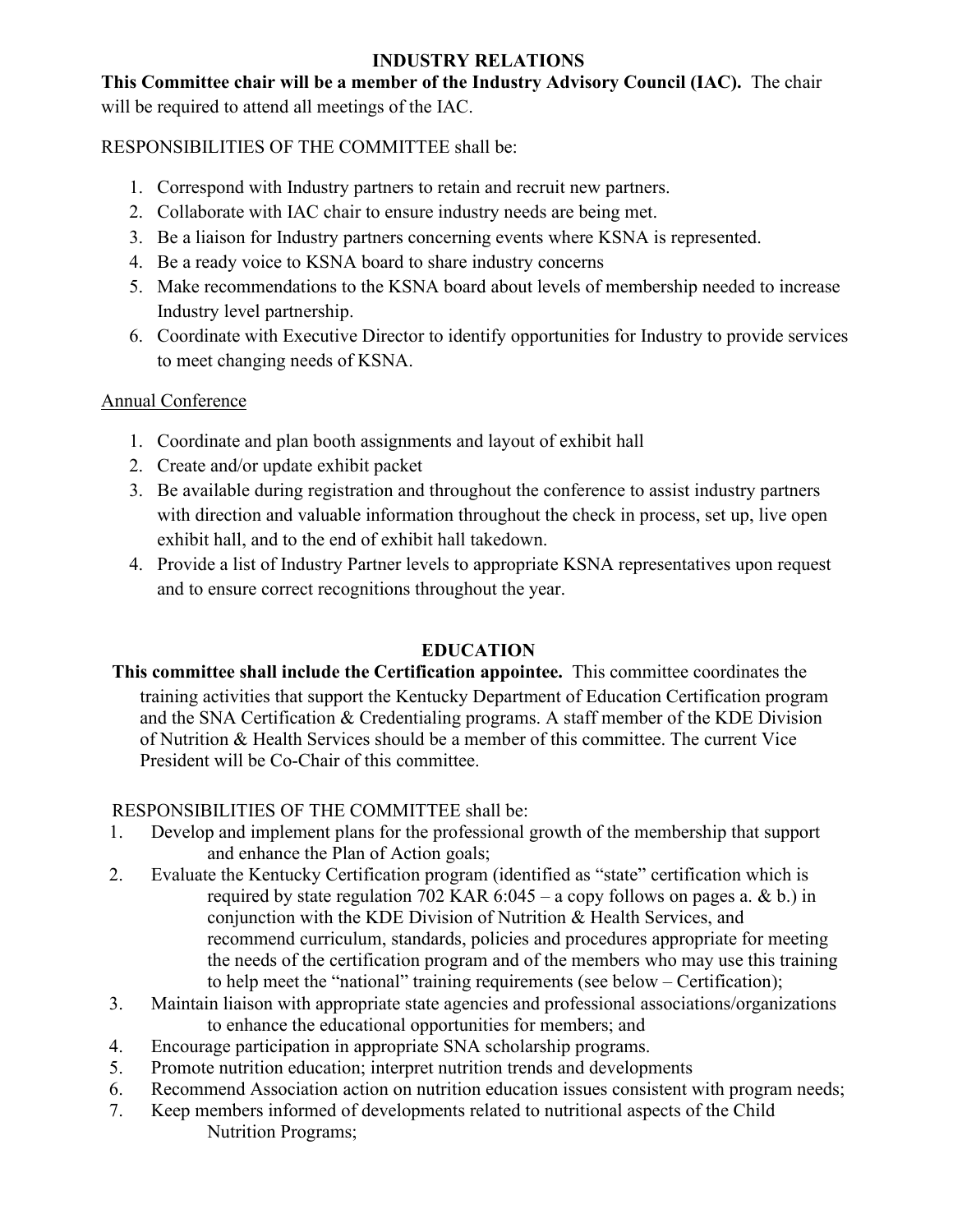- 8. Maintain appropriate liaison with federal, state and local agencies and with professional associations and local chapters on nutrition, professional standards, culinary art issues;
- 9. Promote activities for the observance of National School Lunch Week, School Breakfast Week, Nutrition Month and other appropriate nutrition-emphasis activities utilizing menus and other strategies designed by SNA and industry groups.
- 10. Implement and oversee any KSNA contests, involving students, which are done in conjunction with activities mentioned in item 9 above and any other contest involving students sponsored or promoted by KSNA.
- 11. Work closely with the Public Policy Committee on methods to inform the membership of current legislation, nutrition standards, professional standards, and regulatory issues through the Regional Directors for action or information.

SNA Certificate & Credentialing: The certificate appointee coordinates the activities related to national certificate & credentialing programs.

- 1. Update requirements as specified by SNA;
- 2. Support and train other members in the association in the procedures for processing  $\&$ maintaining Certificate & Credentialing credits. Refer members to the SNA & KSNA websites when applicable.
- 3. Assist with getting SNA approval for class/training credits that will count towards Certificate & Credentialing.
- 4. Maintain a record of credentialed and certified members.
- 5. Maintain liaisons with SNA and Chapter Certificate Chairmen or Presidents.
- 6. Work with the Regional Directors and Chapter Certification Chairmen to increase the number of members with certificates and to promote available professional growth activities, such as: classes, workshops, college courses, etc.
- 7. Update members periodically of opportunities to sit for the credentialing exam.

8. Work with Education Committee to Coordinate with the national association to provide exam opportunities within the state.

# **MEMBERSHIP SERVICES.**

- **This committee shall include the Affiliation appointee.** This committee shall be responsible for the physical growth of the Association, using state and national strategies to recruit new members.
- 1. PROCESSING. Currently SNA processes all membership applications. The President, Membership Chair and Executive Director receives membership printouts regularly from SNA.
- 2. RECRUITMENT. The Membership Chairman will initiate policies and procedures for Board approval for the implementation of an annual membership recruitment activity to encourage renewal and to seek new members by:
	- A. Receiving the membership list from the KSNA President;
	- B. Studying the membership list to determine target areas for recruitment projects;
	- C. Reminding members whose membership renewal is past due of the importance of association membership;
	- D. Developing plans and projects to encourage increased membership by:
	- E. implementing SNA membership promotion plan for the year;
	- F. placing articles in the Challenger;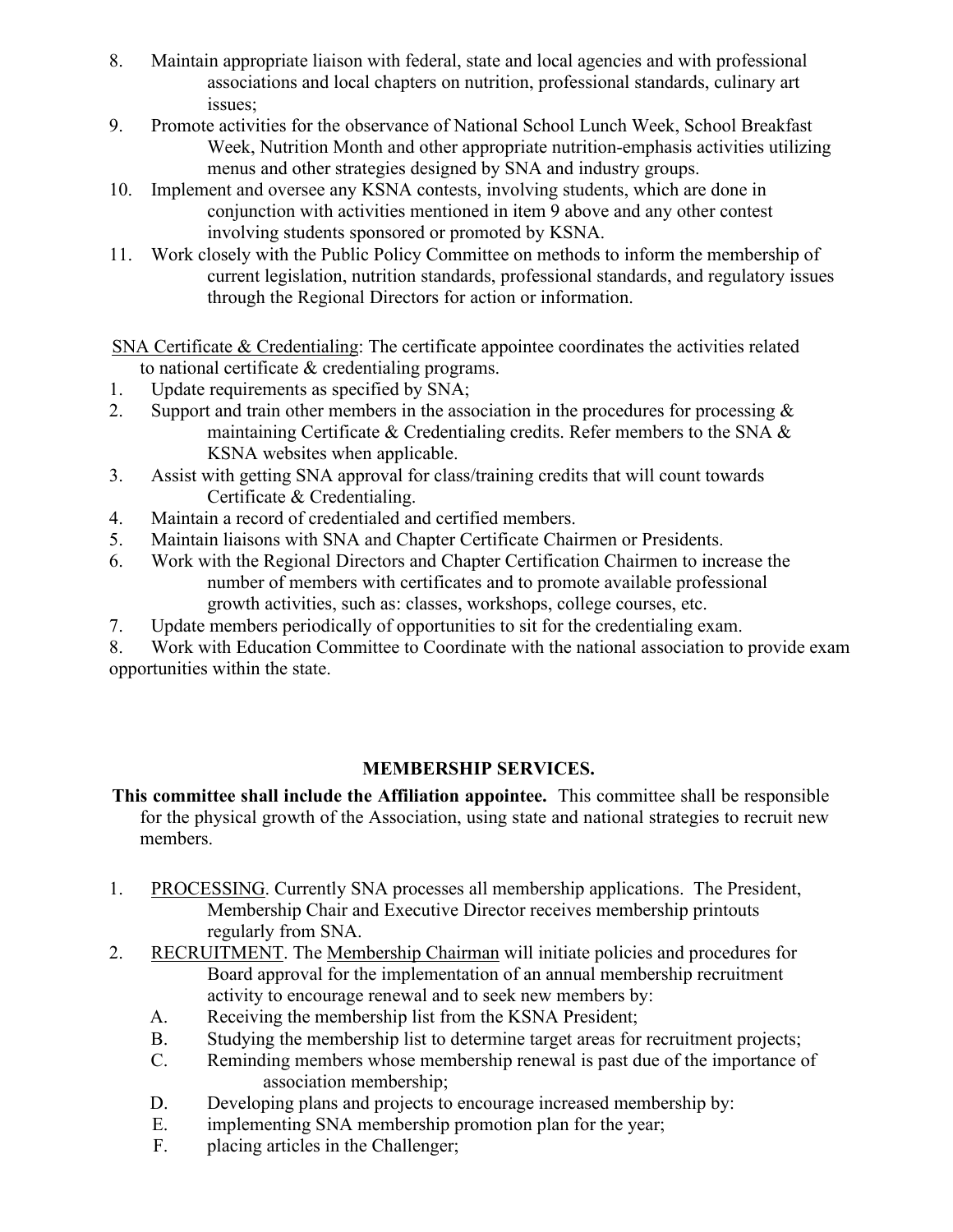- G. attending professional meetings and workshops to present KSNA/SNA membership information;
- H. conducting membership recruitment drives utilizing the Regional Directors;
- I. urging current members to make personal contacts for recruiting new members;
- J. informing members throughout the year of the state membership goal set by SNA.
- K. Publicizing, preparing and presenting the 100% Membership Awards at the annual state meeting.
- L. The affiliation appointee shall prepare a written communication for chapter presidents. Example: Share Smart publication.

# 3. CHAPTER AFFILIATION.

- A. Responsibilities To Affiliated Chapters:
	- 1) Shall advise the Chapters of any changes in the state bylaws;
	- 2) Shall review all chapter memberships and the Plan of Action annually to insure their continued eligibility to be an affiliate and assess the chapter of the annual affiliation fee of five (5) dollars.
	- 3) Failure to meet requirements in any year shall warrant a one year probation period.
	- 4) A second review shall result in complete reinstatement or the dropping of the Chapter as an affiliate. The latter action would require a new application by the Chapter when requirements are met.
	- 5) Serve with the Regional Directors as a liaison between the Chapter and the Association.
- B. Responsibilities to Non-affiliated Groups:
	- 1) Send interested groups the Affiliation Handbook with suggested procedures for organizing, requirements of affiliation, suggested bylaws and the application for affiliation.
	- 2) Work with the Regional Directors to provide help to all groups needing assistance from the state organization in forming a Chapter.
	- 3) Review Bylaws, application and membership list of the applying Chapter to see that all requirements are met.
	- 4) Recommend the Chapter to the Board for approval, if all requirements are met.
	- 5) Follow up this approval by sending notification to the Chapter:
		- a) Provide the Chapter with a copy of the Affiliation Handbook.
		- b) Notify that the Affiliation Certificate will be presented at the next

annual conference. (NOTE: A gavel is also presented to the new chapter.)

- C. Responsibilities of the Member Services and Recruitment Committee or Affiliation appointee:
	- 1) Make presentations for recognition of the Chapter at the annual conference by:
		- a) Notifying the Conference Committee to include this presentation in a general session.
		- b) Preparing the Affiliation Certificate.
		- c) Securing a gavel for presentation.
	- 2) Review the Affiliation Handbook annually to insure that it is current.
		- a) Recommend appropriate changes to the Board.
		- b) Following approval, update the Handbook and distribute the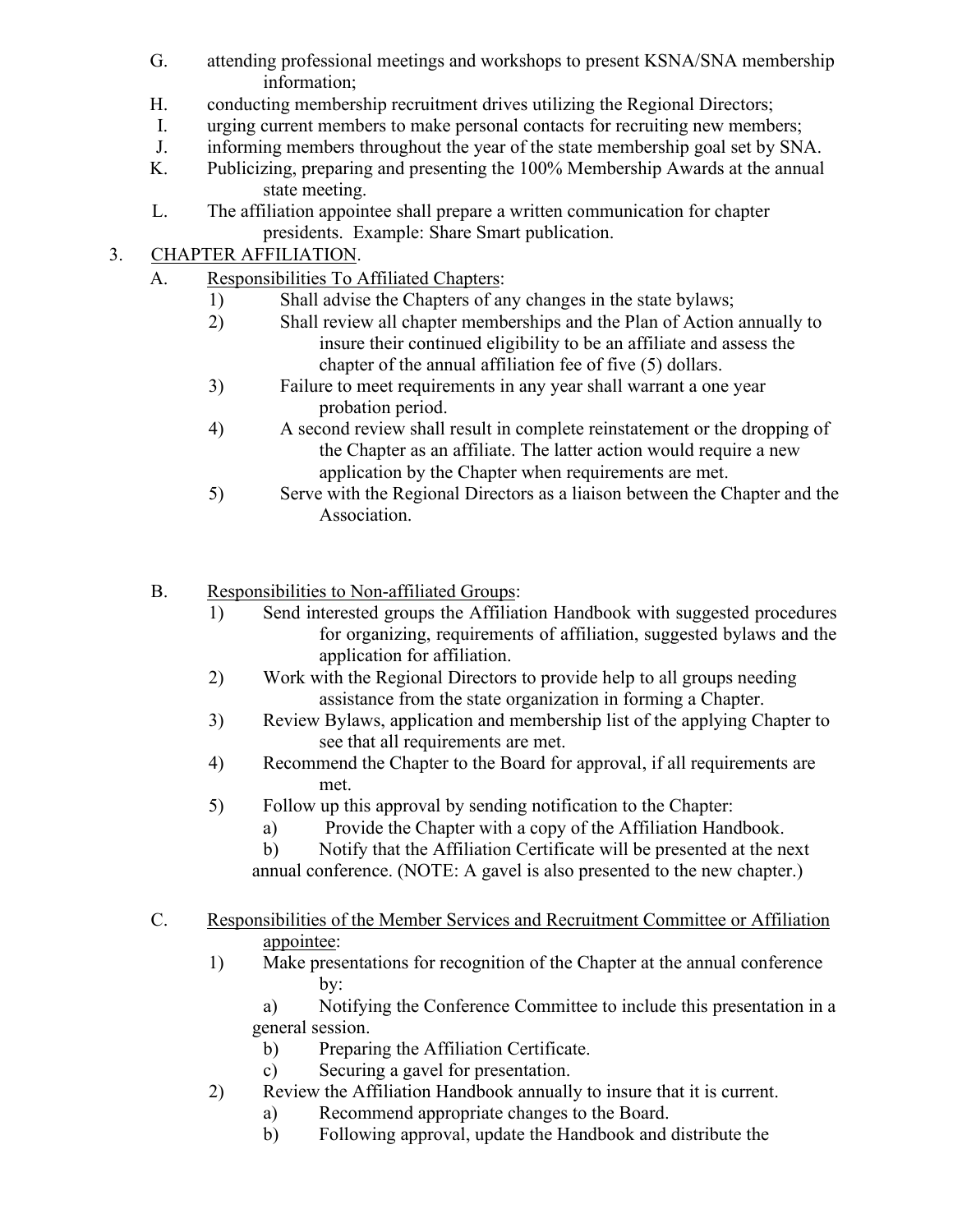#### **COMMUNICATION This committee shall include the Advisor for Publications appointee.**

- *School Nutrition*, produced by the School Nutrition Association, shall be the official publication of the association.
- *The Challenger* shall be produced a minimum of two times annually.
- The Chairman of the committee shall serve as Editor of *The Challenger* and of activities defined as public communication.
- Publications: The publication of the Association newsletter, the CHALLENGER, shall be at intervals scheduled by the Board. Other data shall be published as approved by the Board.

The support team for publishing the CHALLENGER shall be appointed by the President from recommendations of the Editor. The primary reporters shall be the members with the Regional Directors, Chapters and Committee Chairmen providing input relevant to the Plan of Action and the current scene in the Child Nutrition Programs in the Commonwealth. Other publications shall be printed in a manner appropriate for its content.

Responsibilities of the Committee shall be:

- 1. Editor General Chairman:
	- A. Represent the committee on the Board;
	- B. Determine the type of newsletter feasible for the CHALLENGER; i.e., printing or producing methods and related costs, booklet or other format, etc.;
	- C. Working with the President and Advisor for Publications, prepare a suggested format for each issue and a budget estimate for approval by the Board;
	- D. Receive and edit material from reporters and prepare a layout of each issue as required by the printer;
		- 1) Secure quotes for printing, considering:
		- 2) Cost per page in terms of quantity needed.
		- 3) Cost per picture in terms of quantity needed.
		- 4) Cost per picture or half tone.
		- 5) Quality of paper and size of page.
		- 6) Size of type.
		- 7) Time required for printing.
	- E. Aid the Distribution Sub-Committee by:
		- 1) Research distribution methods with consideration to cost, quality and timeliness.
		- 2) Obtain the membership list from SNA to assist in mailing.
		- 3) Establish procedures for the committee.
	- F. Supervise the Advertising Sub-Committee:
		- 1) Establish pricing guide for ads; secure Board approval.
		- 2) Supervise type and kind of Ads solicited; follow Association Nutrition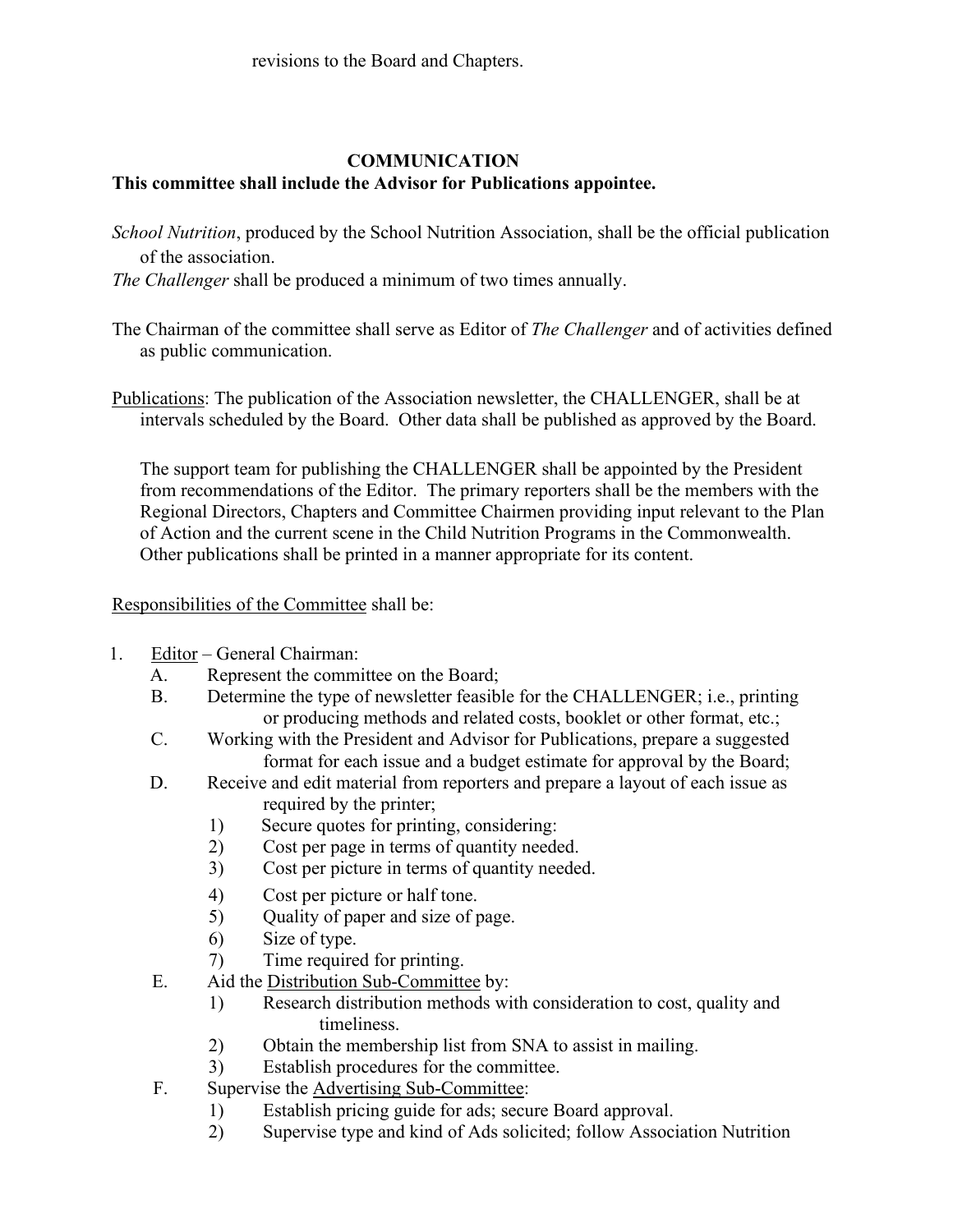Policy as it relates to sanction of foods of minimal nutritional value.

- 3) Send a copy of each Ad to the purchaser along with a statement for payment.
- 4) Establish procedures for the committee in solicitation of Ads.
- G. Secure feature articles, as needed and desired, for each issue from the State President; State Director, KDE Division of Nutrition & Health Services; state committees; national board members; the SNA Executive Director, etc.
- H. PREPARE A CALENDAR with "deadlines" for each issue. (Include in the Association Calendar the deadline for reports and articles – send to President in April.)
- 2. Advisor for Publications Appointee shall:
	- A. Serve as a consultant to the CHALLENGER editor;
	- B. Monitor other Association publications for ideas to use in the CHALLENGER and monitor the advertising standards as directed by Association policies and the Board; and
	- C. Assist with the publication of all association documents.
- A Website shall be maintained by the association. The public communications committee shall include a technology/maintenance appointee.

Other Publications may be authorized by the Board within budgetary restraints.

# **CONFERENCE**

This committee with its subcommittees shall be responsible for planning and conducting the annual conference for the association at the time and place contracted by the Association. Plans shall be approved by the Board. Co-chairmen of the General Conference and the Program committee shall be the President-Elect and the Vice President. Consultants to the committee shall be the President and Secretary/ Finance Officer. Each committee shall be responsible for follow up on the activities of their committee.

Duties.

- 1. General Conference & Program Co-Chairs President-Elect and Vice President.
	- A. Represent the committee on the Executive Board.
	- B. Assist President in conference site selection, assuring a site at least two years in advance and no more than four years in advance.
	- C. Select conference theme and logo in consultation with the President.
	- D. Develop general plan for the conference and present to the Executive Board.
	- E. Correspond with all subcommittees to confirm all assignments.
	- F. Work with the management of conference site and with the local arrangements committee on all arrangements, including rooms needed for meetings and guests, special meals, registration space, etc. Confirm all commitments in writing.
	- G. Estimate costs and present a proposed budget to the Executive Board. The prior conference budget must be analyzed prior to the fall Executive Board Meeting to determine if a recommendation to the board for an increase in registration fees is warranted. A recommendation may also be made for an amendment to the approved budget. Registration fee should include meals, hospitalities and other costs for guests.
	- H. Secure speakers early. Indicate theme, time of session, length of talk and site. Request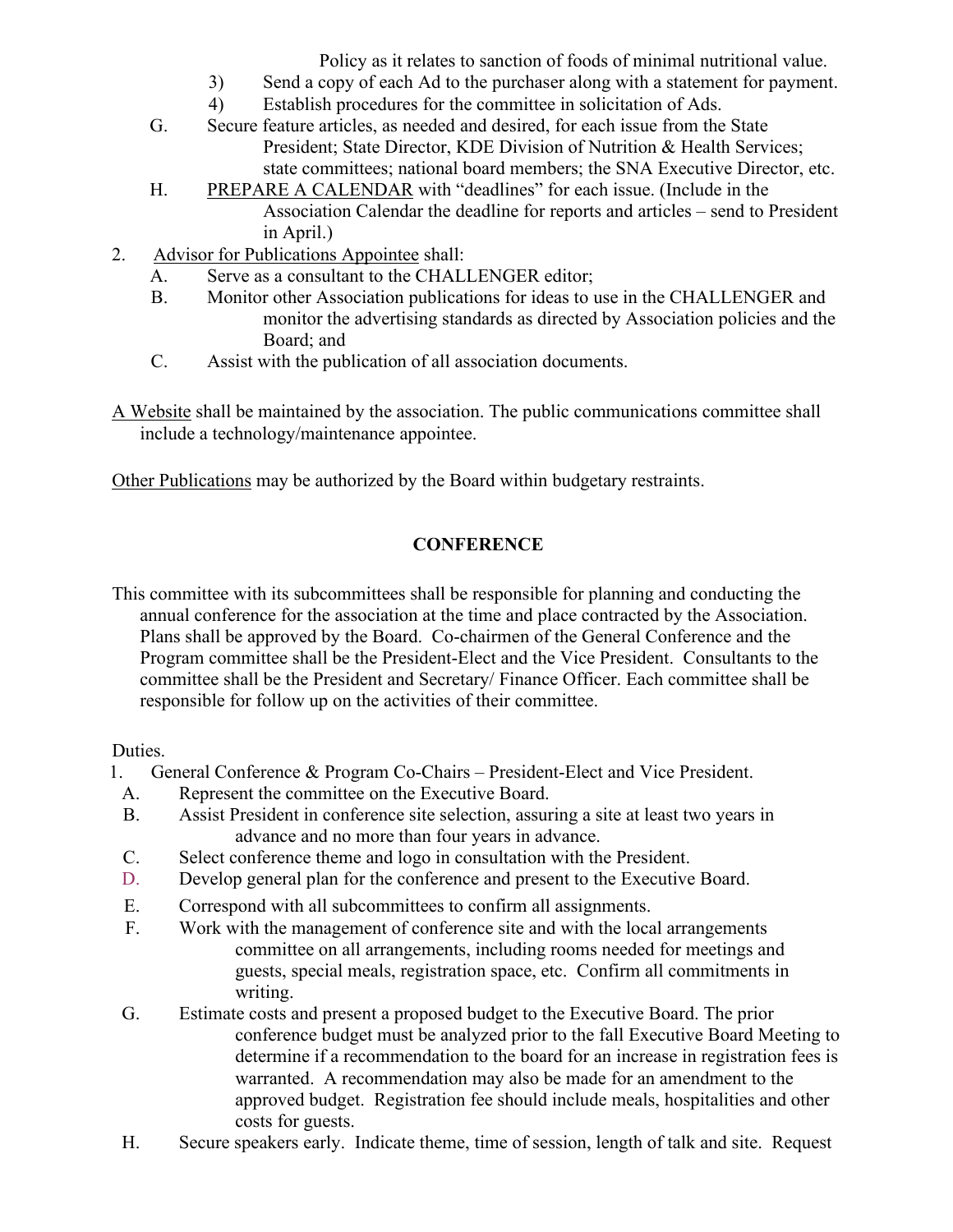information on an honorarium and/or expenses.

- I. Send confirming letter to speaker (and deposit, if required) if the fee is within the budget.
- J. Meet with subcommittees as needed to complete the plans for the conference and to coordinate all activities.
- K. Secure registration data to guarantee number at the meal functions. Work with Executive Director and/or other person(s) responsible for processing conference registration on the count.

# 2. President.

- A. Is an ex officio member of all conference committees. Serves as consultant and advisor on planning.
- B. Serve as presiding officer at general conference functions, as directed by the conference committee.
- C. Send post conference thank you letters to conference committees and presenters.
- 3. Secretary/ Finance Officer.
	- A. An ex officio member of the conference committee. Serves as consultant and advisor in budget and finance for conference.
	- B. Confirm all records on pre-registration. Refund on pre-registrations in accordance with the association policy.
- 4. Program Committee President-Elect & Vice President.
	- A. Assign duties to subcommittees.
	- B. Complete conference program. Have all commitments in writing and planned within budget allowance.
	- C. Complete details for conference including required facilities, hospitalities, and Chapter participation.
	- D. Secure presiding officers for all sessions.
	- E. Prepare tentative program for pre-conference issue of the Challenger.
	- F. Invite special guests and non-member program participants to special meal functions. Consult President for list.
	- G. Prepare final program and have it printed.
	- H. Be responsible for coordinating all activities at conference time.
	- I. Post-conference responsibilities:
	- J. Thank you letters to all program participants.
	- K. Report to Executive Board: Evaluation and Financial status.
	- L. Organize emporium for local chapter and state association sales.
- M. Provide table sign-ups chart for Banquet
- 5. Educational Breakout Sessions.
	- A. Use previous conference evaluation and contacts with members to determine topics of interest in the skills development sessions.
	- B. Arrange for speakers/facilitators for each session. Secure equipment needs from each presenter. Organize equipment in a manner to facilitate easy set up of meeting rooms.
	- C. Make room assignments for the sessions estimating possible interest and assign accordingly.
	- D. Arrange for any audio-video equipment needed. (Coordinate with the Local Arrangements Committee.)
	- E. Make signs for sessions, as required. Arrange for them to be placed outside each room prior to the session.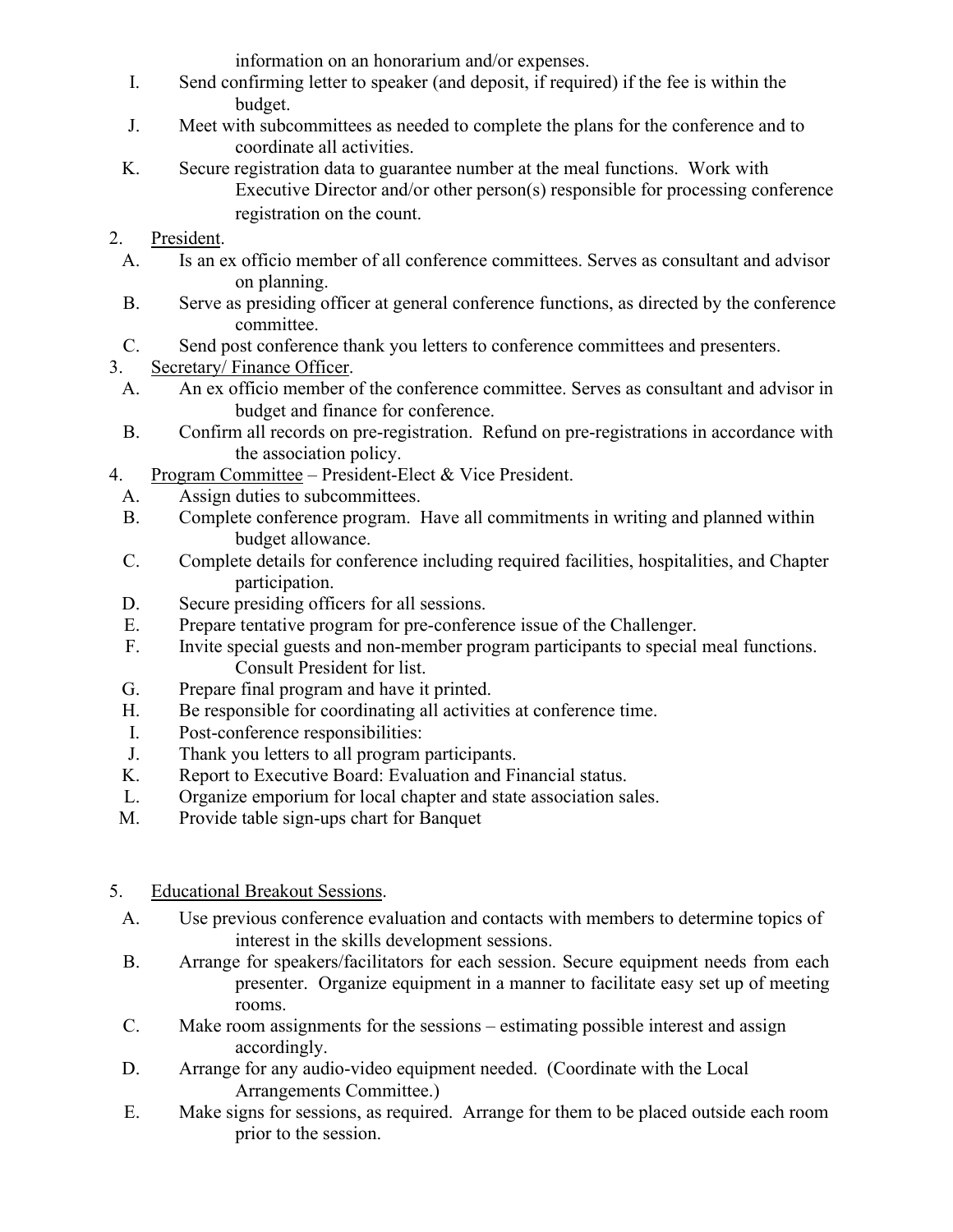# 6. Industry Relations Chair

- A. Secure exhibitors for conference. Send letter to previous exhibitors and others who express interest. Prepare a reservation form to be returned with the fee.
- B. Develop a fee schedule that considers all requirements of exhibitors and should be approved by the Executive Board. Send a copy to prospective exhibitor.
- C. Arrange with pipe and drape company for set up of Exhibit Hall (and General Session Meeting Room if the Conference committee requests this). Provide with theme, logo and colors so that coordination can be done.
- D. Assign space upon receipt of reservation/fee.
- E. Acknowledge receipt of fee and include any special instructions, such as when set-up can begin, where to pick up packets, badges, etc. Request a door prize to be given away at the last general session.
- F. Provide a list of all exhibitors to conference chairs so that the names, addresses and phone numbers can be included in the printed agenda.
- G. Prepare a conference registration packet for all exhibitors which also includes the most recent copy of the Challenger and Advertisement Request Form for the Challenger.
- 7. Decorations Committee.
	- A. Design and arrange for the preparation and installation of the general session background banner/decoration incorporating conference theme, logo and colors.
	- B. Prepare table decorations for meal functions designated by the conference chairmen.
	- C. Prepare head table decorations and place cards for meal functions.
	- D. Consult program chairs for guidance in ordering flowers for speakers' tables, for chapter presidents, guests and special program participants, when needed.
- 8. Hospitality Committee and Local Arrangements.
	- A. Hospitality:
		- 1) Secure personnel for key locations at conference site. These people should be well enough informed of the facilities to provide directions and information to all guests and members.
		- 2) Secure hostesses for each conference activity. Hostesses are responsible for checking on readiness of rooms, needed equipment, ventilation, etc. Hostesses should show true Kentucky Hospitality.
		- 3) Obtain and distribute an appropriate gift for all overnight special guests.
	- B. Local Arrangements & Publicity:
		- 1) Secure special music and other entertainment needed.
		- 2) Secure presenters for invocations, presentation of colors, Pledge of Allegiance, etc.
		- 3) Make arrangements for necessary facilities, equipment and supplies needed by all presenters.
			- 4) Seek activities for free evening, if necessary.
			- 5) Secure photographer when needed.
			- 6) Consult with Co-chairmen and Registration Committee on number to guarantee for meal function attendance.
			- 7) Work with local Chamber of Commerce on securing coverage of conference.
			- 8) Contact local radio, TV, and news media for possible coverage.
	- 9. Registration Committee.
		- A. Receive all advance registrations.
		- B. Keep accurate records, balance money, transfer money to Secretary/ Finance Officer
		- C. Help prepare nametags for conference participants.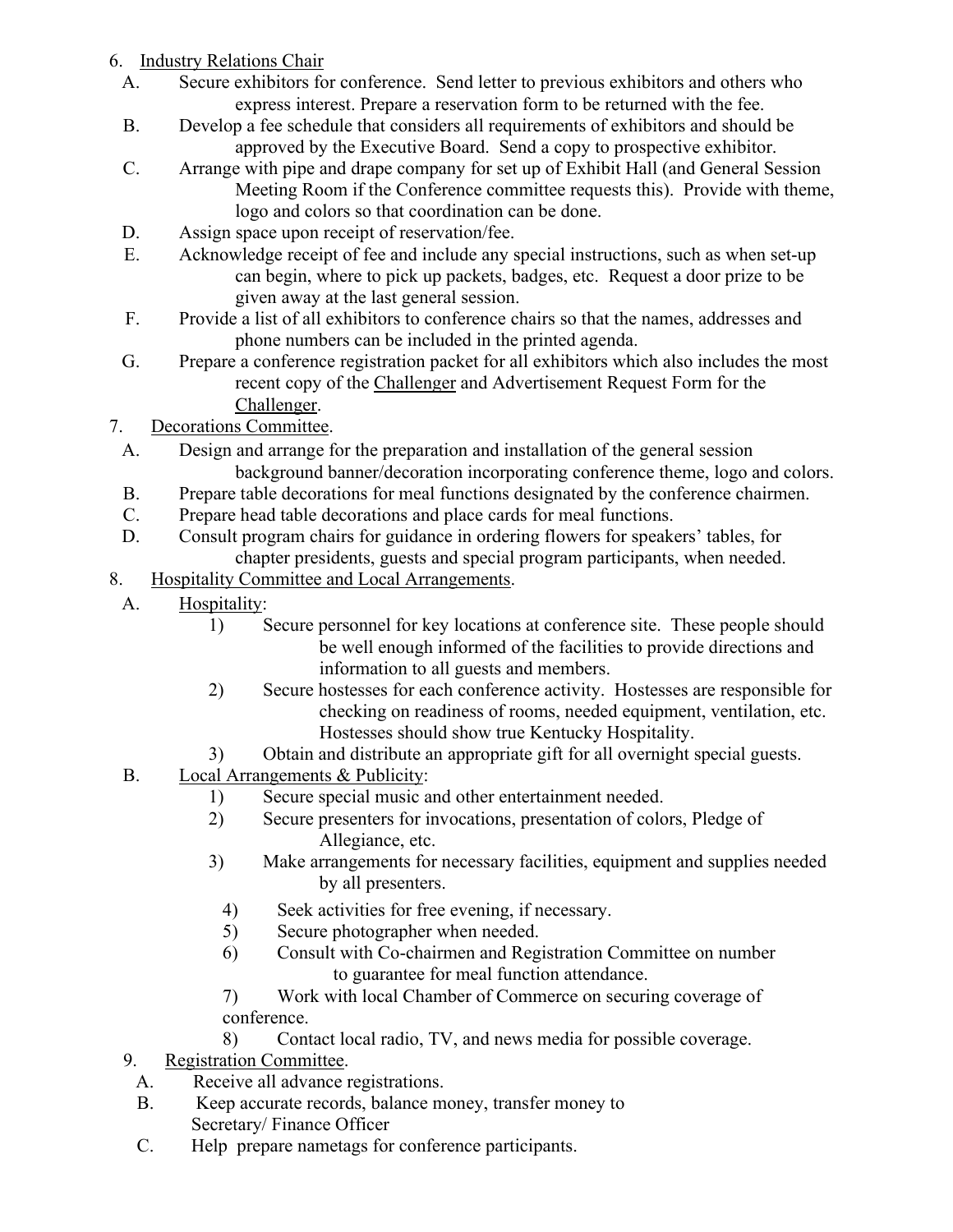- D. Appoint and assign duties for volunteers needed during registration.
- F. Be responsible for registration at conference time.
- 10. Industry Advisory Council Chair.
	- A. Obtain sponsors for special meal functions, as decided with the President.
	- B. Work with Industry Relations Chair
	- C. Be responsible for recognition of exhibitors and sponsors.
	- D. Inform program chairs of any industry sponsored scholarship awards.

#### **AD HOC COMMITTEES. Special committees may be appointed by the President with approval of the Executive Committee.**

Such committees shall enhance the purposes and the Plan of Action of the Association or perform other services.

# **Section G. ADVISORY BOARDS. The Association may have advisory boards, which shall report to the Board at the invitation of the President.**

The goal of having an advisory board should be to promote a better understanding and communication source between other organizations and school nutrition in Kentucky.

# **ARTICLE**

#### **V Officers & Other Leadership**

- **Section A. ELECTED OFFICERS shall hold office until the end of the annual national conference. Candidates for state office shall have been active members for at least three years immediately preceding the nomination. To be eligible a member shall:**
	- **a. Have demonstrated leadership ability by serving on the Executive Board or on a committee.**
	- **b. Be employed in an eligible field at the time of nomination, but not employed as a district director, supervisor, regional manager of a for-profit corporation above the school district level.**
	- **c. Maintain membership at the time of nomination and election. If a change in professional status occurs, the term of office shall be completed provided one year of the term has been completed.**
	- **d. Be allowed to hold office for more than one term but not more than two consecutive terms.**
	- **e. Be SNA certified or credentialed**

# **PRESIDENT shall be the chief executive officer and shall serve one year.**

- 1. The term of office shall begin at the end of the annual national conference.
- 2. As chief executive officer the President shall:
	- A. Serve as the chairman of the Executive Board and Executive Committee.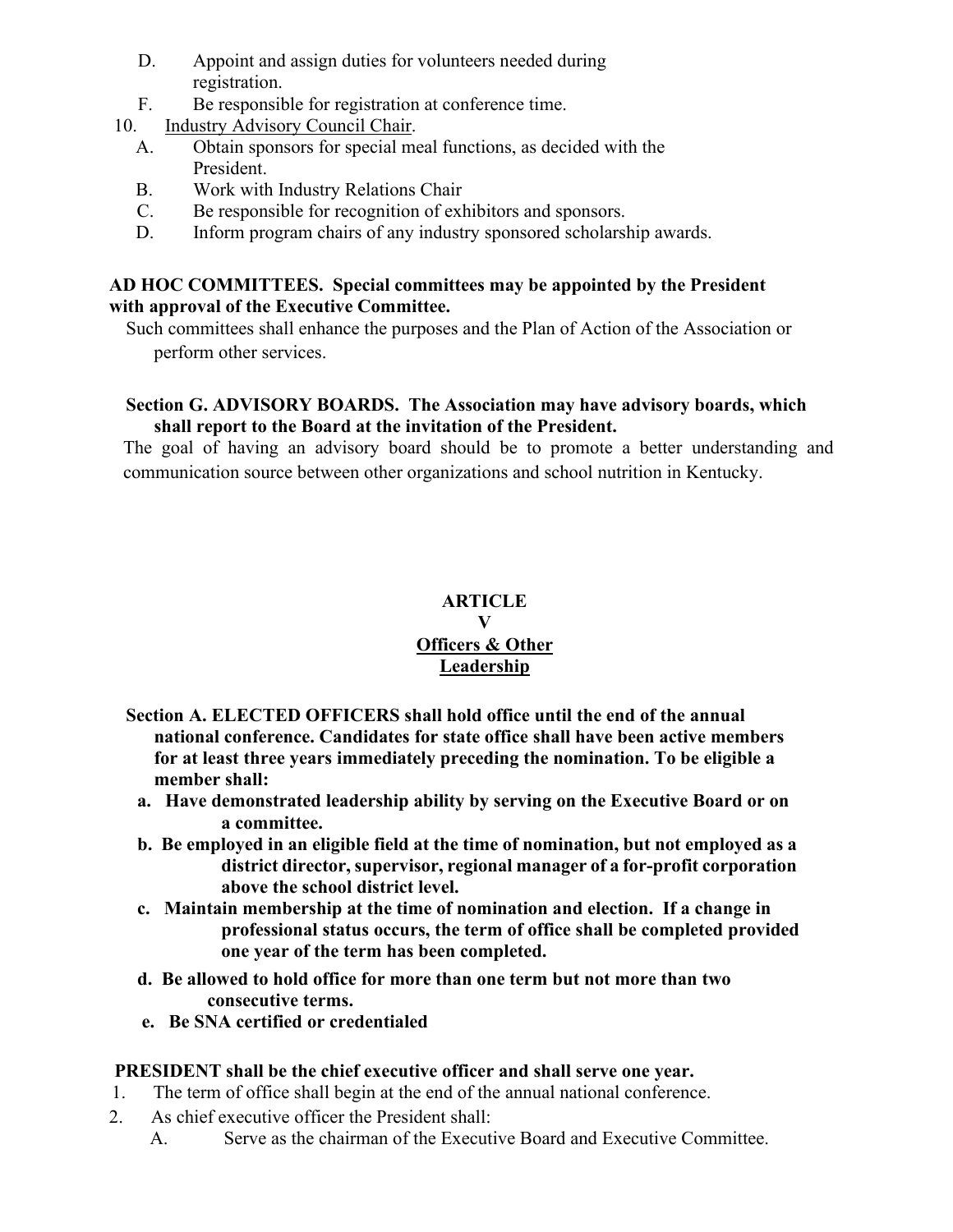| <b>B.</b> | Serve as an ex officio member of all committees except the nominating<br>committee.                                                                                                                                                     |
|-----------|-----------------------------------------------------------------------------------------------------------------------------------------------------------------------------------------------------------------------------------------|
| C.        | Represent the association when invited to other professional groups or designate a                                                                                                                                                      |
|           | representative.                                                                                                                                                                                                                         |
| D.        | The President shall complete a Plan of Action for the year.                                                                                                                                                                             |
| E.        | Finalize goals and activities for achieving the objectives of the School Nutrition<br>Association and the state, designating committees responsible for the activity<br>and completion time.                                            |
| F.        | Complete a calendar for the year designating Board meeting dates, due dates for                                                                                                                                                         |
|           | progress reports and dates of special events.                                                                                                                                                                                           |
| G.        | Prepare a directory with names, addresses and phone numbers of all Executive                                                                                                                                                            |
|           | Board members. Print in the fall Challenger.                                                                                                                                                                                            |
| Η.        | The President shall make appointments required by the Bylaws, subject to the<br>approval of the Executive Board not later than the September Board                                                                                      |
|           | meeting. (May be completed at end of term as President Elect.)                                                                                                                                                                          |
| I.        | Appoint the committees, designating one as chairman, unless otherwise provided<br>in the Bylaws.                                                                                                                                        |
| J.        | Appoint regional directors, as provided in the Bylaws.                                                                                                                                                                                  |
| Κ.        | Appoint section chair for Managers and Assistants (Single Unit), as provided in<br>the Bylaws.                                                                                                                                          |
| L.        | Make other appointments required for the operation of the association.                                                                                                                                                                  |
| M.        | Provide the Affiliation Handbook and Plan of Work to all Executive Board                                                                                                                                                                |
|           | members.                                                                                                                                                                                                                                |
| N.        | The President shall supervise and manage the activities of the association.                                                                                                                                                             |
| O.        | Prepare the agenda for all Executive Board and Executive Committee meetings.                                                                                                                                                            |
| P.        | Carry out the actions of the Executive Board, not overlooking action defined in<br>adopted resolutions.                                                                                                                                 |
| Q.        | Coordinate the activities of all functioning groups of Kentucky School Nutrition<br>Association as an ex officio member.                                                                                                                |
| R.        | Provides means for periodic reporting of committees, regional directors, sections,<br>chapters and state agencies.                                                                                                                      |
| S.        | Serve as chair of the Executive Committee.                                                                                                                                                                                              |
| T.        | Serve as a member of the Finance Committee. Review fiscal reports, provides for<br>an annual audit and assures that adequate insurance coverage is provided.                                                                            |
| U.        | Assist with the planning of the annual conference and serve as the presiding<br>officer at general sessions, as requested by the conference committee.                                                                                  |
| V.        | Apply rules of the Bylaws and policies of the state and national associations for<br>compliance by the association in its publications, conferences and activities.                                                                     |
| W.        | Promote membership and membership services, especially with communications<br>to the affiliated chapters and the leadership of the association.                                                                                         |
| Χ.        | Be the chief instrument of communication for the association in building positive<br>images of the child nutrition program and a better understanding of the                                                                            |
|           | program goals.                                                                                                                                                                                                                          |
| Υ.        | Submit to the Executive Board at the beginning of the year an annual detailed<br>description of duties the Executive Secretary shall perform and submit a<br>final report/review of the Executive Secretary at the end of the year when |
| Z.        | applicable.<br>The President shall be the liaison between the SNA and Kentucky School<br>Nutrition Association.                                                                                                                         |
| AA.       | Represent the state association, with the President-Elect and Vice President, at the<br>SNA Delegate Assembly, or notify the first alternate, the                                                                                       |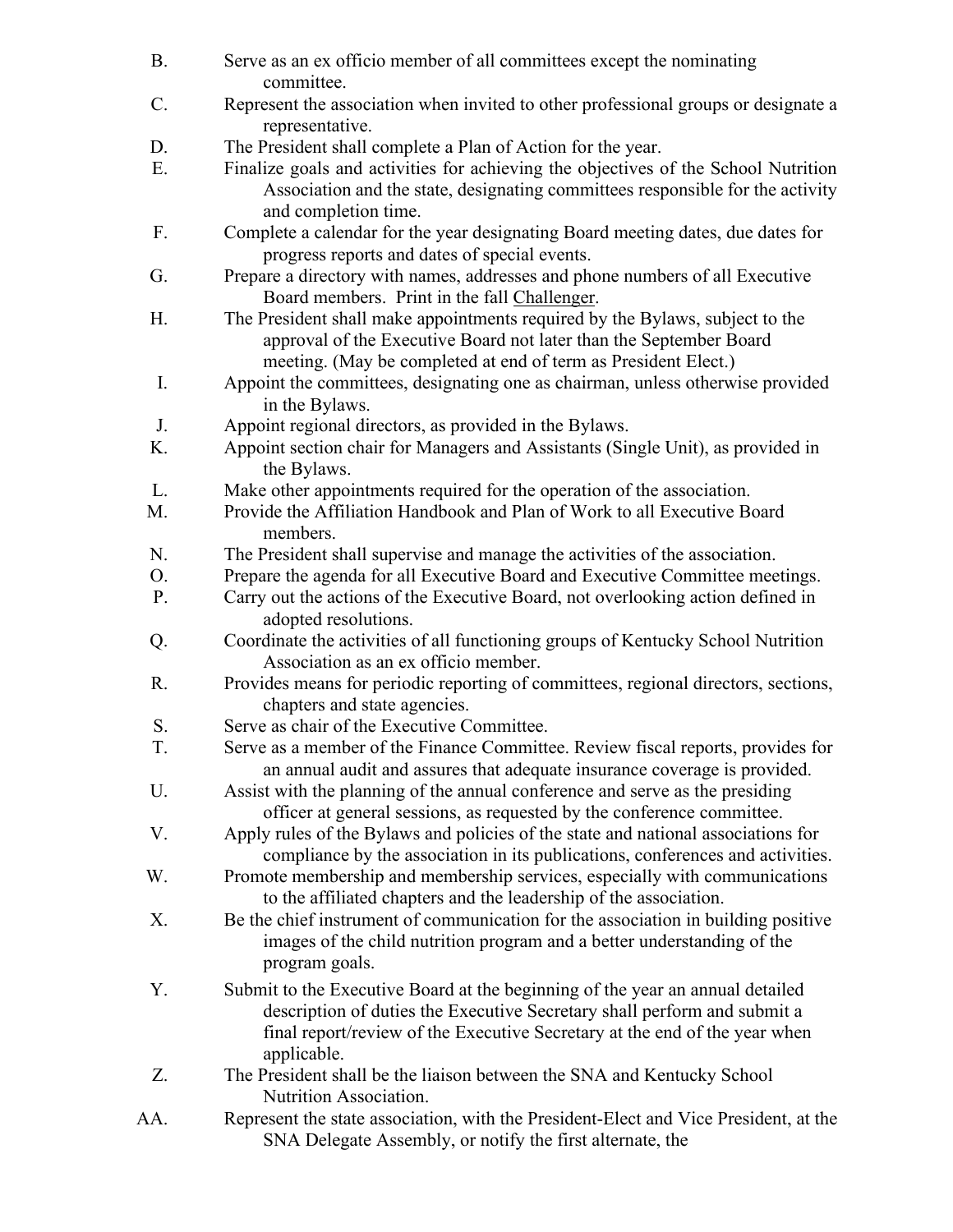Secretary/Treasurer, or if necessary, the second alternate, the Public Policy Chair.

- BB. Participate in the Delegate Assembly as instructed by the Kentucky SchoolNutrition Association Executive Board.
- CC. Represent Kentucky in the Parade of States or other designated activity at the annual national conference held at the end of the term as President. Participate in activities recognizing Plan of Action accomplishments for the year.
- DD. Represent the state at Board approved out-of-state meetings or designate an alternate, and at in-state meetings as the budget permits.
- EE. Complete the SNA semi-annual and annual reports by the deadlines. Seek input from the appropriate Executive Board members.
- FF. Respond to other requests for information that is appropriate for meeting the goals of the Association and the child nutrition programs.
- GG. Provide SNA Southeast Regional Director and Executive Director with the names of the Kentucky officers within fifteen days of their election.
- HH. Submit a copy of Bylaw amendments to the SNA Southeast Regional Director.
- II. The President shall implement and monitor the Plan of Action of the Association.
- JJ. Conduct or participate in a Leadership Seminar early in the year for Chapter leaders. Present the Plan of Work and guide the Chapter in planning for support of the Kentucky School Nutrition Association Plan of Work.
- KK. Provide for progress reports at each Executive Board meeting.
- LL. Report annually to the membership through the newsletter and at the conference.
- MM. The President shall plan a meeting for the outgoing an incoming Executive Board members for the purpose of:
- NN. Reviewing and finalizing the new Plan of Action.
- OO. Preparing the calendar for the year.
- PP. Transferring files and information to the new leaders.

**PRESIDENT-ELECT shall serve for one year and succeed to the office of President at the end of the term or in the event of the President's death, resignation, or removal from office. The term of office begins at the end of the annual national conference.**

- 1. The President-Elect shall:
	- A. Become acquainted with association procedures.
	- B. Study duties of the President and other officers.
	- C. Become familiar with the operation and functions of the Executive Board as defined in the KSNA Bylaws and Manual.
	- D. Develop an understanding of the Plan of Action at the national and state level and how to implement at the chapter level.
	- E. Acquire a working knowledge of the national and state Bylaws and policies.
	- F. Perform duties for the Association.
	- G. Serve as a member of the Executive Board, being the presiding officer in the absence of the President.
	- H. Serve as a member of the Executive Committee, Finance
		- Committee, Bylaws and resolutions committee, Nominating committee, and other committees as needed.
	- I. Serve as co-chairman of the annual conference committee (see page 28ff).
	- J. Serve as a delegate to the SNA Delegate Assembly.
	- K. Attend the SNA meetings: Leadership Conference; the Legislative Action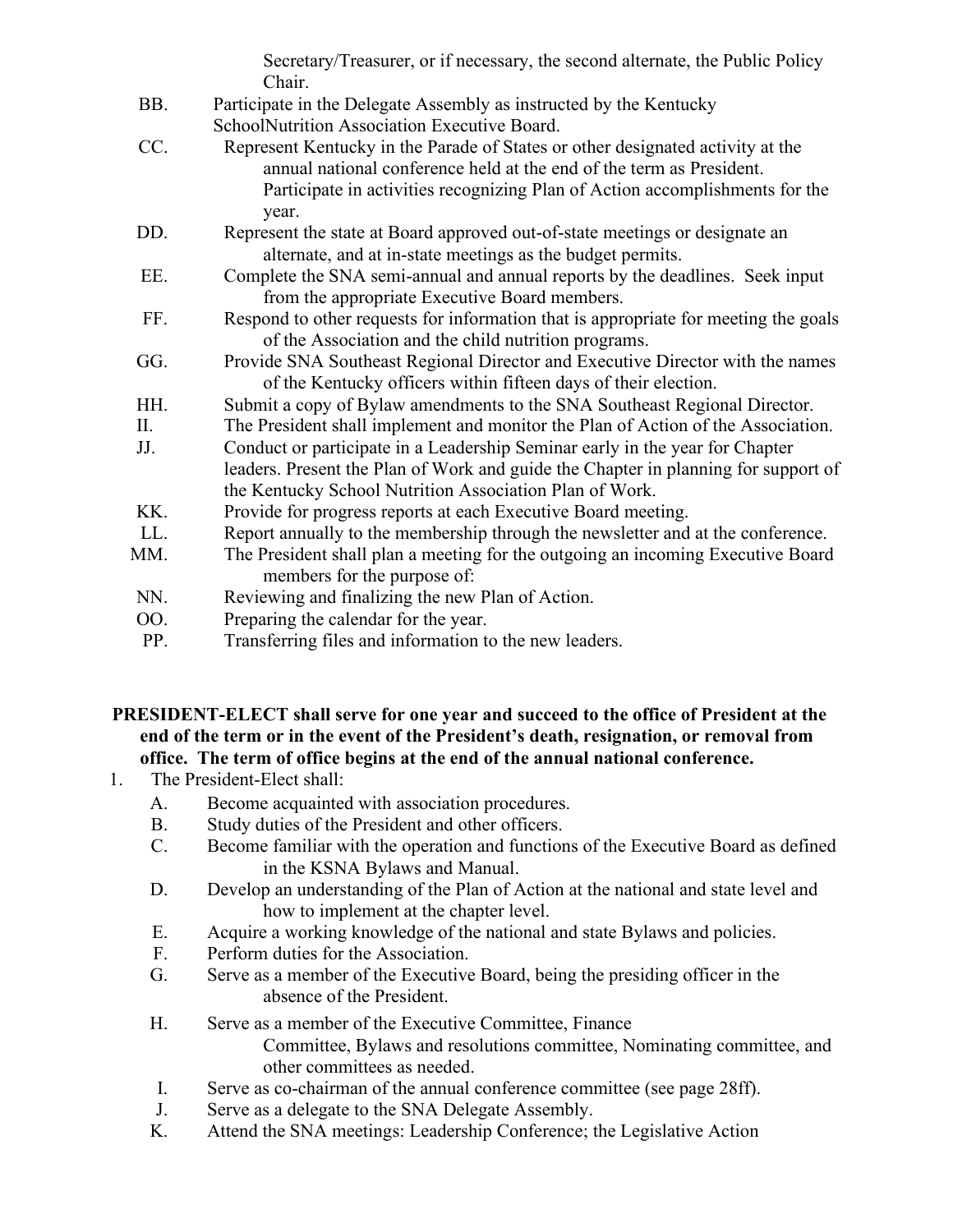Conference; and the Delegate Assembly.

- L. Begin development of the new Plan of Action.
- M. Assist with the Chapter Leadership Seminar for Kentucky School Nutrition Association.
- N. Perform the functions of the President in the absence of the executive officer.
- O. Perform duties that the President may request.
- P. Prepare for the term of office as the President by selecting committee members and chairmen, the appropriate regional directors and the Chair. If completed, present at the end-of-the-year Board meeting for approval.
- Q. Shall assist the President with plans for the annual Planning Conference with outgoing and incoming Board members.
- R. Present the Plan of Action. Allow time for all committees to develop strategies for its implementation.
- S. Develop a basic calendar to be completed early in the year as President.

**VICE PRESIDENT shall be elected annually and serve one year and succeed to the office of President-Elect at the end of the term or in the event of the death, resignation, or removal from office of the President or President-Elect. The term begins at the end of the annual national conference. In the event of death, resignation, or removal of person holding this position the KSNA Board would give first consideration to the other candidate who ran for the position during the election. If the other candidate is not willing to take the office, then the President is charged to oversee the election through the nomination committee in the most efficient and expedient way possible to have the membership vote a new candidate from no more and no less than two new candidates. The new person in the position would finish the current two year period and would NOT count against the total years allowed for a member to serve in this position.**

- 1. The Vice President shall:
	- A. Serve as a member of the Executive Board and the Executive Committee.
	- B. Serve as Co-chairman of the annual conference committee (see page 28ff).
	- C. Become familiar with the operation and activities of the Executive Board as defined in the Kentucky School Nutrition Association Bylaws and Manual and in the annual Plan of Action.
	- D. Attend the SNA Leadership Conference and Delegate Assembly at ANC.
		- E. Assist with the Chapter Leadership Seminar for the state.
	- F. Assist in preparing the Plan of Action for the Association.
	- G. Perform duties that the President may request
	- H. Serve on the Nominating committee, co-chair the Education committee, and serve on other committees as needed.

**SECRETARY/FINANCE OFFICER shall be elected in even numbered years and shall serve for two years. In the event of death, resignation, or removal of person holding this position the KSNA Board would give first consideration to the other candidate who ran for the position during the election. If the other candidate is not willing to take the office, then the President is charged to oversee the election through the nomination committee in the most efficient and expedient way possible to have the membership vote a new candidate from no more and no less than two new candidates. The new person in the position would finish the current two**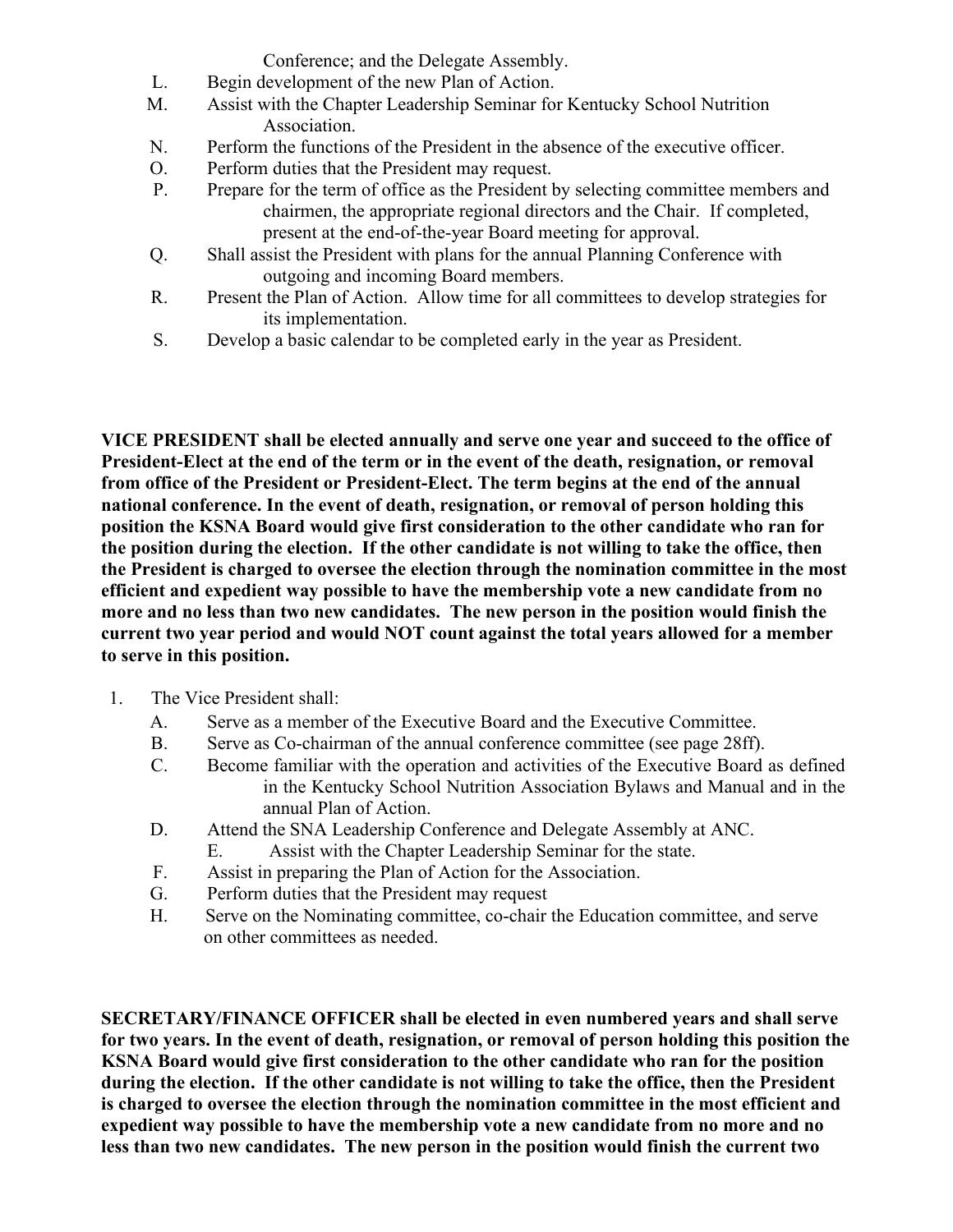#### **year period and would NOT count against the total years allowed for a member to serve in this position.**

1. The Secretary/ Finance Officer shall:

A. Become familiar with the duties of the office by all means possible which would include but not limited to discussion of responsibilities with the outgoing secretary/ finance officer and current President of KSNA, reviewing Bylaws and policies of the state and national association, and study the records keeping and budget procedure.

B. Be an active member in Executive board meeting with responsibilities including informing President if quorum exists, prepare copies of minutes and distribute before meeting, take roll at board meetings, keep minutes at all meetings and maintain a separate section in minute book of all policies adopted by the Executive Board every year, motions may be recorded by Secretary using writing utensils or audio recording devices, and any other duty as requested by the President in preparation of a meeting or during the meeting.

C. Serve the Association as follows:

- 1) As a member of the Executive Board and the Executive Committee, which is the Finance Committee.
- 2) As the first alternate to the SNA Delegate Assembly.
- 3) As directed by the Executive Board or the President such as preparing correspondence.
- 4) Conduct the annual election and make effort to see ballot provided to all members a. Appoint a minimum of two additional members to tally, tabulate and verify the winning candidates.
	- b. Notify the President of the results.
	- c. Notify all candidates of the results.
	- d. Ensure results published in Challenger or another communication venue to ensure membership is notified (winners only, vote count results only upon request of member)
- 5) Keep the Association history, documenting the activities of the year through articles,
- pictures, videos, Challenger, or any other way the association was recognized in media.
- 6) Maintain accurate records of membership
- 7) Serve as chairman of the Finance Committee.
	- a. Prepare and submit a budget to the Executive Board at the first meeting of the new fiscal year (August 1 – July 31) showing anticipated revenue by source and anticipated expenses as related to the annual Plan of Action.
	- b. Submit an annual audit report to the Executive Committee by the second meeting of the new fiscal year, which has been prepared by a three member audit committee appointed by the President, or as otherwise directed. Once approved by the executive committee, submit a copy for publication in the "Challenger".
	- 8) Be responsible for any investments authorized by the Executive Board
	- 9) Give counsel upon financial matters affecting the Association, if requested by its governing bodies.
- 10) Have the shared responsibility with the Exec. Director for all Association funds.
- 11) Monitor all receipts and disbursements, providing the Executive Board with a financial report of receipts and disbursements at each meeting. Monitor monthly expenditures against budget.
- 12) Verify deposits in the Kentucky School Nutrition Association bank account.
- 13) May hand sign checks to the Exec. Director (never with a stamp) up to \$500.00 amount, above that must also be signed by current KSNA President.
- 14) If the Executive Director is unable to perform duties either by a leave, termination,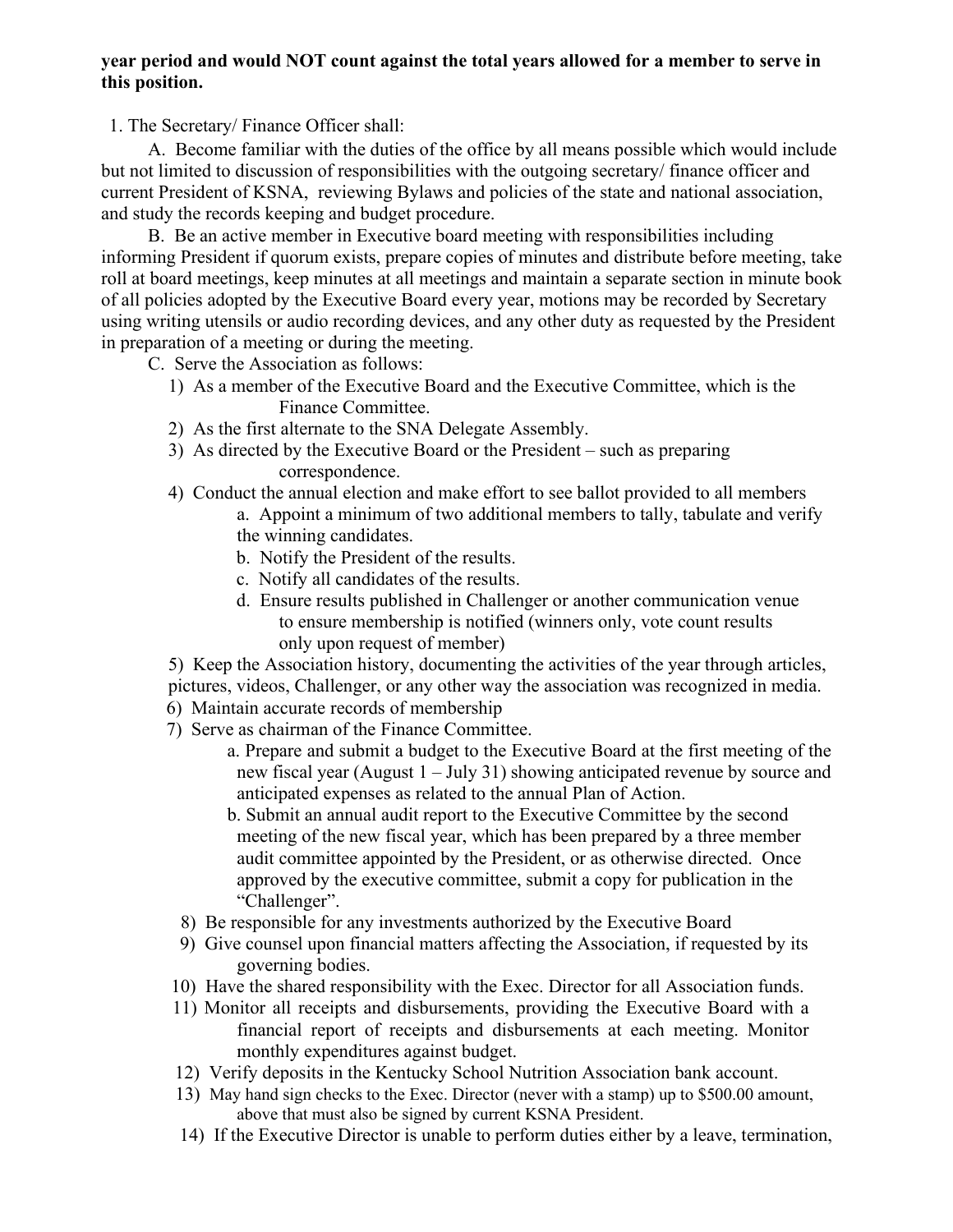resignation, or the like then the Secretary/Treasurer will assume all financial Executive Director duties until the position is filled or duties reassigned by the President.

GROUP ELECTED REPRESENTATIVES shall hold the position until the end of the annual state conference. Candidates for Past KSNA Presidents Representative & Chapter Presidents Representative must have been active members for at least three years immediately preceding the appointment/election and elected by their peers.

#### **SECTION CHAIRS shall represent the section for a period of one or two years:**

- **A. Managers & Assistants (Single Unit) Section Chair shall be elected in the even year and serve a two year term.**
- **B. The Directors and Supervisors' Section Chair shall be elected each year and serve a one year term.**
- **C. The Associate Industry Members Chair shall be elected each year.**
- 1. Past KSNA Presidents Representative shall be elected by other past presidents and the Executive Board and shall represent the group for one year. This person will be the one vote for this group on the executive board.

Communication with others in this group is a must, both before and after each Executive Board Meeting since this is a single vote.

2. Chapter Presidents Representative shall be elected by other current chapter presidents and the Executive Board and shall represent the group for one year. This person will be the one vote for this group on the executive board.

Communication with others in this group is a must, both before and after each Executive Board Meeting since this is a single vote.

#### **Section B. APPOINTED BOARD MEMBERS shall hold the position until the end of the annual national conference or annual state conference as specified.**

**1. REGIONAL DIRECTORS shall be appointed for a two-year term; their place of residence and/or employment shall be in the respective region. Appointments shall be on the following school-term schedule, which ends June 30 of each year:**

**A. Odd year appointments shall be the odd numbered Congressional Districts**

**B. Even year appointments shall be the even numbered Congressional Districts**

The Kentucky Congressional districts designated after the enactment of HB1, January 31, 2002, KRS11BB.110-11BB.160; are identified in this manual. The responsibilities of the Regional Director are also in this section.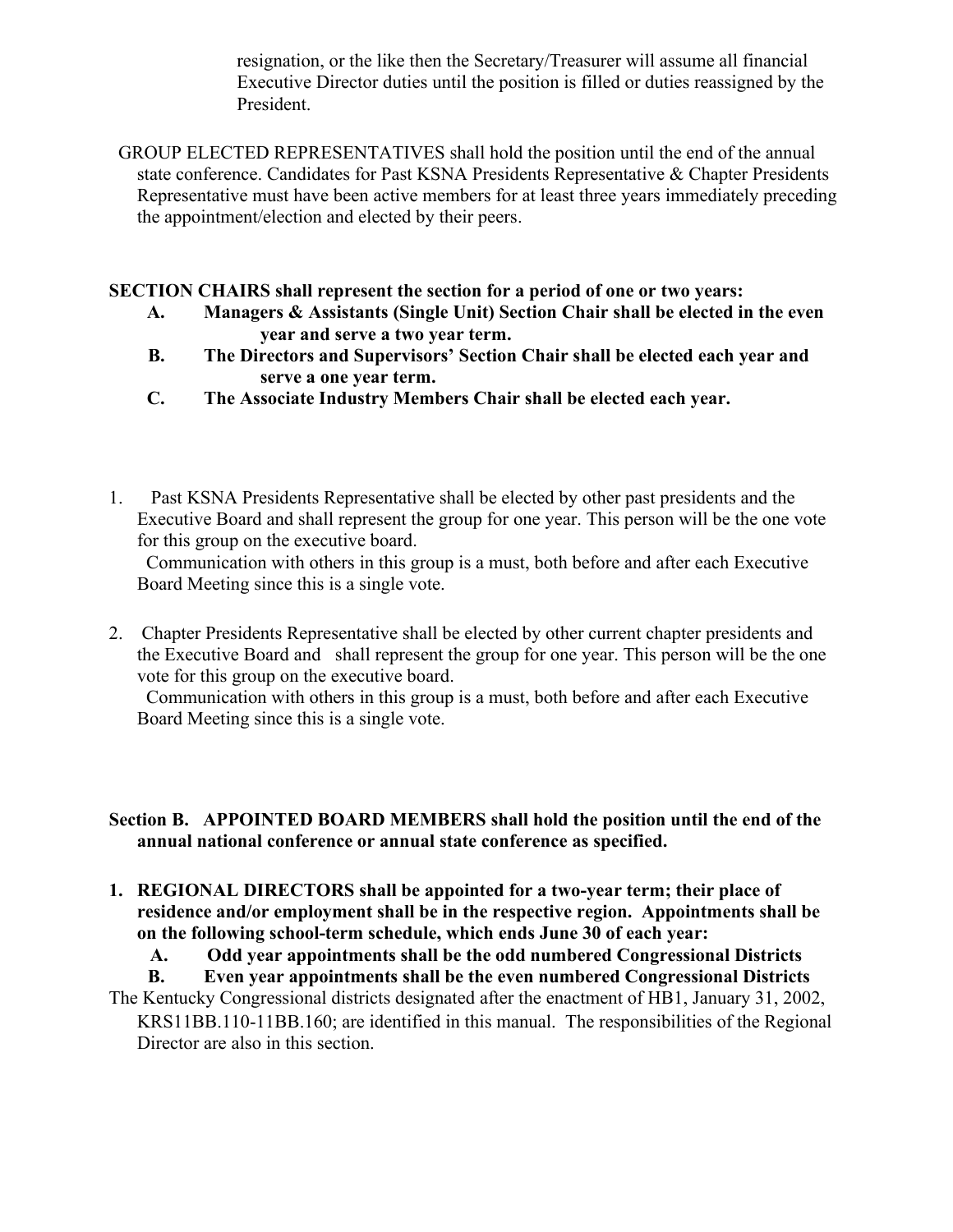#### **Section C. CONTRACT PERSONNEL may be employed under contract by the Board to perform tasks as directed by the Board and Executive Committee consistent with efficient and effective business practices.**

1. Executive Director shall serve as the Chief Staff Officer under the direction of the President and the Board of Directors. Has the full authority and responsibility for managing the KSNA and all programs within the established guidelines. Is responsible for all administrative and program responsibilities outlined below as well as all other duties required.

#### **A. Oversee Annual Conference Activities**

- 1. Supervise planning and marketing
- 2. Oversee/participate in on-site management
- **B. Serve as liaison to selected committees: advise chair, attend meeting, prepare reports**
	- 1. Officers, Regional Directors, Section Chairs
	- 2. Executive Director Evaluation
	- 3. Nominating Committee
	- 4. Public Policy & Legislative Committee
	- 5. Resolution & Bylaws Committee
	- 6. Nutrition Committee
	- 7. Education Committee
	- 8. Membership Committee
	- 9. Public Communications Committee
	- 10. Other groups as necessary

#### **C. Oversee membership service activities: phone/fax/mail/email**

1.Receive all registration forms for meetings and conferences

#### **D. Complete oversight of KSNA Branding**

- 1. Direct consultants on projects
- 2. Research & Data Activities
- 3. Other activities as necessary

#### **E. Oversee all financial activities**

- 1. Prepare and monitor annual budget w/Treasurer
- 2. Prepare monthly financials
- 3. Assist auditor as needed
- 4. Be the main person in charge of KSNA bank accounts and investments.
- 5. Receive and deposit all payments for meeting, conferences, misc.
- 6. Maintain and balance bank statement
- 7. Make payments and disburse to creditors of KSNA by check of \$500 or less. Checks must be hand signed and never use a stamp for a signature. Payments of debts above \$500.00 this would require an addition signature by the Treasurer or Current President of KSNA.

# **F. Assist/Oversee Association's Legislative Activities**

- 1. Serve as key contact for KSNA
- 2. Arrange State Legislative Action Event

# **G. Assist leadership in carrying out the KSNA's mission**

- 1. Oversee Annual Program of Work facilitation & implementation
- 2. Assist President & President-Elect as requested
- 3. Leadership training programs/opportunities including New Directors training
- 4. Committee/board structuring and operations
- 5. Monitor and enforce the KSNA's policies and procedures
- 6. Prepare management reports for the Board
- 7. Assist legal counsel as necessary

#### **H. Membership Programs**

- 1. Review/input Membership Newsletter
- 2. Review/Input Annual Report
- 3. Review/Input all other communication items as necessary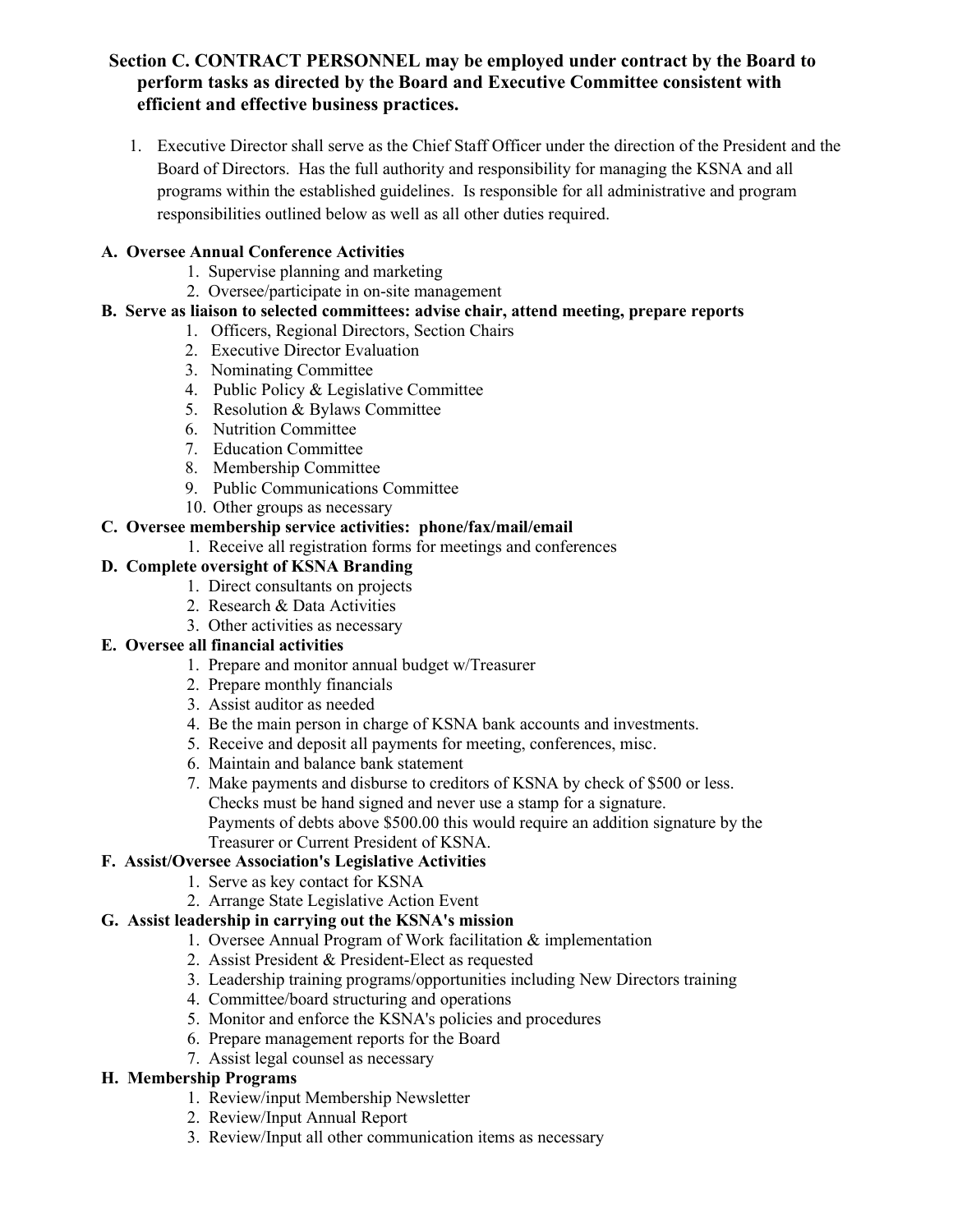- 4. Input/oversight of KSNA's marketing activities
- **I. Membership Issues**
	- 1. Assist with recruitment & retention programs
	- 2. Update State Certification training
- **J. Maintain association management skills**
- **K. Assist in KSNA's Public Relations Program**
	- 1. Serve as KSNA spokesperson (media interviews)
	- 2. Work with PR Committee
	- 3. Provide PR materials to all Directors
- **L. Regional & Section Development & Relations**
	- 1. Assist where necessary
- **M. Work on other management activities as needed**
- **N. Strengthen partnership with other state groups**
- **O. Federal Legislative Activities**
	- 1. Lobby on behalf of KSNA/SNA
	- 2. Track SNA Issue Paper Action
- **Section D. ELECTION. Election of Association officers shall be conducted in a cost effective and efficient way. The Board shall determine time lines for balloting procedures and notification of candidates.**
- 1. The Executive Board shall ensure maximum participation of voting members in the election process selected.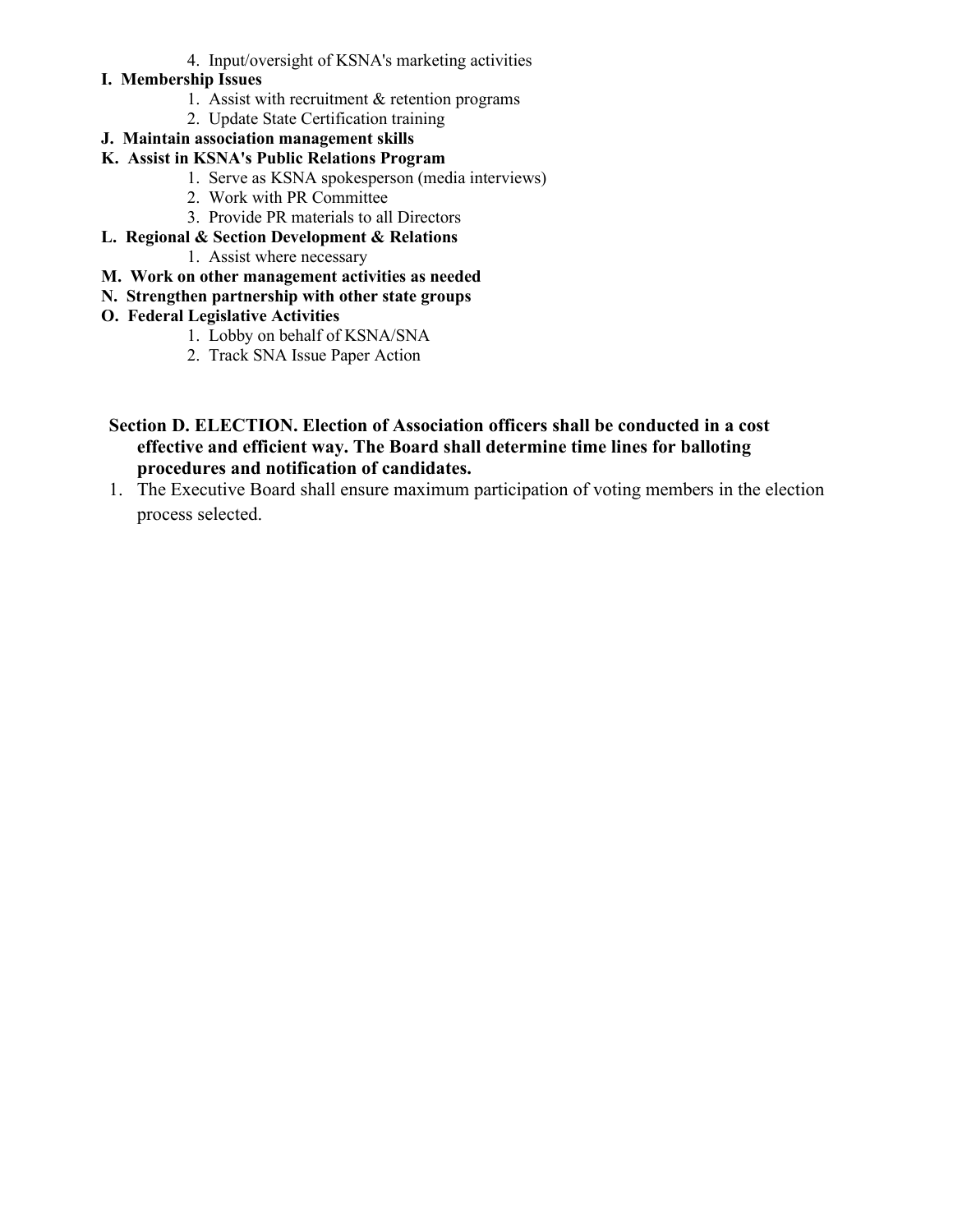- 2. The Executive Board shall determine the balloting process no later than the first executive board meeting annually.
- 3. The same rules to apply on Group Representative Elections.

# **Section E. REMOVAL FROM OFFICE. The Board shall establish policies and procedures for the removal from office.**

The criteria is as follows:

- 1. Any Officer or Executive Board member who is absent for more than two consecutive meetings (50% of the required annual number) of the Board of the Association shall be replaced by appointments of the President or Executive Board (depending on the criteria of the position) unless documentation is provided within thirty days (30) of one of the following reasons:
	- A. Unavoidable local program concerns being in conflict with the scheduled meeting date; or
	- B. Personal or family illness.
	- C. Actions in conflict with association ethical standards or policies will be grounds for removal.

# **ARTICLE VI Meetings**

# **Section A. TYPE OF MEETING.**

- **1. ANNUAL STATE CONFERENCE. There shall be an annual conference; the date and place shall be determined by the Board.** The annual conference shall be conducted by the Conference Committee.
- **2. EXECUTIVE BOARD. The Board shall meet at least three times annually, at the call of the President or upon the request of a majority of the Board members.**
- **3. EXECUTIVE COMMITTEE shall meet at the call of the President or at the request of a majority of the Executive Committee members.**
- **4. SECTION MEETINGS may be held annually and at other times determined appropriated by the section chair.**
- **5. LEGISLATIVE ACTION CONFERENCE may be held prior to or during the session of the Kentucky General Assembly. The time and place shall be determined by the Board.**

This conference is to be planned by the Public Policy and Legislation Committee with guidance from the Executive Committee for the purpose of educating interested members in legislative issues and for organizing to lobby for child nutrition program issues.

# **6. LEADERSHIP SEMINAR & PLANNING CONFERENCE may be held annually at a**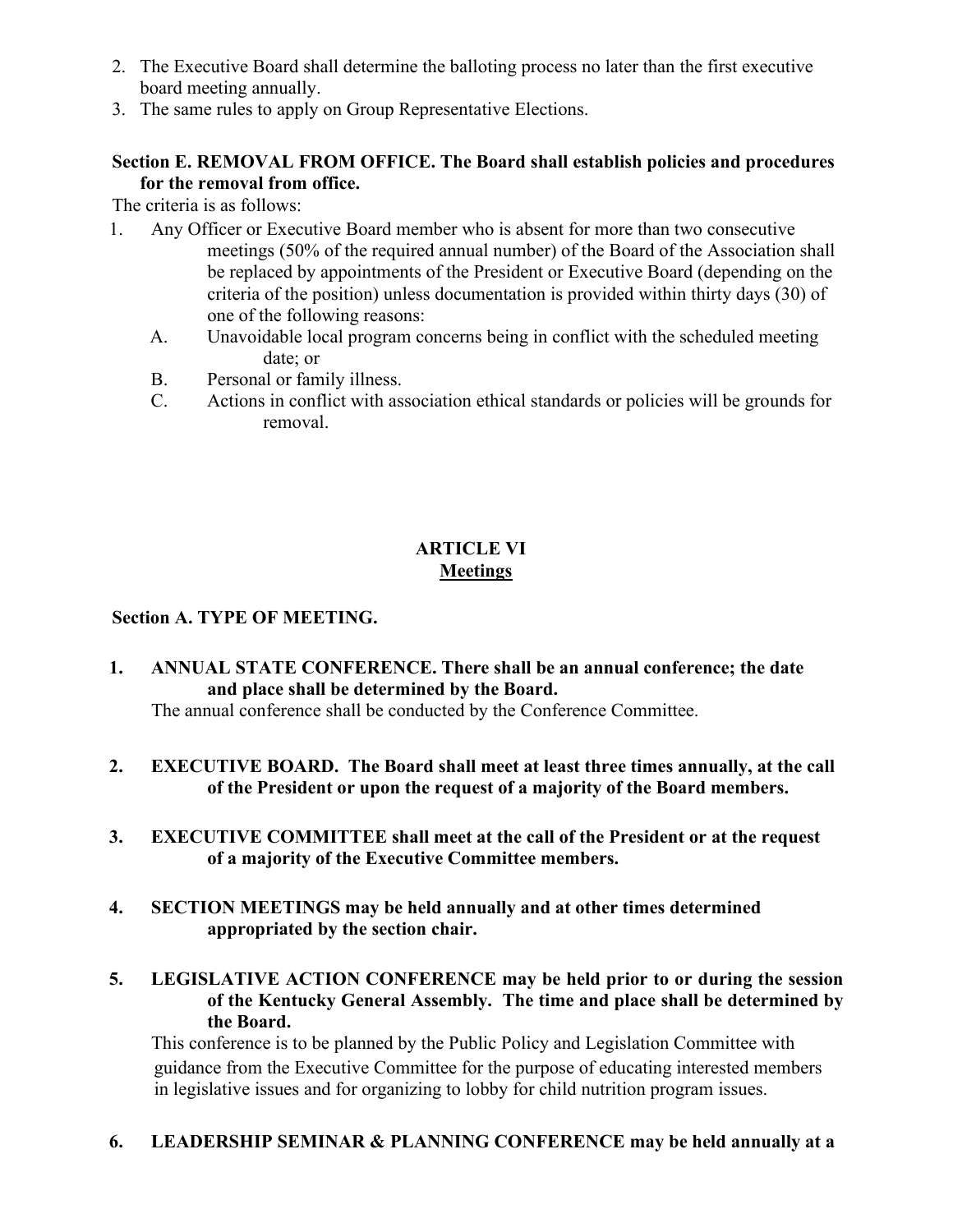#### **time established by the Board.**

This conference shall be planned by the President and President-Elect to provide training for leaders of the Local Chapters, providing a review of the annual Plan of Action and other pertinent information on Association activities.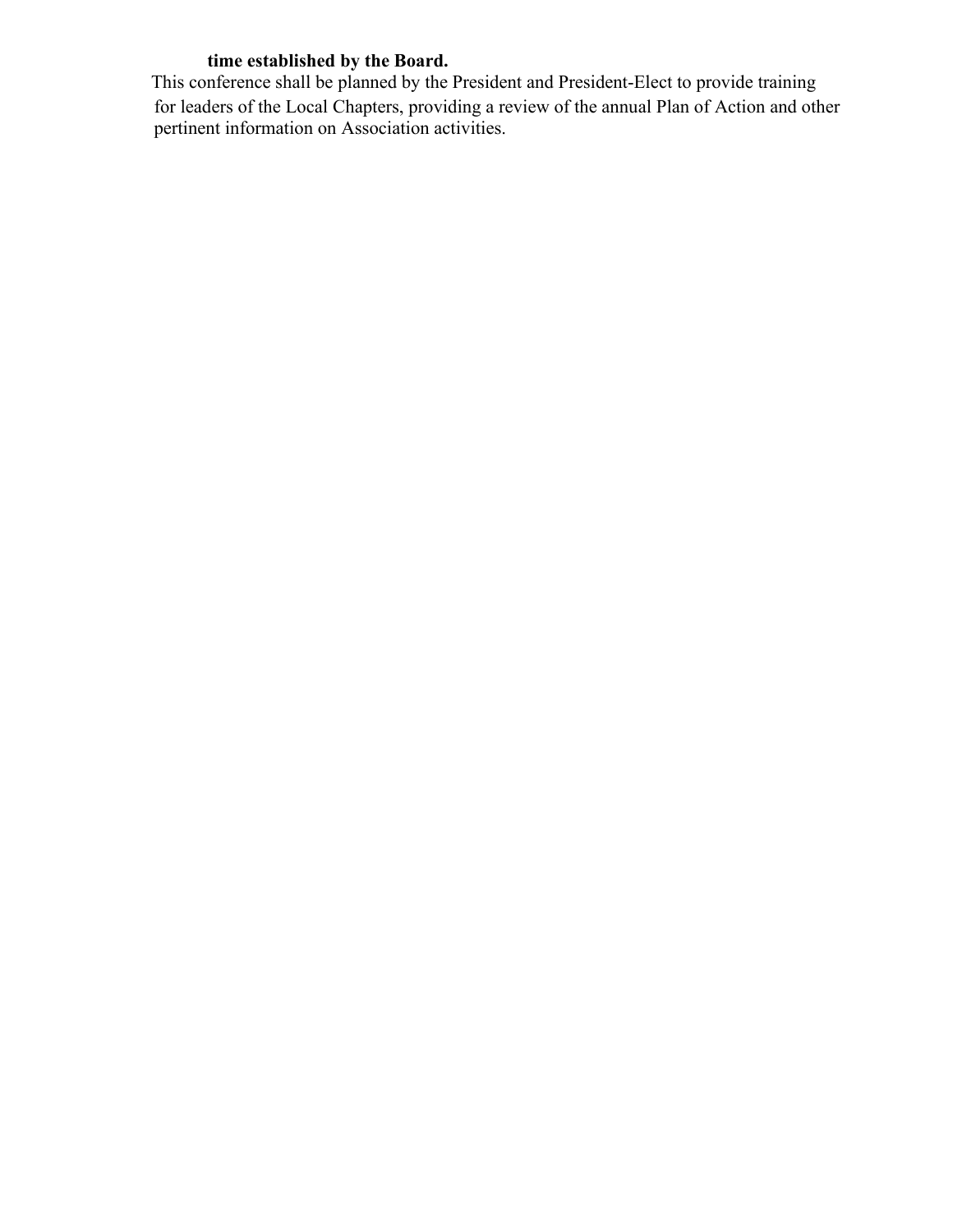- **7. Manager's Retreat will be held annually when budget allows.** The president will work with the Manager's & Assistants representative, with support from the IAC Chair to plan and execute this conference.
- **8. KSNA will annually sponsor an Administrator's Conference when budget allows.** The KASFA Chair along with the IAC Chair will plan and administer this conference.

#### **9. SPECIAL MEETINGS may be called by the President with the approval of the Board.**

**Section B. EXPENSES. The Board shall establish expenditures within budgetary restraints for staff and members on official Association business.** See also the Out of State Travel Policy in this manual.

#### **ARTICLE VII Public Communications**

#### **Section A. THE CHALLENGER shall be the official publication of the Association, which shall be, published a minimum of two times annually.**

It shall be the responsibility of the Public Communication Committee to produce the Challenger and distribute it to each member at the time of publication. See Public Communications section for further details.

#### **ORGANIZATIONAL STRUCTURE**



The support team for publishing the CHALLENGER shall be appointed by the President from recommendations of the Editor. The reporters shall be the members with the Regional Directors, Chapters and Committee Chairmen providing input relevant to the Plan of Action and the current scene in the Child Nutrition Programs in the Commonwealth. Other publications shall be printed in a manner appropriate for its content.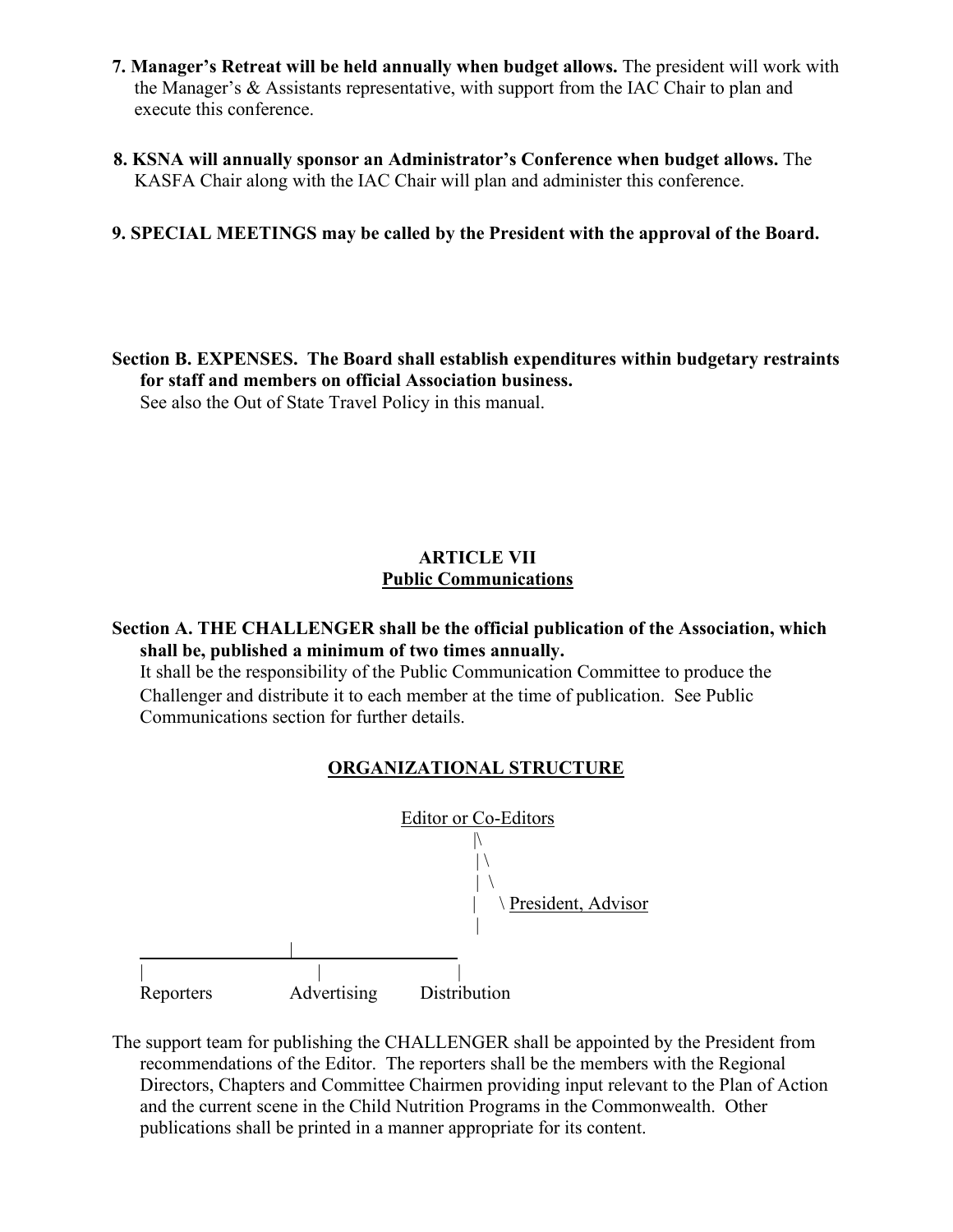# 1. PURPOSES OF THE CHALLENGER shall be:<br>A. Serving as a communication link between

- A. Serving as a communication link between the Association and the membership.<br>B. A means of communication between Chapters.
- B. A means of communication between Chapters.<br>C. A source of information and inspiration to chall
- A source of information and inspiration to challenge the membership.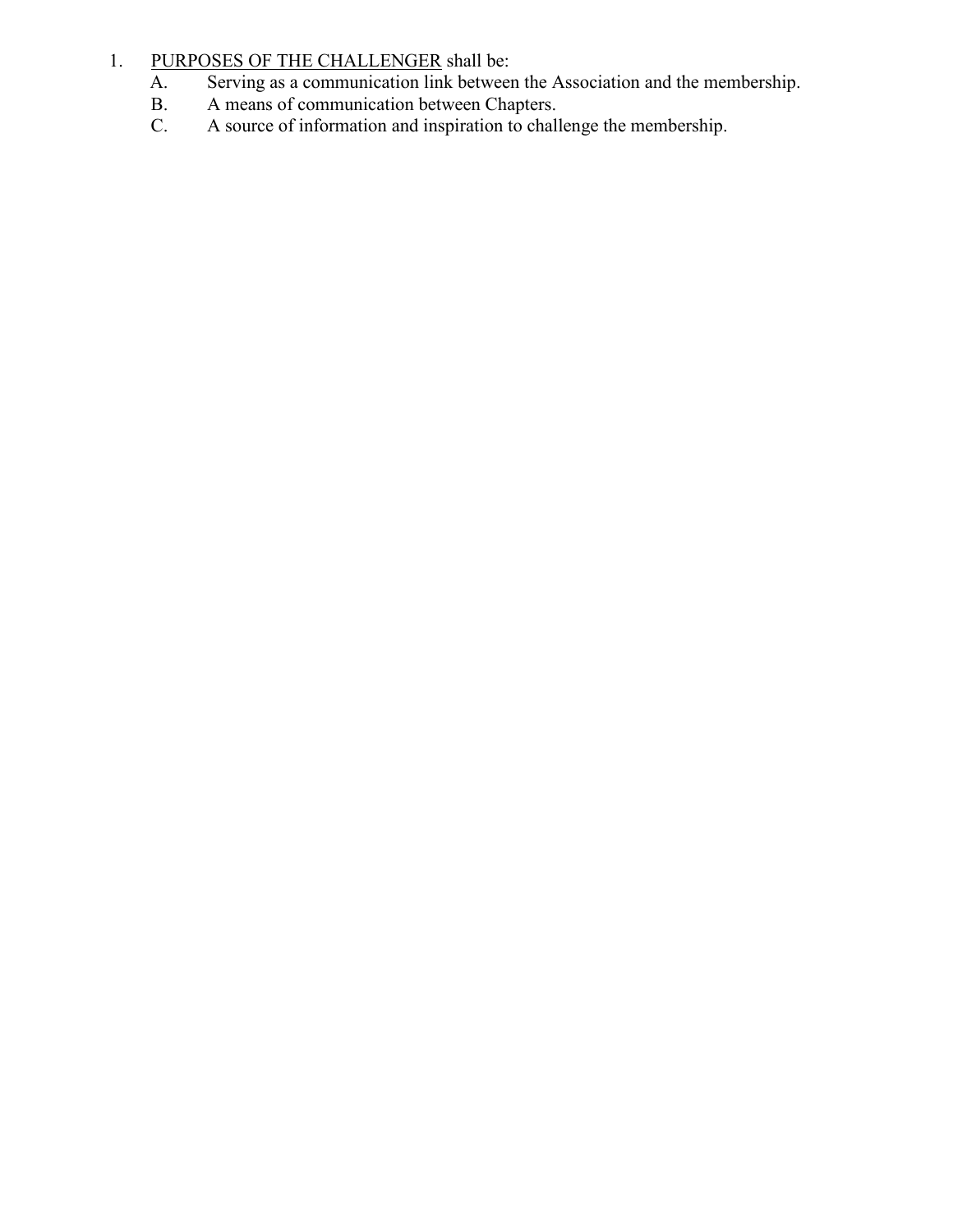# 2. SUGGESTED CONTENT for the CHALLENGER is:

- A. To be of interest to and helpful to members. Articles should tell Who?, What?, When?, Where?, Why?, and provide pertinent information.
- B. The President's message.
- C. The State Director's message.
- D. News from: State Committees, Regions, Affiliated Chapters, and outstanding events.
- E. Articles on pertinent phases of the school food service operation.
- F. Conference information.
- G. Ballots for elections, as directed by the Board.
- H. Editor's letter.
- I. The directory of state leaders for the current year.
- J. The Association budget and/or notes on Board meetings when directed by the Board.
- 3. CALENDAR FOR PUBLICATION OF THE CHALLENGER:
	- A. ONCE EACH YEAR:
		- 1) Send the President the DEADLINE DATES for articles no later than early August.
		- 2) Notify specific content writers of the annual due dates for articles.
	- B. SIX WEEKS BEFORE ORGANIZING THE CONTENT:
		- 1) Send letters and price lists to appropriate companies for ads.
		- 2) Call reporters who have not sent articles or other data.
		- 3) Contact printers to get price quotations.
		- 4) Set dates for committee work days notify committee on dates to organize material, approximate date to proof the rough draft, and approximate date to put on labels, sort and stack by zip codes for mailing. Confirm or change dates as the deadline approaches.
	- C. ONE MONTH BEFORE MAILING DATE:
		- 1) Call SNA for a current list of members.
	- D. A WEEK BEFOR ORGANIZING THE CONTENT:
		- 1) Contact companies who have not sent ads.
		- 2) Contact committee to confirm Organizing Date or change, if necessary.
	- E. ORGANIZING DAY:
		- 1) Committee reviews all material received, edit if necessary, decide basic layout for all content and prepare material to be taken to the lowest and best bidder providing price quotations.
		- 2) Take to printer.
	- F. PRINTING Time for printing is relative to content:
		- 1) Secure approximate completion date of rough draft.
		- 2) Notify committee of the probable date to review Draft Copy.
		- 3) Follow up on errors with printer.
		- 4) Establish completion date; notify committee of date to prepare publication for mailing.
	- G. FINAL STEPS:
		- 1) Pick up publication from printer.
		- 2) Put labels on the publication.
		- 3) Mail!!!
- 4. REPORTERS.
	- A. All members may be reporters, sending information, pictures, etc. to the Editor. The Editor shall expect the following members to be responsible for materials for the publication: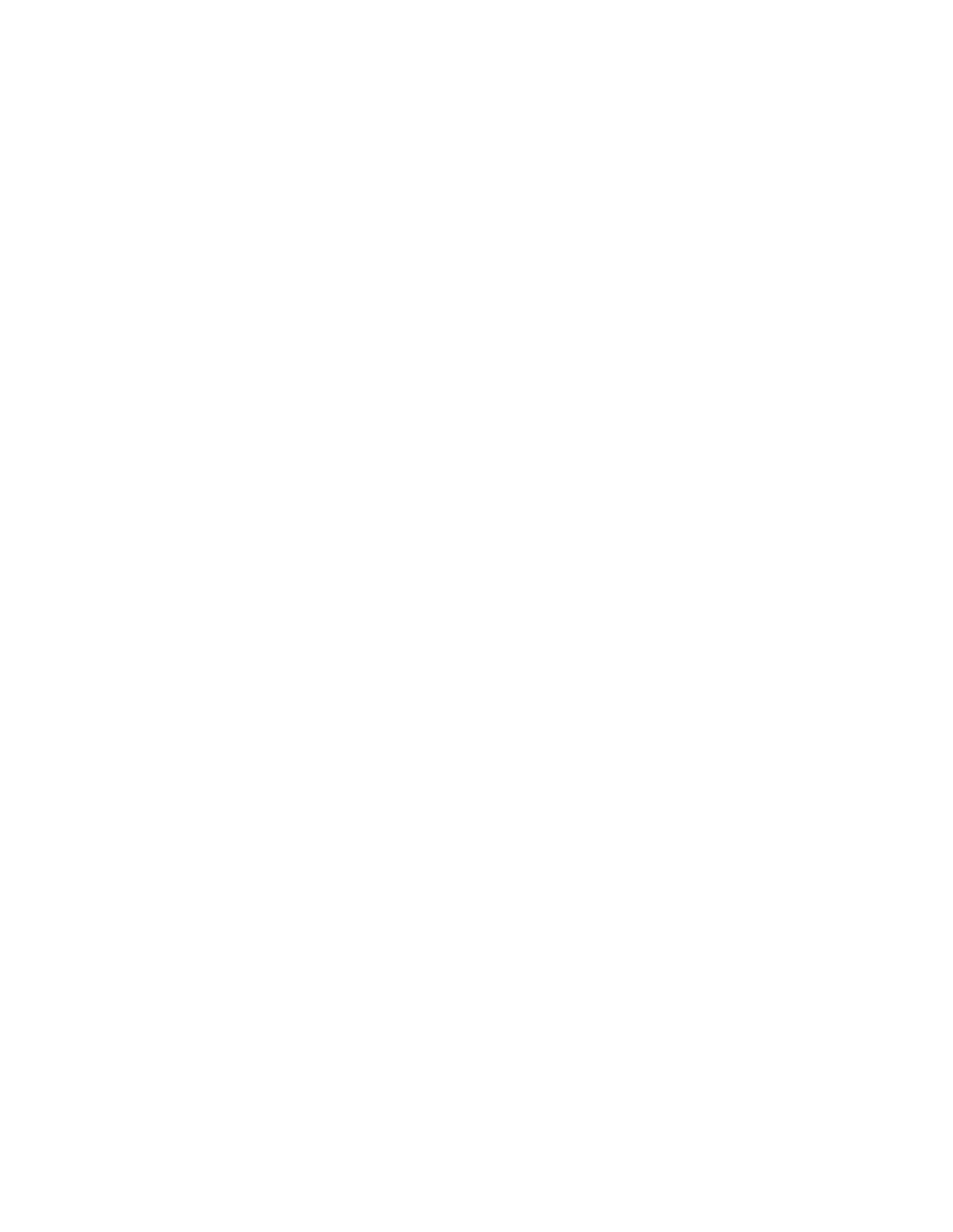- 1) State Officers;
- 2) Chapter Presidents and Reporters;
- 3) Regional Directors;
- 4) Committee Chairmen.
- B. Content of the fall and spring issues should include:
	- 1) FALL Financial Report for previous year and Directory of Board members.
	- 2) SPRING Information on the annual conference.

# 5. ADVERTISING:

- A. Offer space for advertisements to companies who meet the standards and policies of the Association, which will help defray the costs of the publication.
- B. Rates for ads shall be recommended to the Board by the Publication Committee for approval.
- C. Ads should be solicited primarily from companies with a wide distribution in the state and that meet current policies and standards of appropriateness for a child nutrition program publication.
- 6. DISTRIBUTION:
	- A. Mail to all members on the current membership list. A version may also be emailed to members. Either or both of these options are acceptable as deemed by the Executive board.

#### **Section B. The association shall maintain a website.**

#### **Section C. Other publications may be authorized by the Board within budgetary restraints.**

All publications are the responsibility of the Publication Committee unless otherwise designated by the Board.

#### **ARTICLE VIII Parliamentary Authority**

# **Subject to the final ruling of the Presiding Officer, these Bylaws and meetings shall be governed by Robert's Rules Of Order, latest revised edition. The President may appoint a Parliamentarian.**

#### **ARTICLE IX Resolutions and Amendments**

#### **Section A. METHOD OF PROPOSAL - - BYLAW AMENDMENTS.**

#### **Amendments to these Bylaws shall be proposed in writing and mailed to the chair of the Resolutions/Bylaws Committee. Amendments may be adopted by a two-thirds vote of the membership returned. (The procedure for this function is in the Association Procedures Manual.)**

1. Bylaw Amendments proposed to the state association must be sent in writing to the Chair of the Resolutions & Bylaws Committee at a minimum of one week before the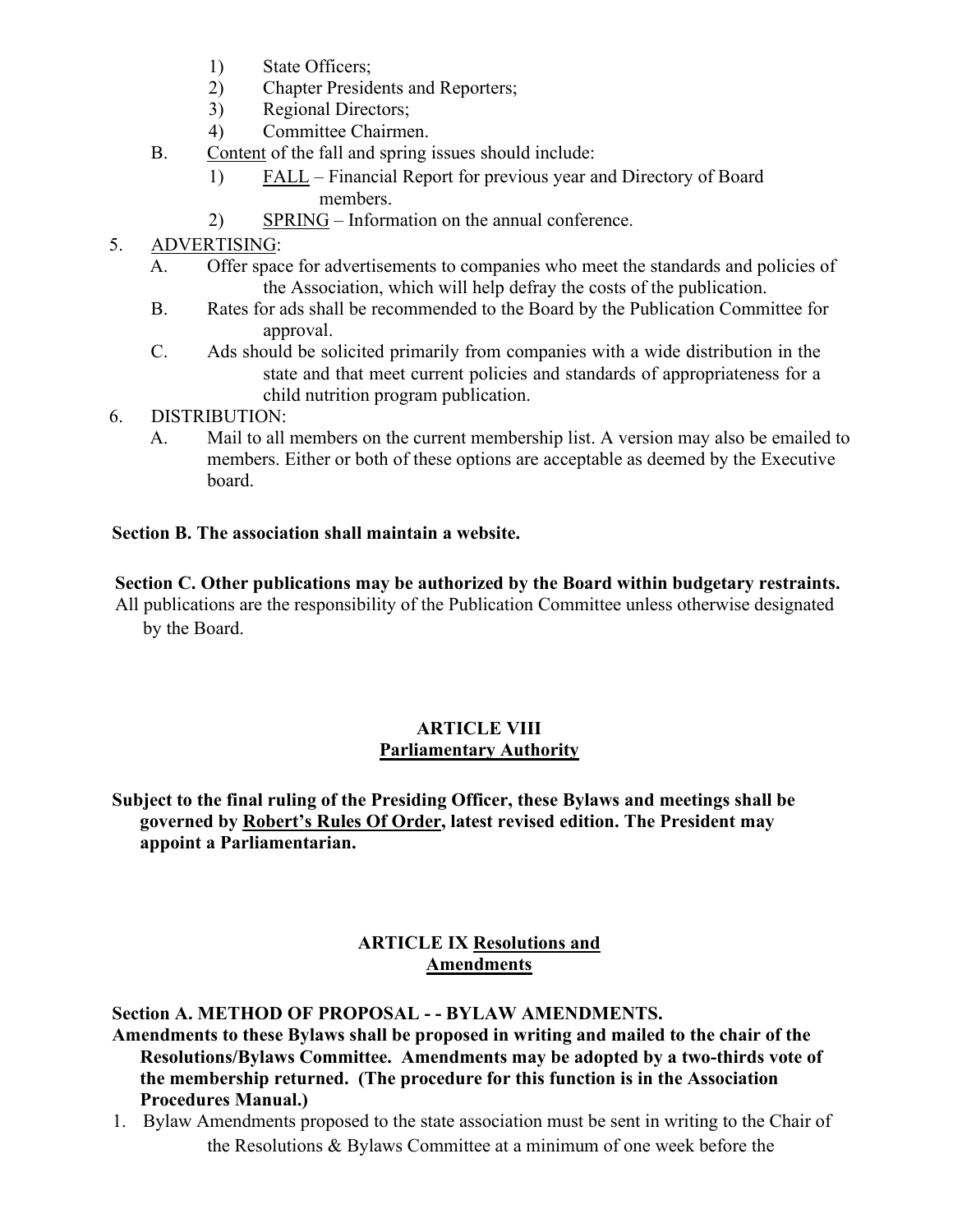executive board meeting.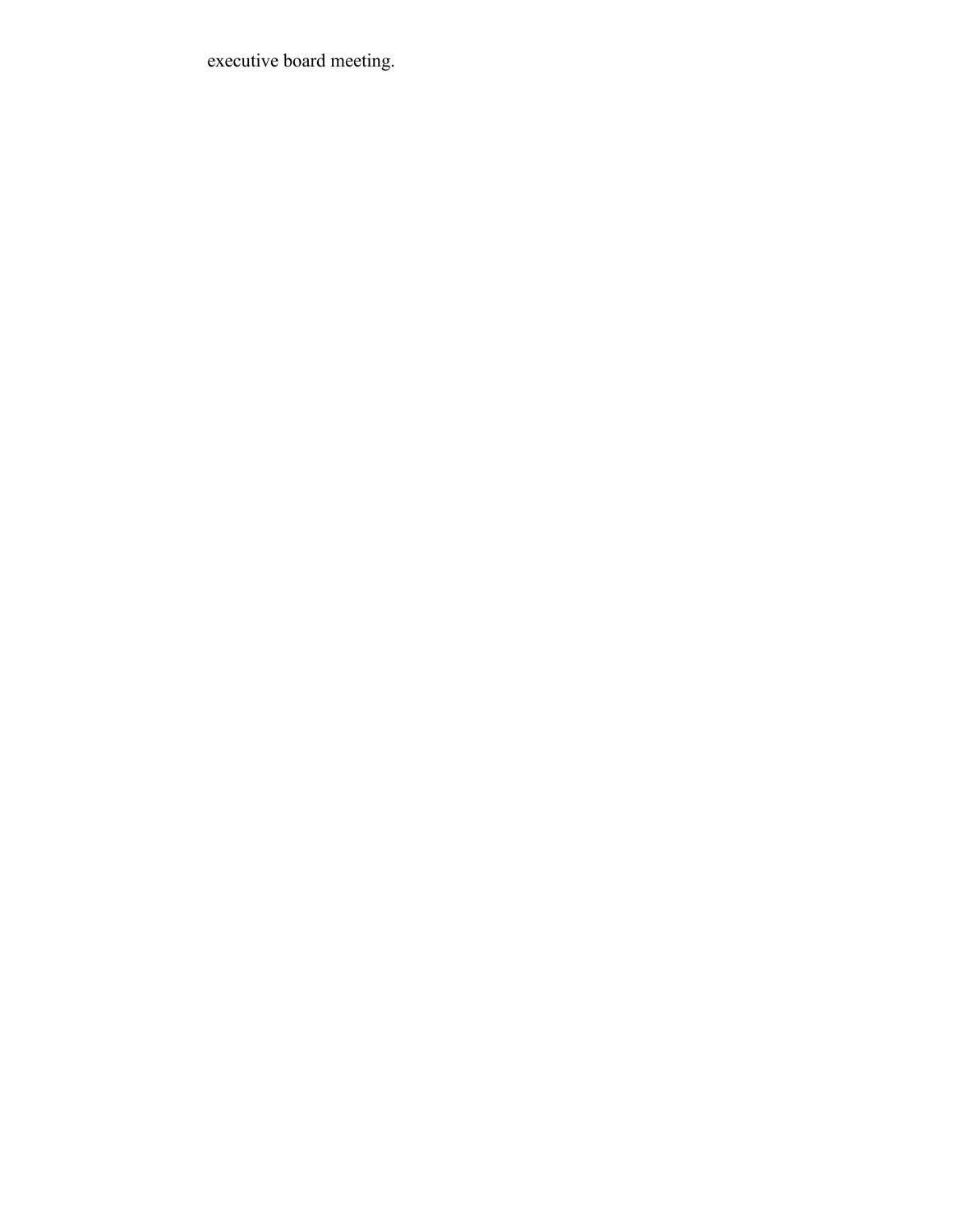2. Bylaw Amendments proposed to the SNA Bylaws must be sent in writing to the Chair of the SNA Resolutions and Bylaws Committee on or before February 15 to be considered at the next House of Delegates.

#### **Section B. METHOD OF PROPOSAL - - RESOLUTIONS.**

- **Resolutions shall be proposed in writing with a copy sent to the Chair of the Resolution/Bylaws Committee. Adoption of proposed resolutions shall require a simple majority vote of the Board. (The procedure for this function is in the Association Procedures Manual.)**
- 1. Resolutions proposed to the state association are recommended to be sent in writing to the Chair of the Resolutions & Bylaws Committee at a minimum of one week before the executive board meeting; or have full executive board approval prior to consideration.
- 2. Resolutions to be considered by the SNA Delegate Assembly must be submitted to the Chair of the SNA Resolutions and Bylaws Committee in writing, no later than May 1 or may be added to the House Agenda according to the rules set forth for the Delegate Assembly.

#### **Resolutions that are in conflict with the Bylaws will not be presented for consideration.**

#### **ARTICLE X Dissolution**

**In the event of dissolution or final liquidation of this Association, all of the remaining assets and property of the Association shall, after paying or making provision for the payment of all the liabilities and obligations of the Association and for necessary expenses therefore, be distributed to such organization or organizations organized and operated exclusively for such purposes as shall at the time qualify as a non-profit organization benefiting school children as the Executive Board shall determine. In no event shall any of such assets or property be distributed to a member, director, or officer, or any private individual.**

**\* \* \* \* \* \* \* \* \* \* \* \* \* \* \* \* \* \* \* \* \* \* \***

#### **DEFINITIONS:**

1. **ADVISORY BOARD** – Group of individuals appointed by the President, with Board approval, charged with the responsibility of advising and responding to issues in the areas assigned to them in the Bylaws and the Kentucky School Nutrition Association Manual or as assigned by the Board.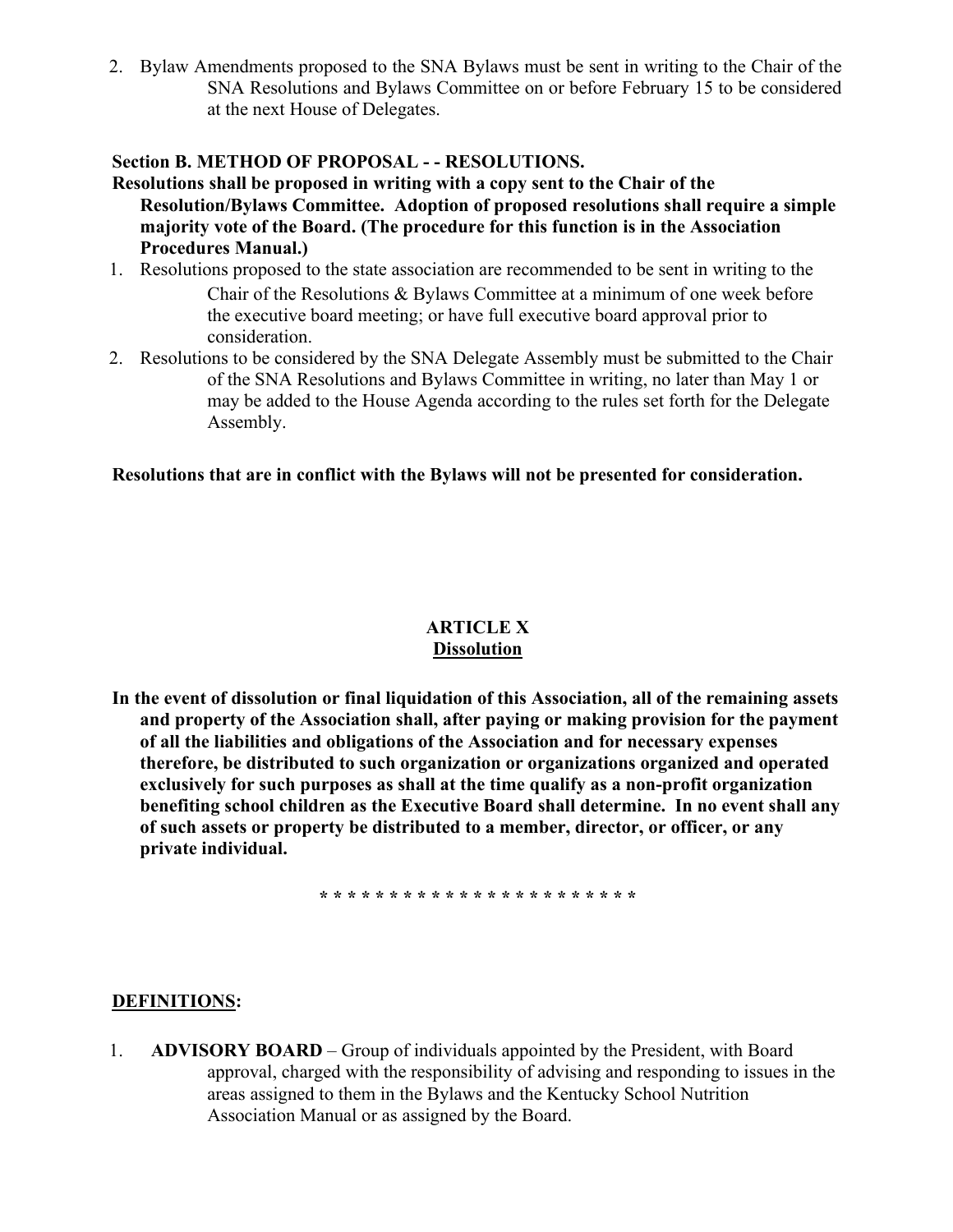- 2. **SNA**  School Nutrition Association.
- 3. **CHAPTER AFFILIATE**  Any organized school district or a collective group of districts organized with officers and with bylaws in harmony with the Kentucky School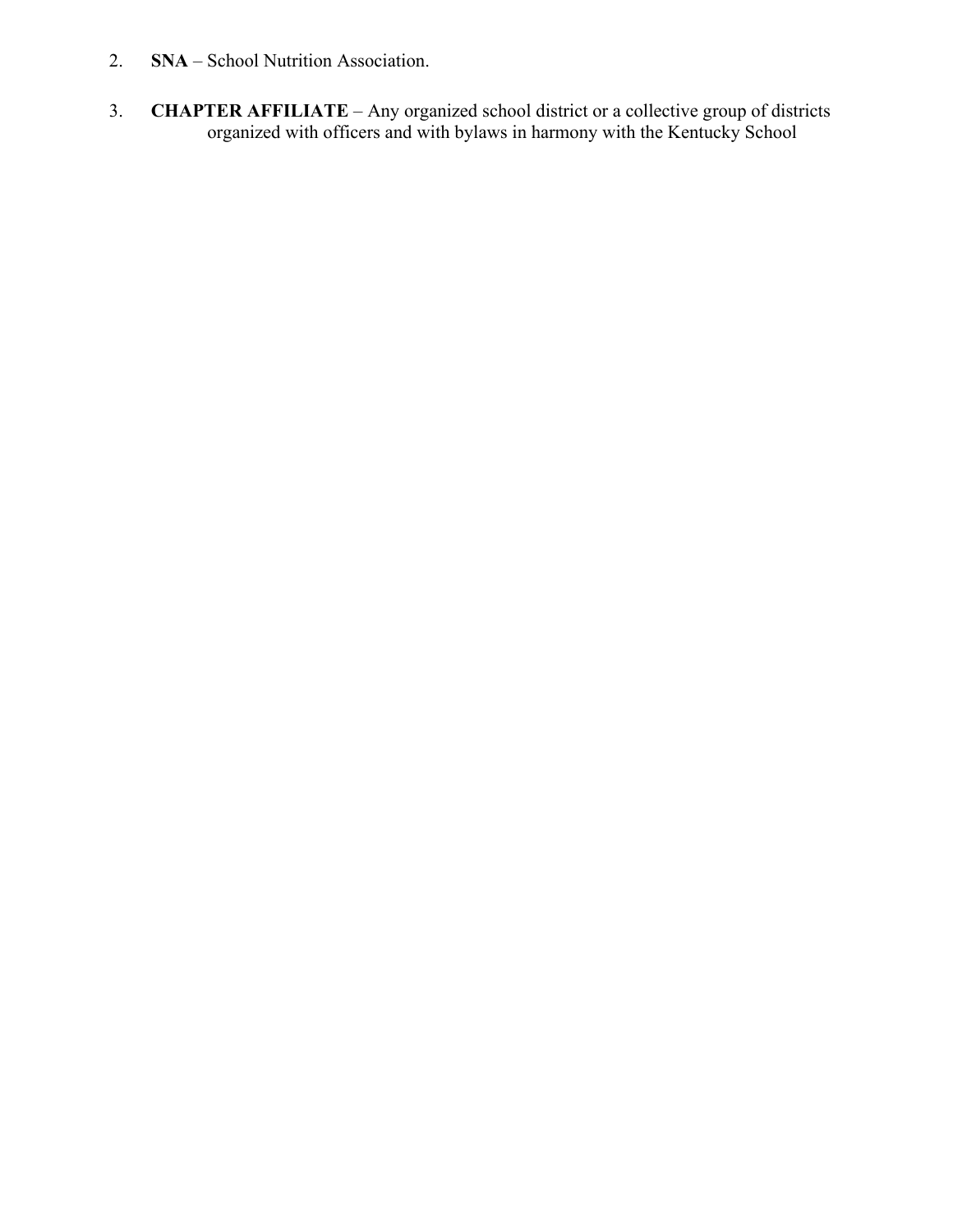Nutrition Association and SNA who apply for affiliation with Kentucky School Nutrition Association and meet designated criteria as defined in Article IV, Section C.

- 4. **ELIGIBLE FIELD**  Any field listed below:
	- A. Persons employed at the preschool, school, school district, college, state or federal levels in a food and nutrition program, which serves meals.
	- B. Persons engaged in teaching or administration at the aforementioned levels.
	- C. Persons engaged in teaching present or potential school foodservice

personnel. D. Persons engaged in community nutrition programs.

- E. Persons employed by the Association.
- 5. **NONELIGIBLE FIELD**  Any field other than those defined in item 4, above.
- 6. **MAJOR CITY**  A city having a population of 200,000 or more and/or a school population of 40,000 or more in all sponsored programs.
- 7. **MEMBERS AT LARGE**  Person who are not members of an affiliated chapter.

# 8. **MEMBERSHIP INFORMATION** – SNA SECTIONS:

A. Food service/Nutrition Employee (FNE) – Cooks, bakers, bookkeepers, technicians, assistants, etc.

B. Child Care Employee (CCE) – Child/Day/Family/Home Care Center Providers. C. Student (STU) – Full-time students enrolled in college/university foodservice,

nutrition, or dietary program.

- D. Retired (RET) Retired school foodservice workers.
- E. Foodservice/Nutrition Manager (SFM) Managers, head cooks, assistant

managers. F. Child Care Manager (CCM) – CACFP Supervisory Staff.

- G. Foodservice/Nutrition Directors, Supervisors, Specialists (DDS) Working in the foodservice program at the school district level.
- H. Foodservice/Nutrition Directors, Supervisors, Specialists (Major City) (MCD) Working in a foodservice program where the school district enrollment is

40,000 or more or city population is 200,000 or more.

- I. State Agency Directors, Supervisors, Specialists (SDS) Working in state office for child nutrition programs, including nutrition education.
- J. Child Care Director (CCD) CACFP Sponsor.
- K. Foodservice/Nutrition Educator (EDU) Faculty or foodservice directors working in a college/university.
- L. Other (OTH) Principals, Superintendents, Teachers, etc.
- M. Affiliate Part-Time Staff (less than 4 hours daily) (AFE) & Affiliate Retired (AFR) – Optional membership category for retired or part-time foodservice staff. Does not include a subscription to SF&N magazine of the right to vote in the annual SNA election.
- 9. **NONPROFIT**  Any school food and nutrition program maintained by a school food authority for the benefit of children, all of the income from which is used solely for the operation or improvement of such service and exempt from income tax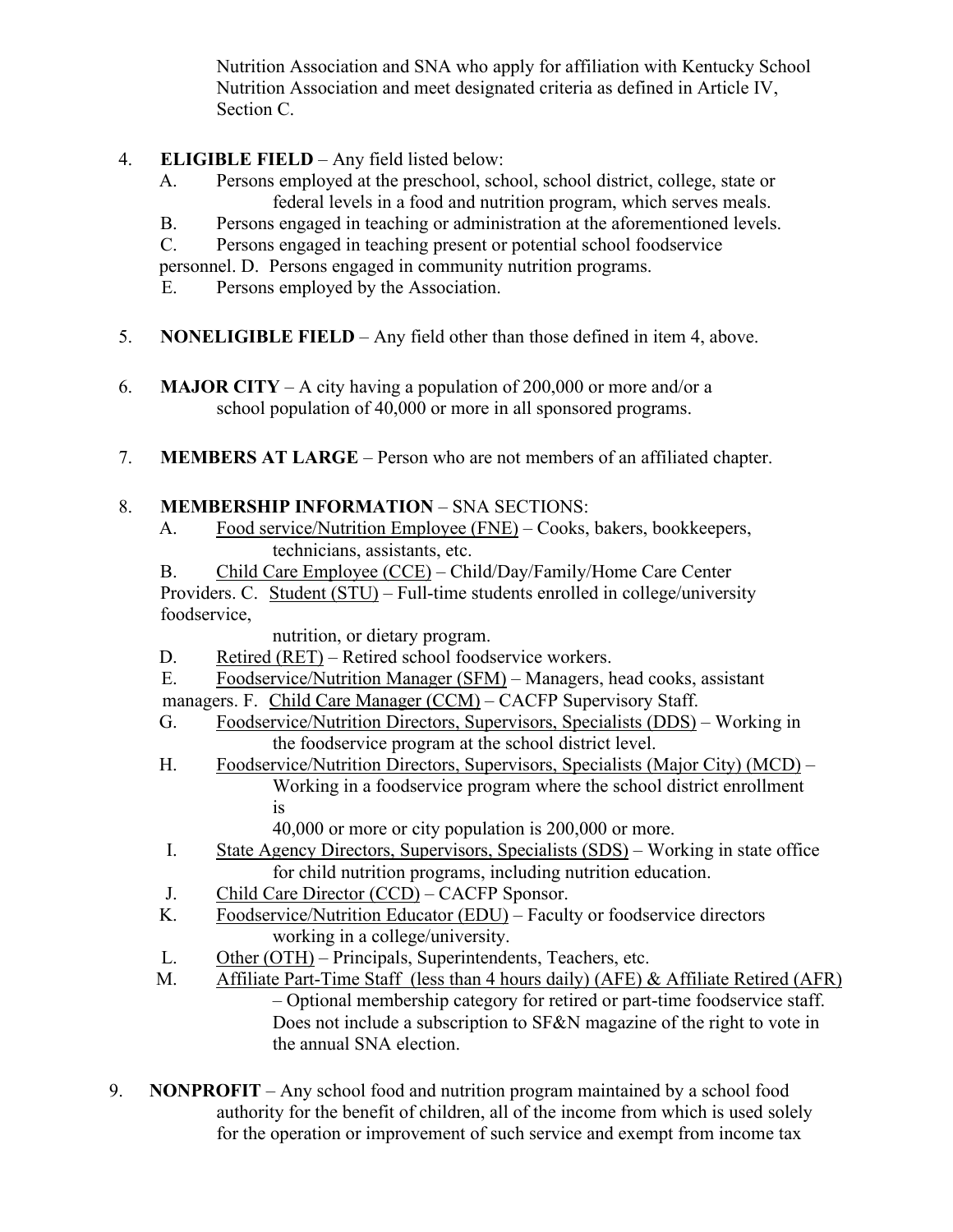under 501©(3) Internal Revenue Code of 1954, as amended.